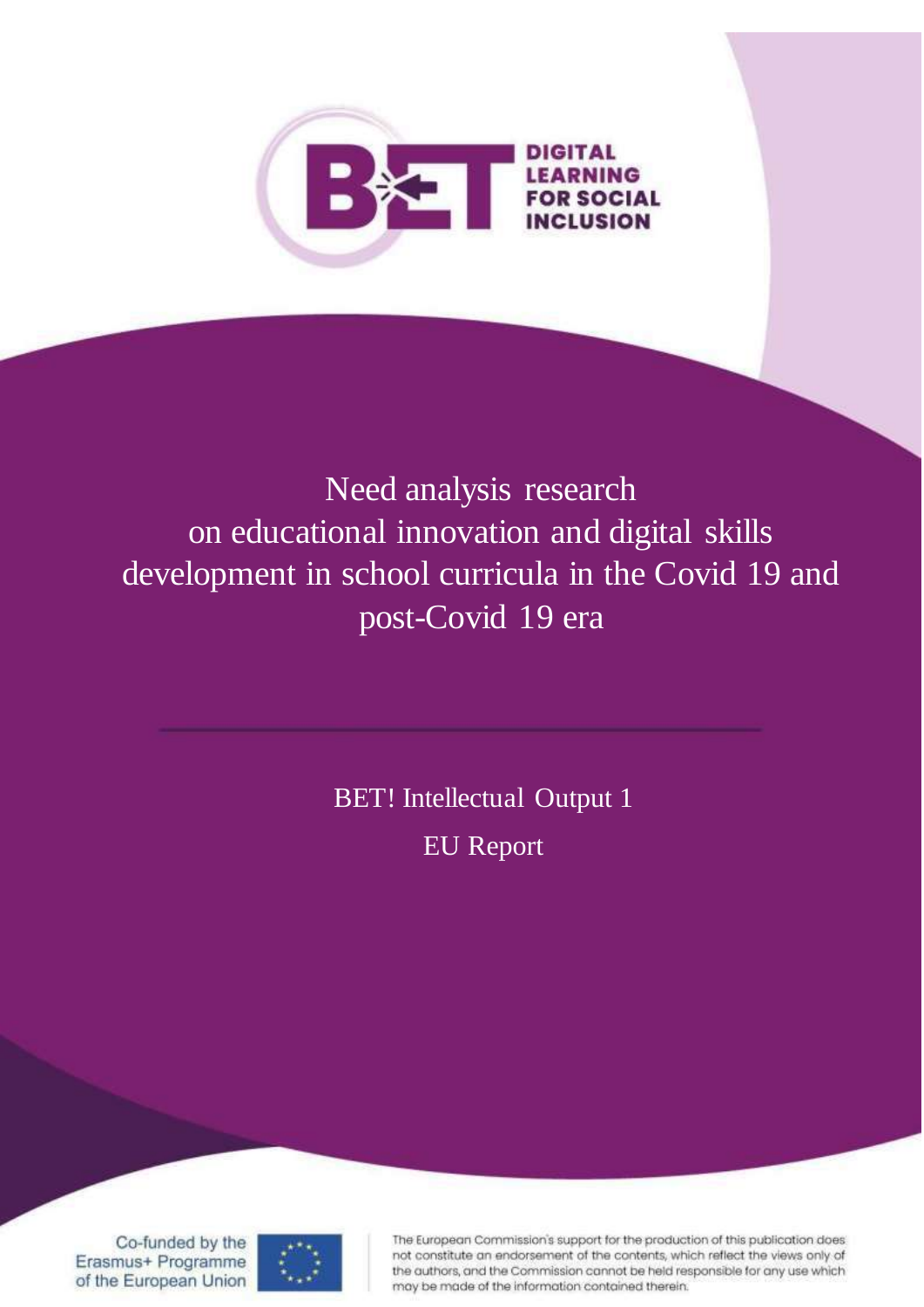



| Date                       | 15.12.2021                                                                                                                                                                                                                                                                                  |
|----------------------------|---------------------------------------------------------------------------------------------------------------------------------------------------------------------------------------------------------------------------------------------------------------------------------------------|
| Authors                    | ActionAida Hellas                                                                                                                                                                                                                                                                           |
| Contributors               | Oxfam Italy, Lama, Agenda21, Aidglobal                                                                                                                                                                                                                                                      |
| Intellectual Output        | Intellectual Output 1                                                                                                                                                                                                                                                                       |
| <b>Dissemination Level</b> | Online                                                                                                                                                                                                                                                                                      |
| Version                    | 0.2                                                                                                                                                                                                                                                                                         |
| Keywords                   | Research, need analysis, digital skills, covid                                                                                                                                                                                                                                              |
| Description                | This document presents the results of the Need<br>analysis research on educational innovation and<br>digital skills development in school curricula in<br>the COVID-19 and Post COVID-19<br>era.<br>elaborating on the National Reports drafted for<br>Italy, Greece, Romania and Portugal. |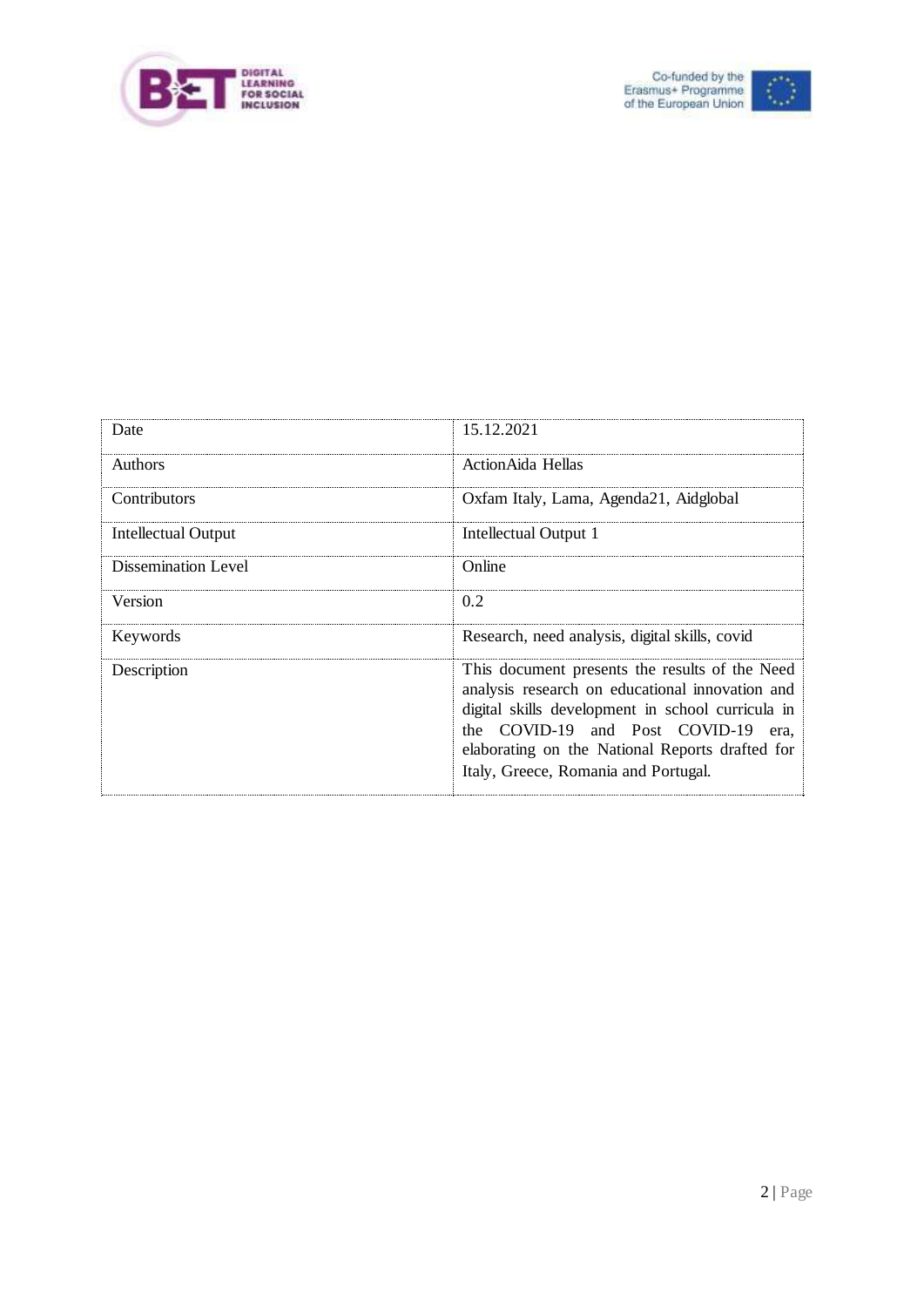



### Table of contents

| <b>Introduction</b>                                                                                              | 5  |
|------------------------------------------------------------------------------------------------------------------|----|
| The digital revolution in the formal education sector                                                            | 5  |
| The BET! project                                                                                                 | 6  |
| IO1 - A new era for teaching? Need analysis research on educational innovation and digital skills<br>development | 8  |
| 9<br>A.                                                                                                          |    |
| 10<br><b>B.</b>                                                                                                  |    |
| $C$ .<br>10                                                                                                      |    |
| <b>Chapter 1</b> The impact of Covid-19 into the educational systems                                             | 13 |
| The impact of Covid into the educational systems                                                                 | 13 |
| Challenges during the transition to online/ distance learning                                                    | 14 |
| <b>Chapter 2</b> Teacher competence frameworks and learning field of digital education                           | 19 |
| Important teacher competencies in digital education                                                              | 20 |
| Teacher trainings on digital education                                                                           | 21 |
| Teacher preparedness for digital education                                                                       | 23 |
| <b>Chapter 3</b> Digital education approaches and practices                                                      | 25 |
| Use of digital tools inside the classroom                                                                        | 25 |
| Use of digital tools outside the classroom                                                                       | 26 |
| Most frequently used digital tools by teachers                                                                   | 26 |
| Most frequently used digital tools by students                                                                   | 28 |
| Chapter 4 Formative needs of teachers and educators and their training habits                                    | 30 |
| Teachers' formative needs                                                                                        | 30 |
| Teacher training habits/ preferences                                                                             | 31 |
| <b>Chapter 5</b> Relations between digital technologies and teaching; risks and new opportunities;               | 33 |
| Teachers' attitudes towards the use of digital tools in education                                                | 33 |
| Challenges and risks of digital education                                                                        | 33 |
| Advantages and opportunities of digital education                                                                | 35 |
| <b>Chapter 6</b> Development of effective digital learning environments for vulnerable students                  | 39 |
| Digital education and vulnerable students inclusion                                                              | 39 |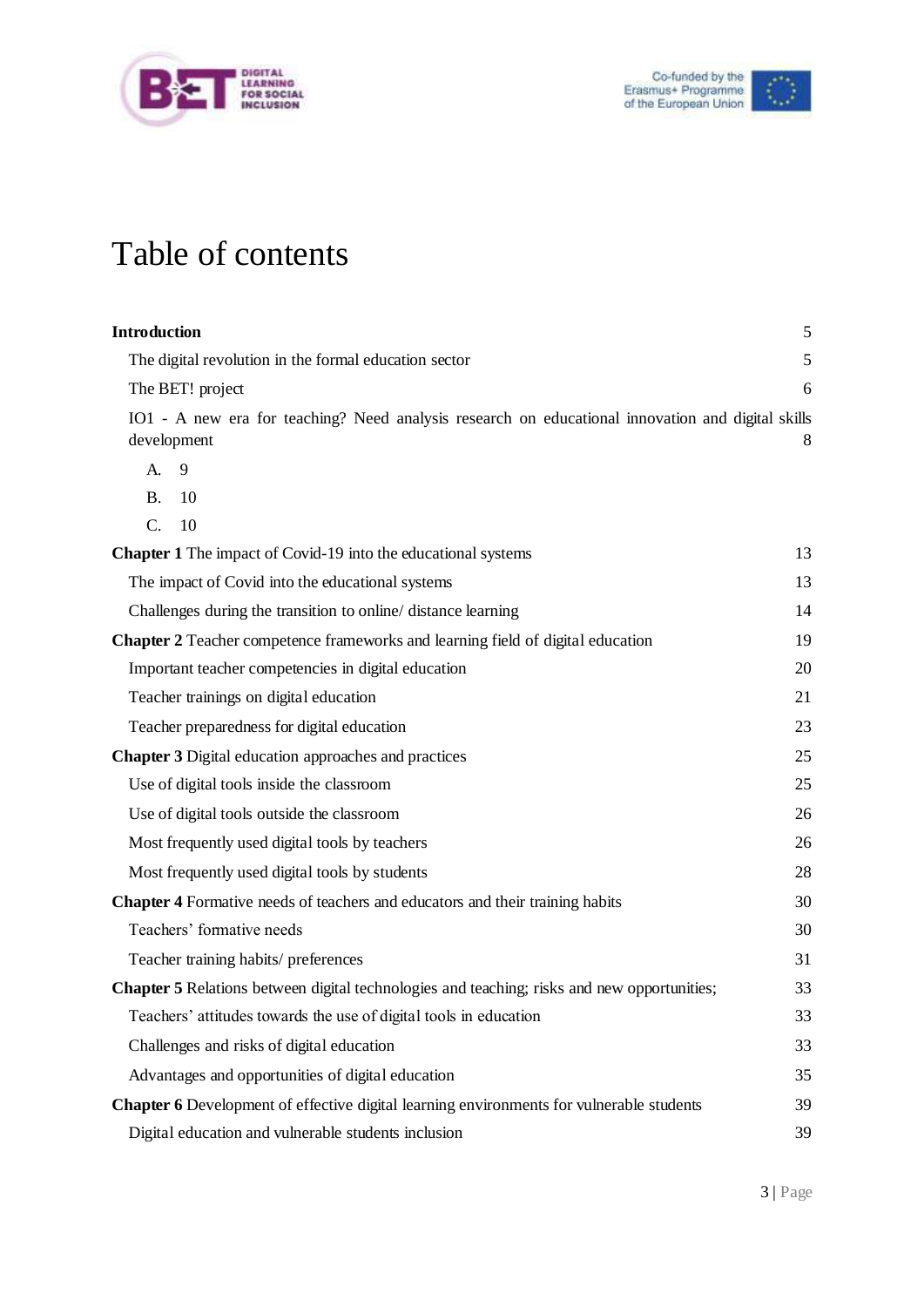



|                                                 | ERSPITED LIMIT LIMIT AND LIMIT AND<br>of the European Union |    |
|-------------------------------------------------|-------------------------------------------------------------|----|
| <b>Chapter 7</b> Examples and good practices    |                                                             | 41 |
| <b>Chapter 8</b> National policies in the field |                                                             | 57 |
| Laws and policies on inclusive education        |                                                             | 57 |
| Laws, policies, framework for digital education |                                                             | 57 |
| Laws and policies related to civic education    |                                                             | 58 |
| <b>Conclusions</b>                              |                                                             | 59 |
| Summary of the main findings                    |                                                             | 59 |

[Recommendations](#page-53-0) 61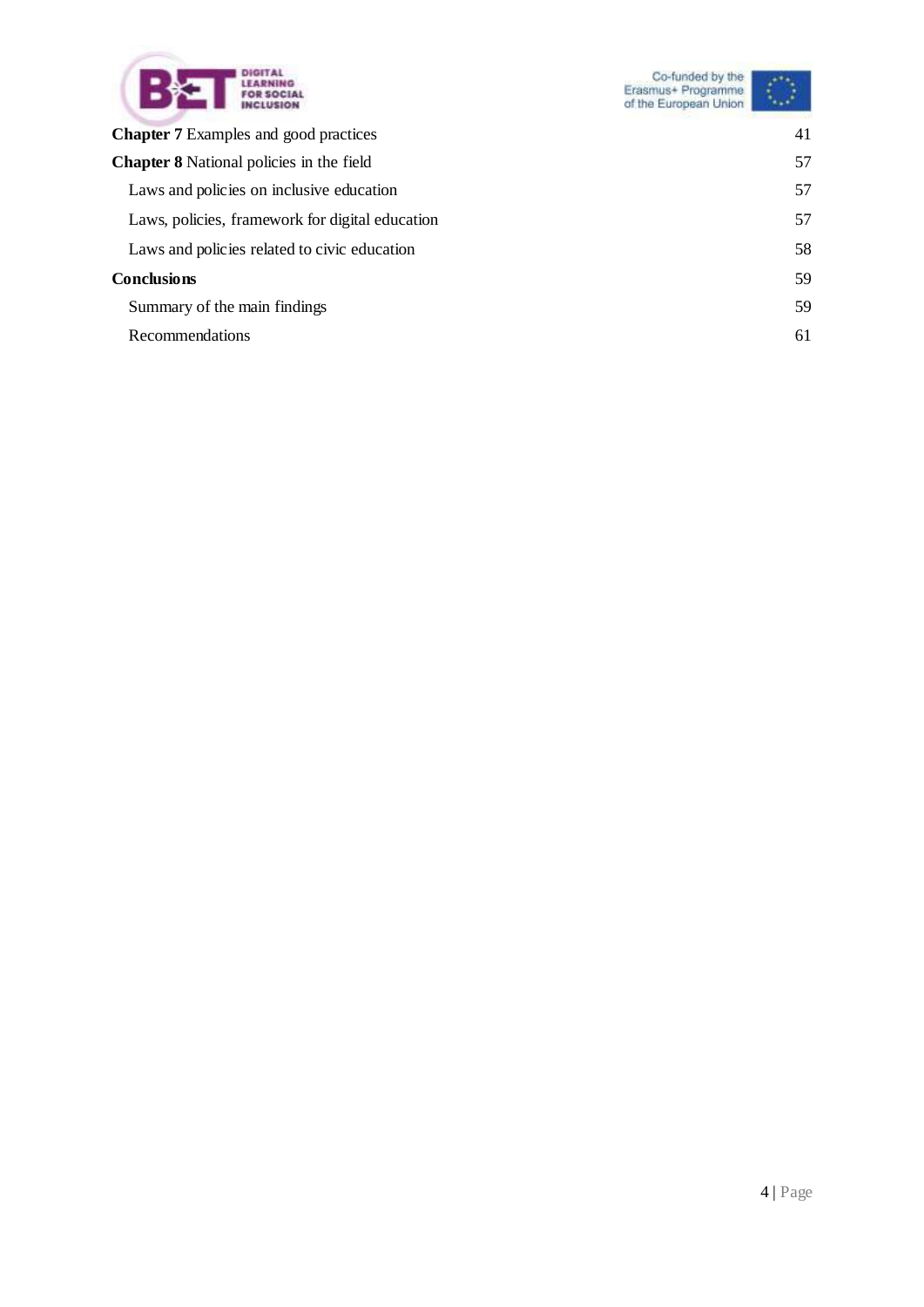# <span id="page-4-1"></span><span id="page-4-0"></span>**Introduction**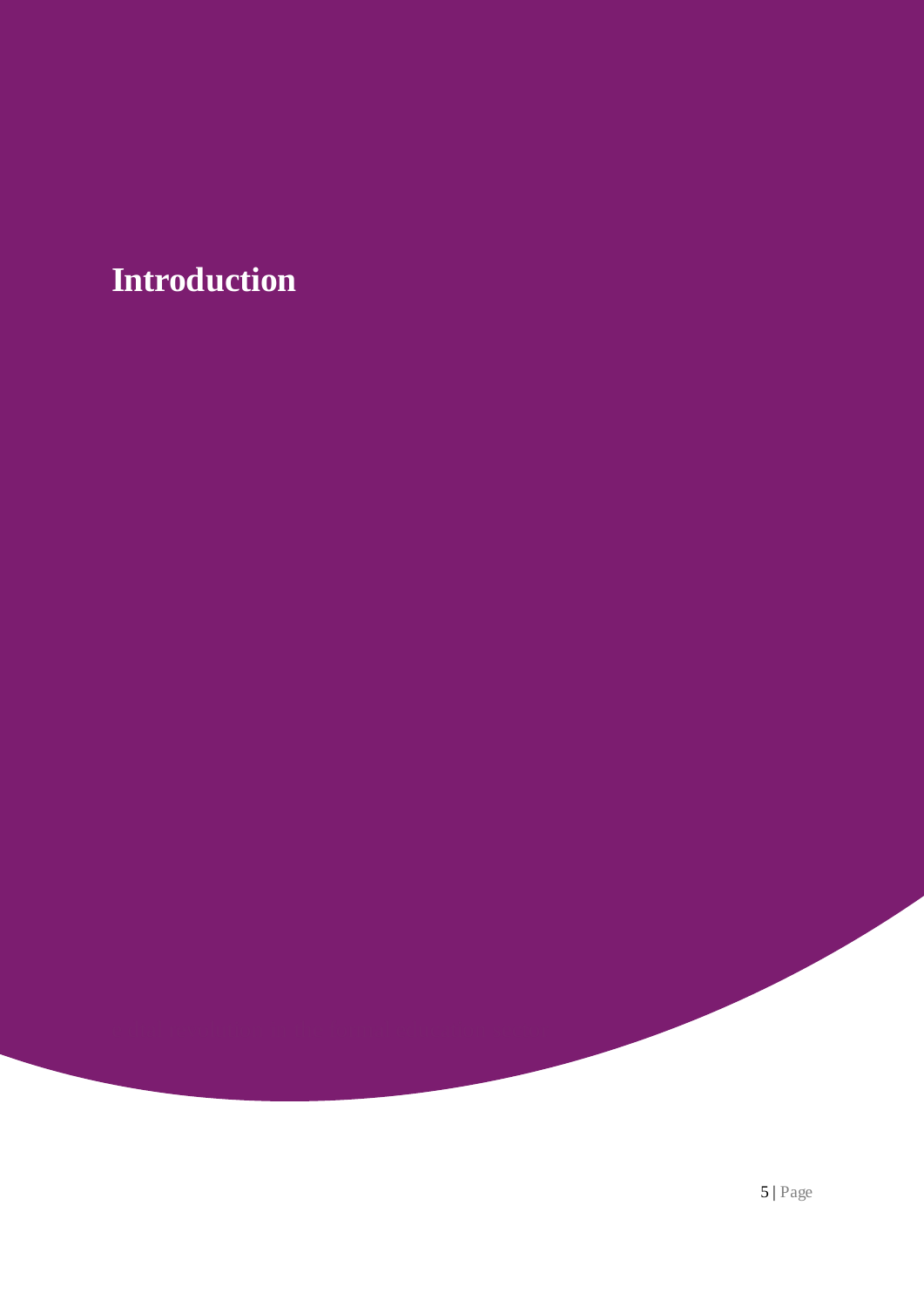



The digital revolution has transformed and is transforming our daily lives and the way people interact and organize to reach common goals. This is particularly true for younger generations: the way they interact, access information, communicate with each other and learn has tremendously changed. But so far, the majority of school classrooms have not been at the forefront nor the main stage of this revolution. Especially in the countries touched by the BET! project, teaching and learning processes in the formal education sector remain largely untouched by this transformation. According to a 2018 OCDE study**<sup>1</sup> ,** less than 40% of the teachers felt ready to use digital technologies in the teaching process, with big differences from one EU country to another.

Today, 20 years after the Internet entered massively in EU households, "Generation Z" digital natives experience a recurrent discrepancy in the way they use and value digital technologies to learn and increase their knowledge and skills outside schools and the way these technologies are (not) used nor valued in the formal educational system. Making sure educational and training processes are structured to integrate and exploit the full potential of opportunities given by the digital age is not a new issue in the educational debate. However, for some time the focus has been more on granting schools the equipment and hardware needed to step up to this challenge, rather than intervening on the human side of the equation, i.e., reinforcing the development of digital skills in teachers and educators working in the formal education sector.

If digital natives – particularly those coming from diverse backgrounds or with special educational needs are not necessarily able to effectively use technology in educational settings, and instead would greatly benefit from learning meaningful ways to use technology for learning purposes and collaborative knowledge creation, educators at large need to be supported to embed digital competence in their teaching techniques. This is particularly true in the countries touched by the project, whose teaching staff is senior compared to other EU countries and has had poor or snatchy access to recurred and structured lifelong learning opportunities provided by the national authorities. The abrupt lockdown called across most EU countries - including Italy, Spain, Greece, and Portugal - with the sudden deployment of distance digital learning for schools of all levels has suddenly highlighted the extreme difficulties experienced by a large section of teachers to manage the digital environment and to effectively engage students, and particularly those with disadvantaged backgrounds, in online learning processes.

The BET! project wants to intervene on this issue by creating a digital framework to guide and help teachers in designing personalized digital and blended learning programs fit to reach the most vulnerable students. This will be done with a strategy combining action-oriented research, the development and testing of innovative digital tools, and by stimulating the policy dialogue on the future of education in the digital era between school practitioners and local, regional, national and EU authorities responsible for education.

### <span id="page-5-0"></span>The BET! project

 $\overline{a}$ 

The BET! project contributes to innovate the professional practices, skills, and knowledge of European teachers to respond properly at the challenges of the future of a global and digital society, by specifically:

1. delivering a **needs analysis research** on educational innovation and digital skills development in school curricula in the COVID-19 and Post COVID-19 era in the 4 countries involved. The research aim is to assess digital competences gaps emerged during 2020 lockdowns and identify common needs of teachers and schools (IO 1 Betting on research).

<sup>&</sup>lt;sup>1</sup> TALIS 2018 Results (Volume I), Teachers and School Leaders as Lifelong Learners [https://www.oecd-ilibrary.org/education/talis-2018-results-volume-i\\_1d0bc92a-en](https://www.oecd-ilibrary.org/education/talis-2018-results-volume-i_1d0bc92a-en)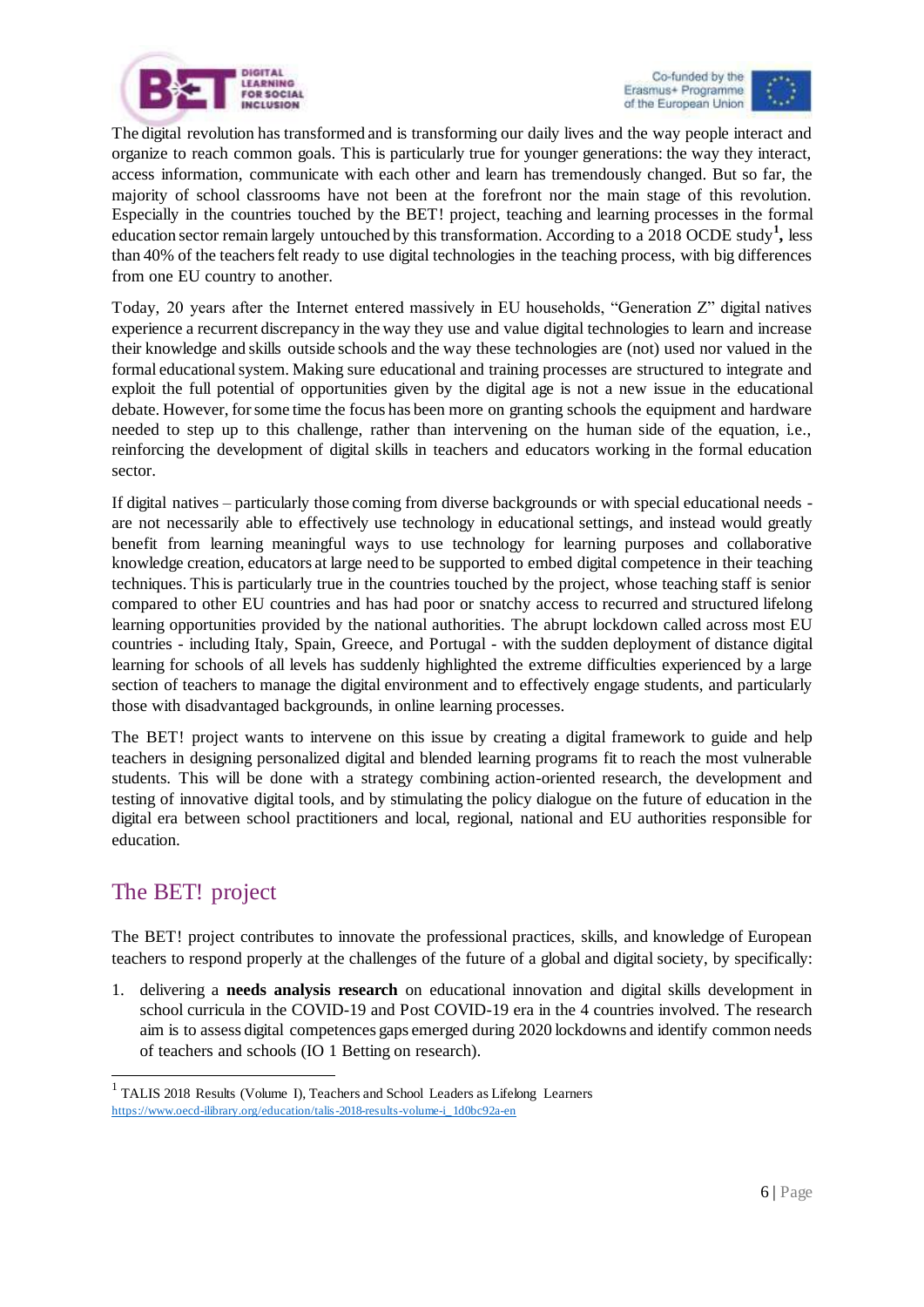

- 2. **designing a European Digital Curriculum** aimed at identifying the best learning strategies and the most appropriate digital and technological tools to address the formative needs of socially, economically, culturally disadvantaged students, or cognitive/emotionally vulnerable students (IO2 Betting on teachers).
- 3. implementing an **EU BET! Academy** (IO3 Betting on our future): a comprehensive set of online and in presence training courses and webinars for teachers on the issues of Agenda 2030, inclusive education, and ICTs applied to learning environments.

These outputs will focus on:

- A. improving teachers ICTs skills to guide and teach their students to use digital technologies creatively, responsibly, and cooperatively.
- B. providing digital resources and tools on the cross-cutting issue of Agenda 2030 a theme chosen because of the role that the agenda 2030 can contribute to the understanding of the present and future implications of the COVID-19 pandemic.

The BET! project aims to produce the following lasting impacts at local, national and EU level:

- strengthening the schools' management and the teachers' skills to innovate the learning and teaching processes.
- innovating the regional and national strategy for the promotion of GCE into the curricula.
- reinforced connections and networking among CSOs, schools, municipalities, and other local entities to guarantee the sustainability and wider implementation of the digital practices.
- provide a unified framework at EU level to build a transnational community of teachers (the BET! Community) that would have a digital space to interact on the specific challenges.
- entailed with adapting their teaching styles and methods to the digital environment.
- inform EU-level decision makers (namely, MEP) with the BET! Project results to stand as example of a fruitful adaptation of teaching to the new digital era.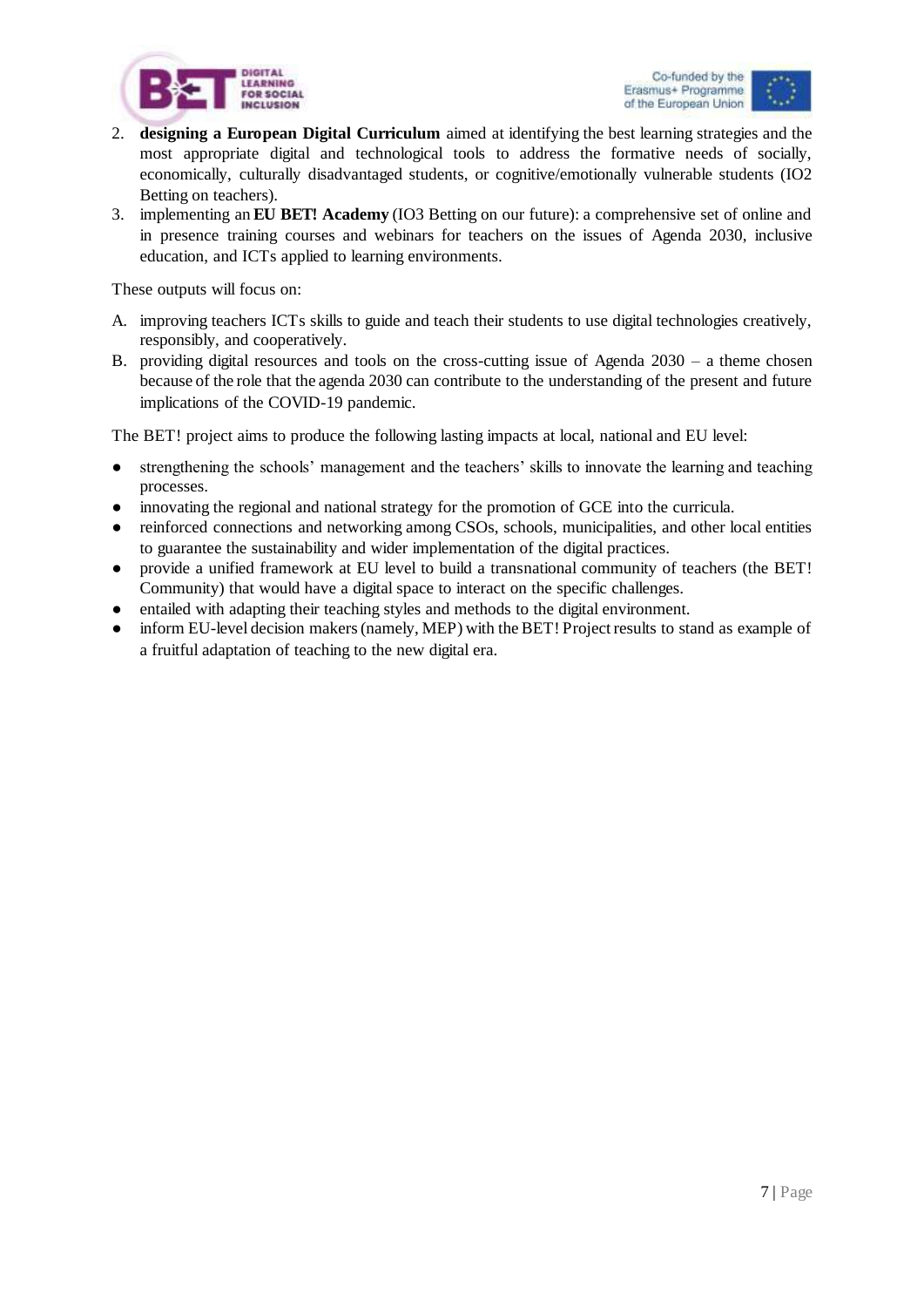



### <span id="page-7-0"></span>IO1 - A new era for teaching? Need analysis research on educational innovation and digital skills development

Within the BET! project, the first Intellectual Output that was developed was the need analysis research on educational innovation and digital skills development in school curricula in the COVID-19 and Post COVID-19 era. The aim of the research was to collect tailor-made information helpful for the development of the Digital European curricula (IO2) but also to provide evidence to influence policy at local, national, and European level.

The research axes were the following 8, each of them presented in a respective chapter in this report:

- 1. The impact of COVID-19 into the educational system, with a focus on formative needs of vulnerable students.
- 2. Teacher competence frameworks and learning field of digital education.
- 3. Digital education approaches and practices into the curricula at European level.
- 4. The formative needs of teachers and educators and their training habits (most used platforms and channels).
- 5. Relations between digital technologies and teaching; risks and new opportunities.
- 6. Development of effective digital learning environments for vulnerable students.
- 7. Examples and good practices of digital tools and materials and cutting-edge pedagogies for the digital environment.
- 8. National/ European policies in the field.

Research was conducted through a mixed-method approach and sequential explanatory design, including quantitative data and qualitative data collection. This variety of methods allowed us to both measure and explain digital education gaps and opportunities in the four countries involved. With regards to the research tools utilized, the online questionnaire designed was the main tool of the research, while the desktop research and the interviews were used to deepen and contextualise the findings of the online survey.

The questionnaire was prepared on a non-formal basis and the answers are given on a personal perspective and do not necessarily reflect the view of the schools.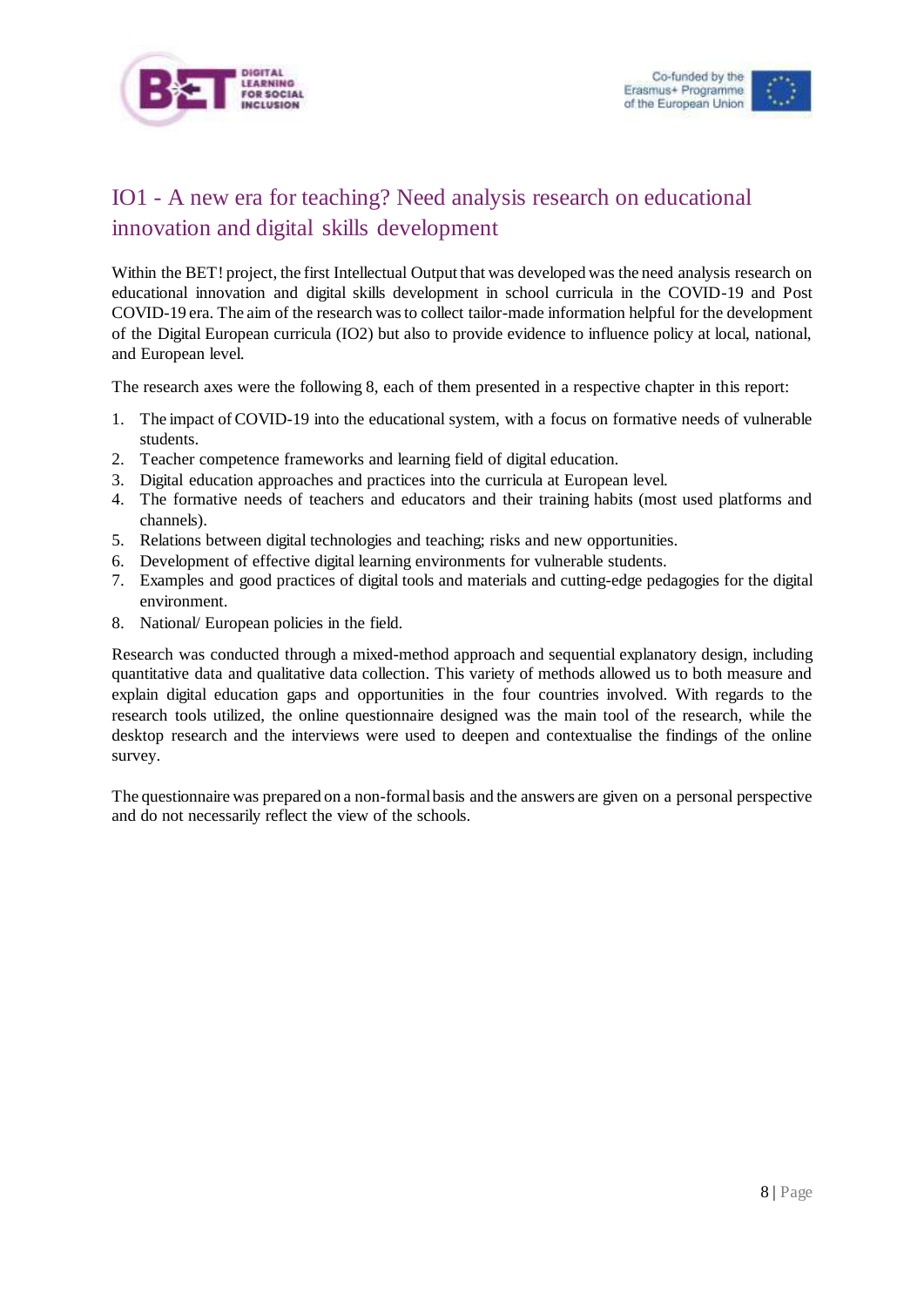

#### <span id="page-8-0"></span>A. The BET! Online Survey - Questionnaire

The use of a quantitative research tool was decided to allow for highlighting general trends<sup>2</sup>. More specifically a cross-sectional study research type was applied due its suitability for researching opinions and attitudes of specific groups on an area of interest or a topic<sup>3</sup>. The online survey was used to gather a significant number of responses (expected: 100 per country), to measure the digital gaps and practices in each of the project countries and compare country results.

Educators in formal education, including teachers and school directors, and educators in non-formal education, working with students from 11 to 15 years old, were the target of the online survey.

#### **Data collection**

A structured electronic questionnaire was developed as the main research tool for the purpose of the BET research. The questionnaire consisted of 8 sections. The first section is utilized for the gathering of demographic data for the sample, while the other 7 sections derive from the respective research axes of the BET research. The online survey was launched on the  $25<sup>th</sup>$  of June 2021 and closed on the  $20<sup>th</sup>$  of August 2021.

#### **Data analysis**

Qualtrics software was used for the analysis of the data collected. After data collection, a data cleaning process followed, excluding from the analysis all responses with a questionnaire completion rate <60%. As the number of responses gathered in each of the four participating countries was not balanced, especially for the analysis of the responses for the EU report, the answers of the individual countries were weighted, so that all countries weigh the same, irrespective of the number of participants in each country.

#### **Survey Sample**

Cumulatively for the 4 countries of the project, after data cleaning, 515 responses to the online survey were gathered. 109 of them were from Italy, 100 from Greece, 205 from Romania and 101 from Portugal. With regards to the demographic of the participants in our survey, 85.4% of them were teachers, 10.3% were head teachers/managers/members of the leadership team, 3.8% were non-formal educators and 3.1% identified as "other". 90.8% of the respondents worked in the public sector and 9.2% worked in the private sector. Furthermore, 43.9% of the respondents worked in primary education and 71.4% of the respondents worked in secondary education.Responses from different regions of the 4 countries were collected, with a big percentage of the respondents working during the last school year in Toscana region for Italy (75.2%), in Attica region for Greece (48%), Sud-Est for Romania (35.1%) and Área Metropolitana de Lisboa for Portugal (54.5%).

Other demographic characteristics of the sample include age distribution, with almost half of the respondents (45%) being 45-54 years old, 24% being over 55 years old, 24% being 35-44 years old and 8% being 18-34 years old, and respectively years of working experience on that role, with almost half of respondents, 47.8%, having more than 20 years of experience, 14.7% having 16-20 years of experience, 15% having 11-15 years of experience, 12% having 6-10 years of experience and 10.4% having less than 5 years of experience.

Finally, with regards to educational attainment, 1.9% of the respondents had something lower than a bachelor degree, 39.5% of the respondents had a bachelor degree, 53.1% of the respondents had a master degree and 5.6% of the respondents had a PhD degree.

<sup>&</sup>lt;sup>2</sup> Creswell, J. (2016). Educational Research: Planning, Conducting and Evaluating Quantitative and Qualitative Research. Athens: Ion [in Greek]

 $3$  Fraenkel, J. R., & Wallen, N. E. (2007), How to design and evaluate research in education (6th ed.). McGraw-Hill international edition.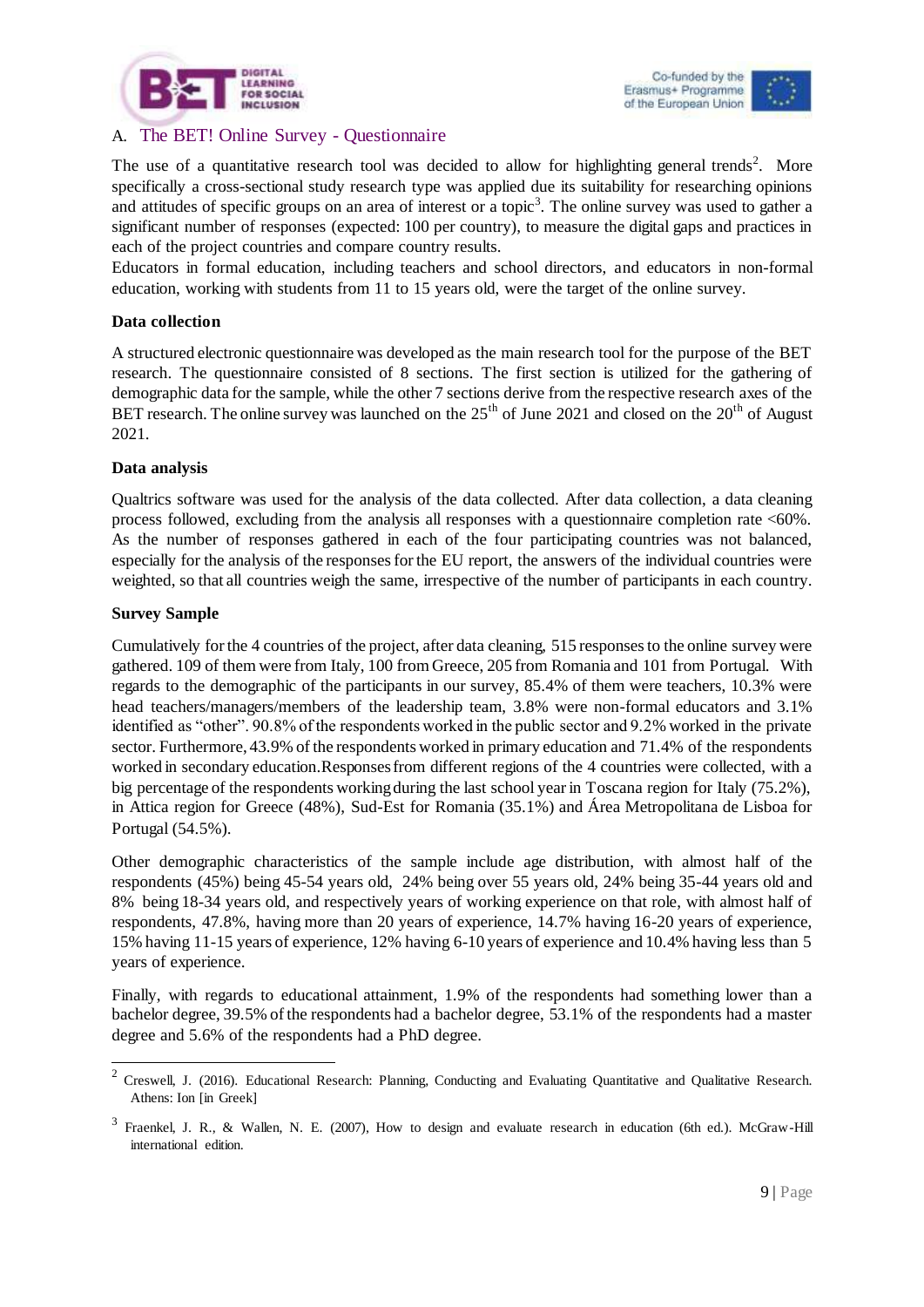

#### <span id="page-9-0"></span>B. The BET! Desktop Research

The desktop research was divided in two main phases:

- **Preliminary**: a preliminary analysis of main sources of knowledge, related projects and research about digital needs and skills for schools and teachers in Europe, to develop the questionnaire.
- **Final**: a comprehensive review of published research, policies, best practices to contextualize the online survey findings.

#### <span id="page-9-1"></span>C. The BET! In-depth Interviews

Qualitative 1-to-1 semi-structured interviews helped explain underlying reasons of quantitative data through detailed descriptions of teachers' and stakeholders' experiences, feelings and perceptions and deepen on best practices.

The interviews of the BET research were conducted during September - October 2021. We would like to cordially thank for their participation:

- Dragos Apostu, Digital Expert of the "Digital Teacher Program" (Romania)
- Theodora Asteri, Coordinator at Department A Educational Innovation and Inclusive Education -Special and Inclusive Education Unit, Institute of Educational Policy (Greece)
- Andrea Benassi, Researcher at INDIRE National Institute for Documentation, Innovation and Educational Research (Italy)
- Isabel Catarino, Teacher in secondary education (Portugal)
- Laura Fedeli, Associate professor -Department's delegate for e-Learning -Department of Education Science, Cultural Heritage and Tourism University of Macerata (Italy)
- Alessandro Fusacchia, Deputy of the Italian Parliament and member of Culture and Education Commission (Italy)
- Rita Giancotti, School manager of the Istituto Comprensivo Statale di Poppi (Italy)
- Dimitris Gkotzos, Head of Environmental Education, Directorate of primary education of NW Athens (Greece)
- Dimitris Kolokontronis, President, Scientific Association for the Promotion of Educational Innovation (Greece)
- Vasileios Makrakis, University Professor of ICT in Education, Department of Primary Education, University of Crete, UNESCO Chair on ICT in Education for Sustainable Development (Greece)
- Catalina Neagu, Director of Secondary School of Nuci Village, Ilfov County (Romania)
- Jorge Nunes, Former school manager (Portugal)
- Gratiela Petcu-Director of Secondary School "N.I.Jilinschi" of Vernesti Village, Buzau County (Romania)
- Luísa Paixão, manager of a teachers training centre of a teachers' union (Portugal)
- Alexandra Rodrigues, Teacher in secondary education (Portugal)
- Filipe Santos, Digital education expert (Portugal)
- Panagiota Souridi, Educator of Philology, 3rd Gymnasium of Argiroupoli, (Greece)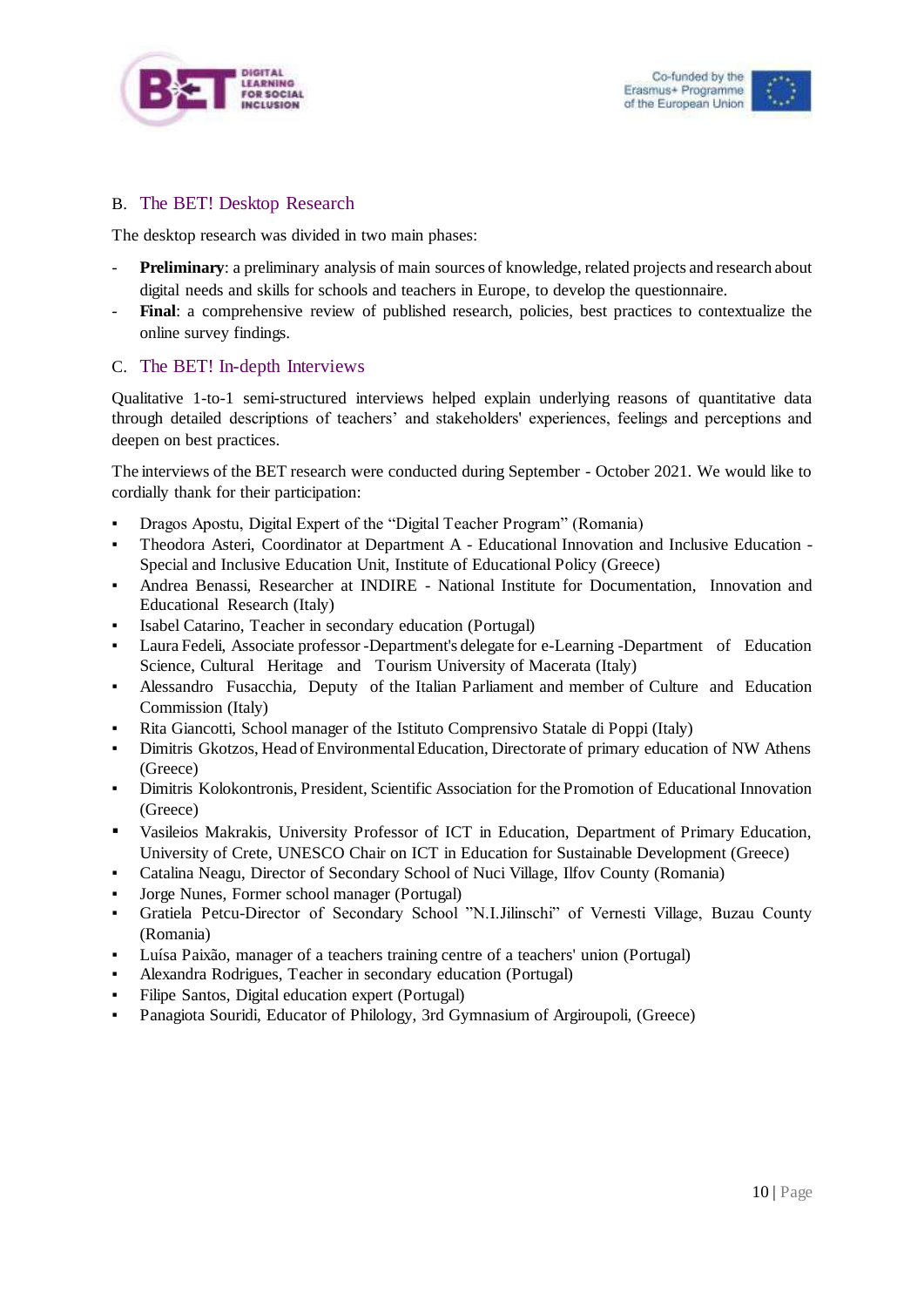# <span id="page-10-0"></span>**Chapter 1**

The impact of Covid-19 into the educational systems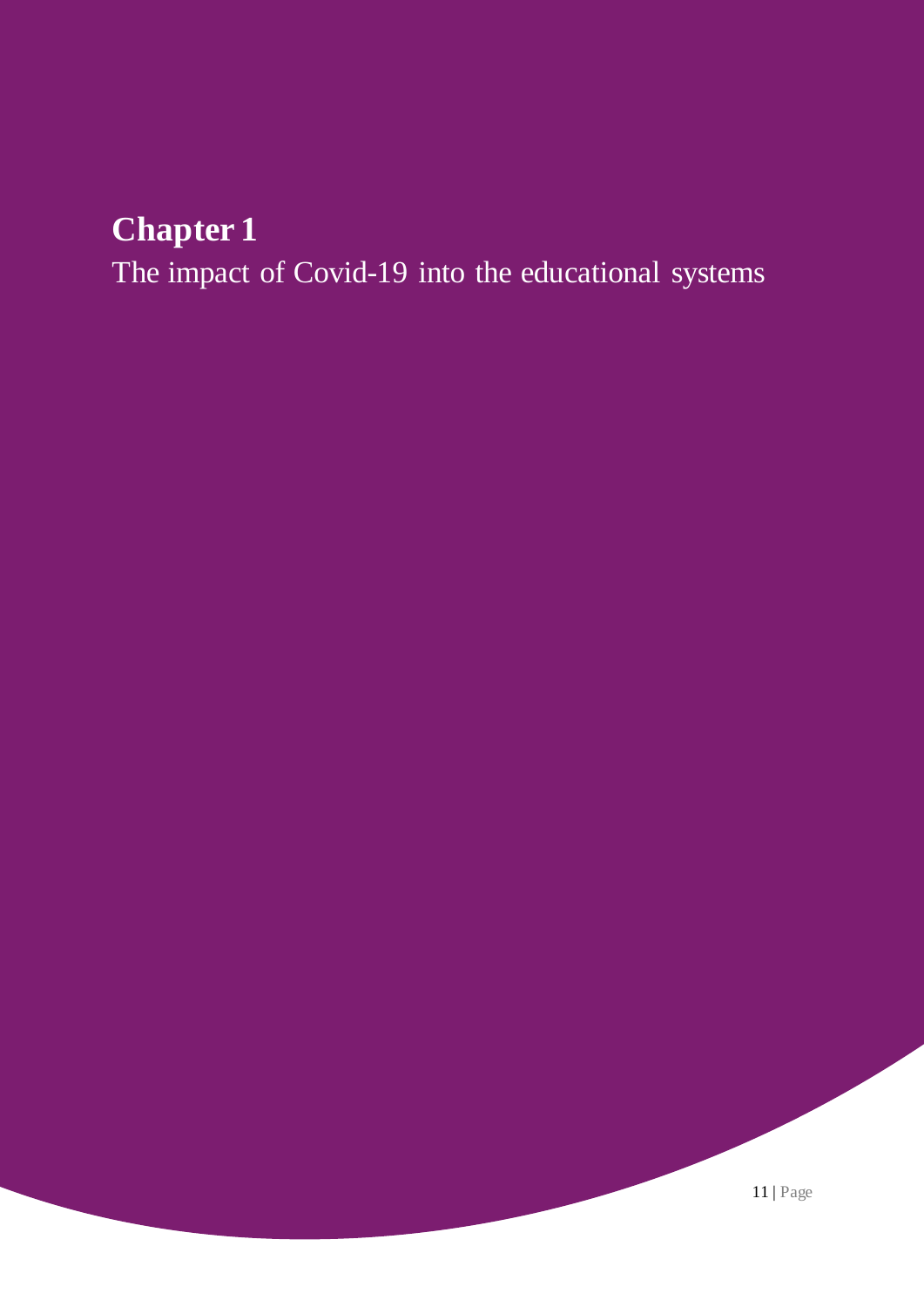

 $\overline{a}$ 

The impact of Covid-19 has been a catalyst for countries' education systems, acting as an accelerator to the adoption of digital education practices. In this first chapter of this report we will try to analyse this impact, focusing more on the needs of students, especially vulnerable students.

However, the interpretation of the conclusions of this chapter should be done with care, taking into account the differentiation of the terms "distance learning", a term that is closer to the Covid-19 school experience, and "digital education", that acts as an umbrella term. More specifically, in the context of this research, we define as *distance learning* a mode of teaching and learning characterized by separation of teacher and learner in time and/or place for most part of the educational transaction, mediated by technology for the delivery of learning, while we define as *digital education* the use of digital tools and technologies during teaching and learning, both at school and for homework.

#### <span id="page-11-0"></span>The impact of Covid into the educational systems

More than 188 countries, encompassing around 91% of enrolled learners worldwide, closed their schools as an effort to eliminate the spread of Covid-19<sup>4</sup>. On average across the 30 countries with comparable data for all levels of education, pre-primary schools were closed for 55 days, primary schools for 78 days, lower secondary schools for 92 days and upper secondary schools for 101 days between 1 January 2020 and 20 May 2021<sup>5</sup>. Especially for Western Europe from March 2020 to February 2021 schools were fully closed for 52 days, partially closed for 37 days and fully open for 87 days, while for Easters Europe and Central Asia schools were fully closed for 59 days, partially closed for 43 days and fully open for 62 days (weighted average). $<sup>6</sup>$ </sup>

Recognising the serious impact of school closures on the learning and well-being of students, many countries adjusted their strategies concerning school closures as the pandemic evolved.<sup>7</sup> At least  $463$ million – or **31 per cent – of schoolchildren worldwide could not be reached by digital and broadcast remote learning programs** enacted to counter school closures.<sup>8</sup>

#### <span id="page-11-1"></span>Challenges during the transition to online/distance learning

From the BET survey it came up that teachers faced a wide range of **challenges** when switching to online/distance learning, with the most commonly stated ones being keeping all **pupils motivated and engaged** selected by 41.5% of the respondents, **increased workload and stress working from home** that followed with 40.1%, involving pupils from **socially disadvantaged homes** with 29.9%, pupils' **access to digital tools**(devices, computers, softwares…) with 29.1%, pupils' **access to a stable internet connection** with 27.8% and tiredness/fatigue of students with 26.3%.

Tapping into relative data to explain the result on pupil's access to a stable internet connection, we see that according to the [International Telecommunication Union \( ITU\) World Telecommunication ICT Indicators](https://data.worldbank.org/indicator/IT.NET.USER.ZS?name_desc=false)  [Database](https://data.worldbank.org/indicator/IT.NET.USER.ZS?name_desc=false) in all the survey countries smaller percentages of the population are using the internet, compared

<sup>4</sup> OECD (2020), *The impact of COVID-19 on student equity and inclusion: Supporting vulnerable students during school closures and school re-openings, OECD Policy Responses to Coronavirus (COVID-19)*, OECD Publishing, Paris[, https://doi.org/10.1787/d593b5c8-e](https://doi.org/10.1787/d593b5c8-en)n.

<sup>5</sup> OECD (2021), *The State of Global Education: 18 Months into the Pandemic*, OECD Publishing, Paris, https://doi.org/10.1787/1a23bb23-en.

<sup>6</sup> Unicef (2021). *COVID-19 and School Closures. One year of educational disruption.*

Available at: https://data.unicef.org/resources/one-year-of-covid-19-and-school-closures/

<sup>7</sup> OECD (2021), *The State of Global Education: 18 Months into the Pandemic*, OECD Publishing, Paris, https://doi.org/10.1787/1a23bb23-en.

<sup>8</sup> United Nations Children's Fund (2020). *Covid-19: Are children able to continue learning during school closures? A global analysis of the potential reach of remote learning policies using data from 100 countries.* UNICEF, New York.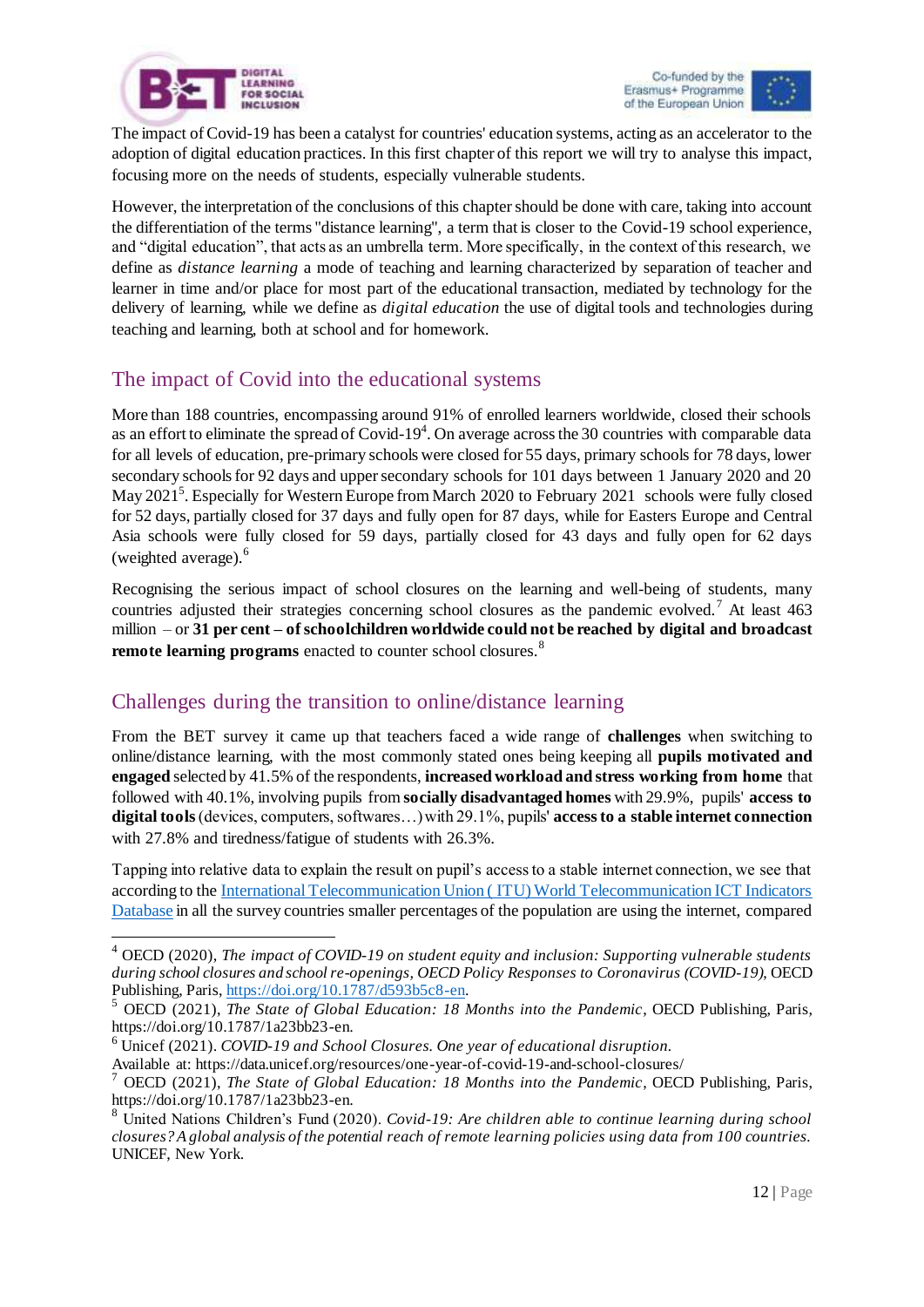



to the average of the Euro area. In more detail, 74% of the population in Italy (2018 data), 74% of the population in Romania (2019 data), 76% of the population in Greece (2019 data) and 75% of the population in Portugal (2019 data), are using the internet, compared to the 87% average of the Euro area (2019 data).

Furthermore, with regards to internet speed, according to the [Speedtest Global Index](https://www.speedtest.net/global-index) (October 2021 data), in two of the survey countries, Greece and Italy, the average fixed broadband speed is lower than the global average (29.68 Mbps for Greece, 49.27 Mbps for Italy, 93.59 Mbps for Portugal and 122.3 Mbps for Romania, compared to the global average of 56.09 Mbps. With regards to the average mobile speed, the situation seems to be better, with all survey countries performing better than the global average global average of 28.61 Mbps (33.52 Mbps for Romania, 35.31 Mbps for Italy, 39.10 Mbps for Portugal, 48.88 Mbps for Greece).

#### [https://ec.europa.eu/eurostat/web/products-eurostat-news/-/ddn-20201221-](https://ec.europa.eu/eurostat/web/products-eurostat-news/-/ddn-20201221-1)1



**Graph 1 –** Challenges faced by teachers in switching to online/distance learning

In the following graph some interesting variations observed among the four countries of our survey are presented with regards to challenges faced by teachers in switching to online distance learning. Pupils' access to digital tools, involving pupils from socially disadvantaged homes and tiredness/fatigue of students are selected as a challenge by more teachers in Greece compared to the other countries. Same goes for low levels of pupils' digital competence, which is selected by more teachers in Portugal as a challenge compared to the other countries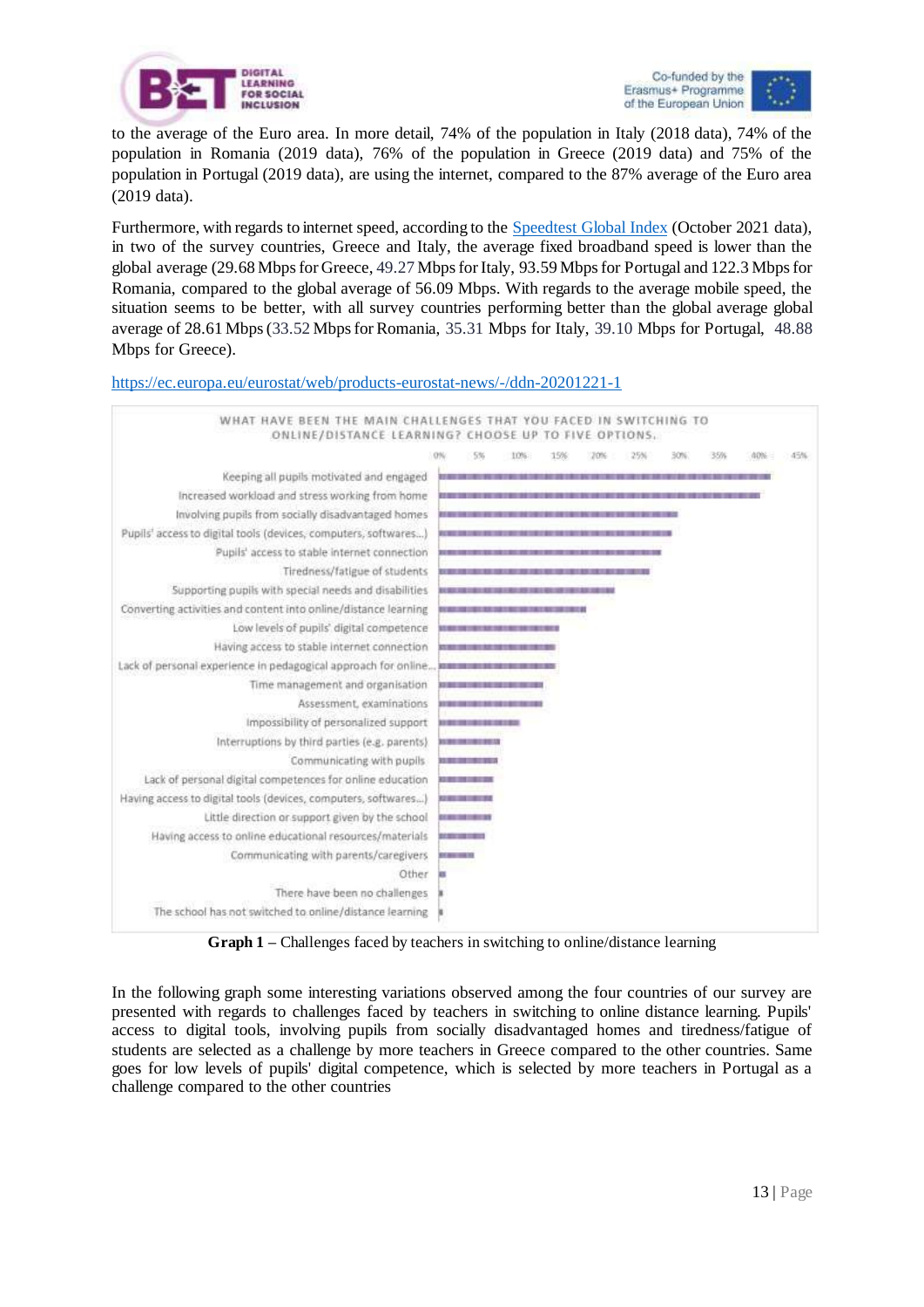



**Graph 2 –** Country differences on challenges faced by teachers in switching to online/ distance learning

**In responding to the challenge of involving students in distance education, only 17.6% of teachers participating in our survey indicated to have promptly received guidance (support, advice, training)**. 50.7% indicated that they received guidance, but after having to deal with the new distance education reality and 31.7% indicated that they did not receive guidance. Interestingly, the percentage of respondents who answered that they did not receive any guidance was higher for respondents with less than 5 years of experience (42%).

When asked by whom they received guidance, 34.7%, stated that they received guidance by colleagues, 24.4% stated that they receive guidance from head teachers/ managers, 14.4% from educational authorities, 13.1% from other educational institutions and 6.4% from various other sources.

Furthermore, with regards to student participation, unfortunately not all students seemed to be actively participating in distance education, with 57% of the teachers participating in our research stating that all or most of them actively participated in distance education sessions during the covid crisis. This percentage had some variations across the survey countries (43.7% for Greece, 56.3% for Italy, 63.3% for Portugal, 64.8% for Romania). **More than 1 out of 10 respondents (11.3%) indicated that less than half of their students actively participated in distance education sessions during the covid crisis**.



**Graph 3 –** Percentages of students actively participating in distance education sessions during the covid crisis.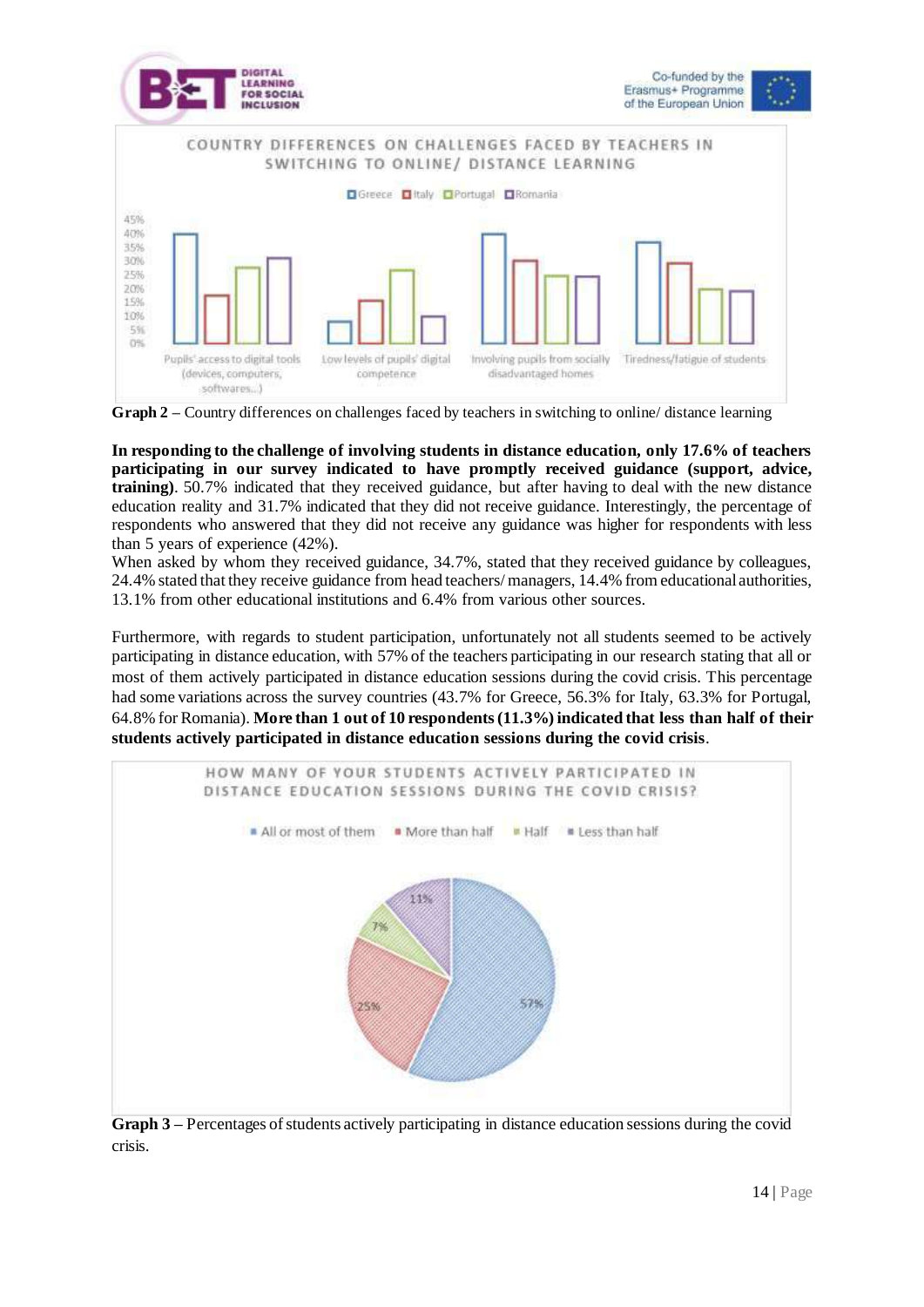

 $\overline{a}$ 



Focusing more on **students from vulnerable families** (those living in disadvantaged socio-economic conditions), the most commonly identified **challenges** by the teachers participating in our survey were having access to **stable internet connection** (47.2%), having **access to digital tools** (devices, computers, software…) (41.3%), and **lack of an adequate place at home** (32.7%). This is also in line with PISA findings regarding discrepancies among advantaged and disadvantaged students with regards to the availability of a quiet place to study at home and a computer to use for schoolwork, as on average across OECD countries, more than 90% of advantaged students but only 69% of disadvantaged students reported having a quiet place to study at home and a computer that they can use for schoolwork.<sup>9</sup>

Lack of motivation and engagement, disaffection (32.5%) and low levels of pupils' digital competence (24%) followed in popularity in our survey. Only 1.8% of respondents stated that "There have been no particular difficulties". Furthermore, interestingly enough, only 4.3% chose lack of competences of teachers in involving these students and only 3.3% chose little direction or support given by the school.



**Graph 4 -** Challenges faced by vulnerable students in switching to online/ distance learning

 $9^9$  OECD (2019), PISA 2018 Results (Volume II): Where All Students Can Succeed, PISA, OECD Publishing, Paris[, https://doi.org/10.1787/b5fd1b8f-e](https://doi.org/10.1787/b5fd1b8f-en)n.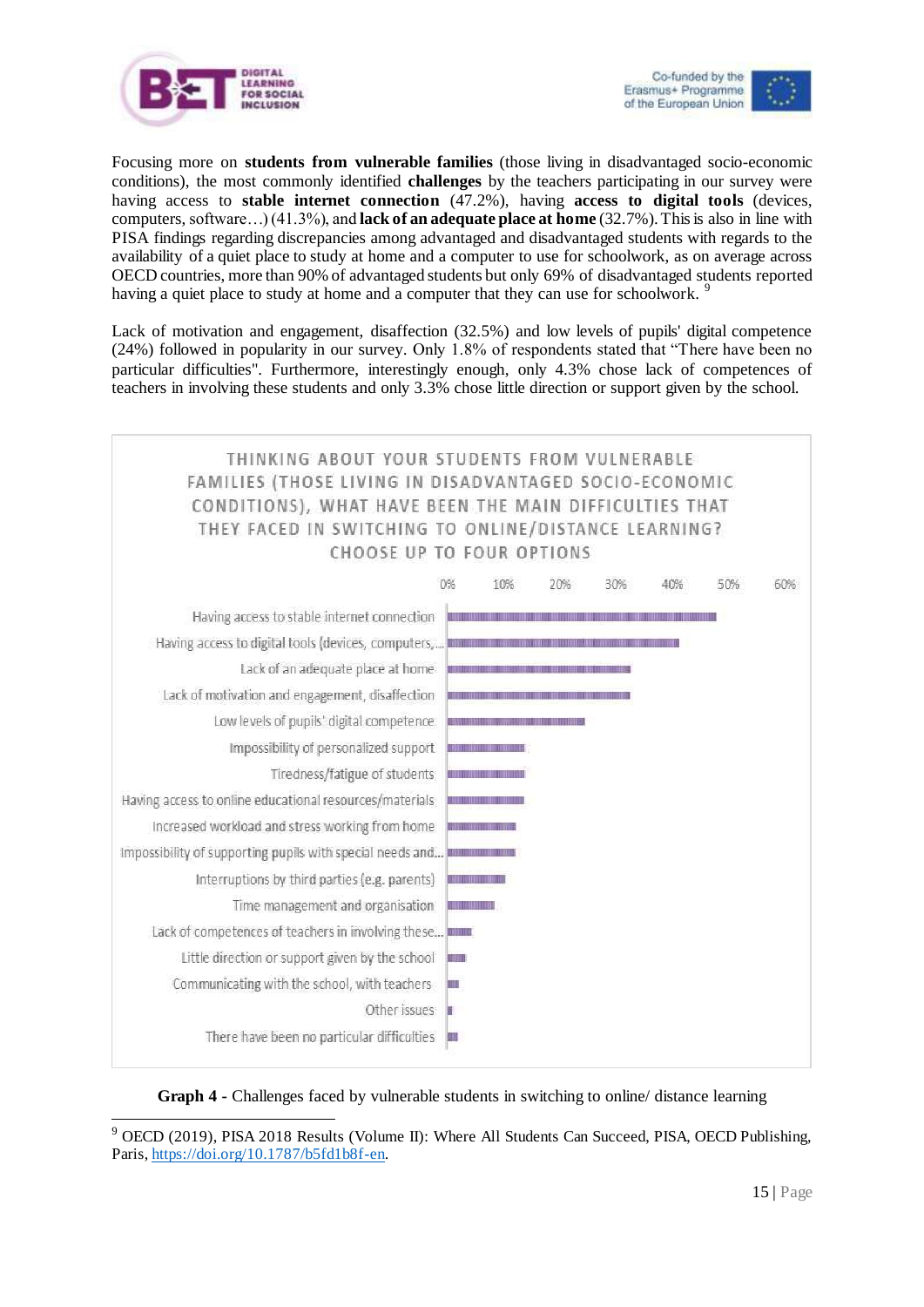



With regards to **whether the issue of vulnerable students' inclusion in distance education was tackled effectively in their school,** almost half (48.6%) of the teachers indicated that the response was partly effective, 32.3% indicated that it was very effective. On the other hand, there was also an average of 15.7% who indicated that the response was not effective, with the percentages having some variations amongst the participants of the different countries (15.8% for Italy, 25.6% for Greece, 14.4% for Portugal and 6.9% for Romania). Interestingly, only 3.4% indicated that this was not a concerning issue in their school.

### <span id="page-15-0"></span>**Chapter 2**

Teacher competence frameworks and learning field of digital education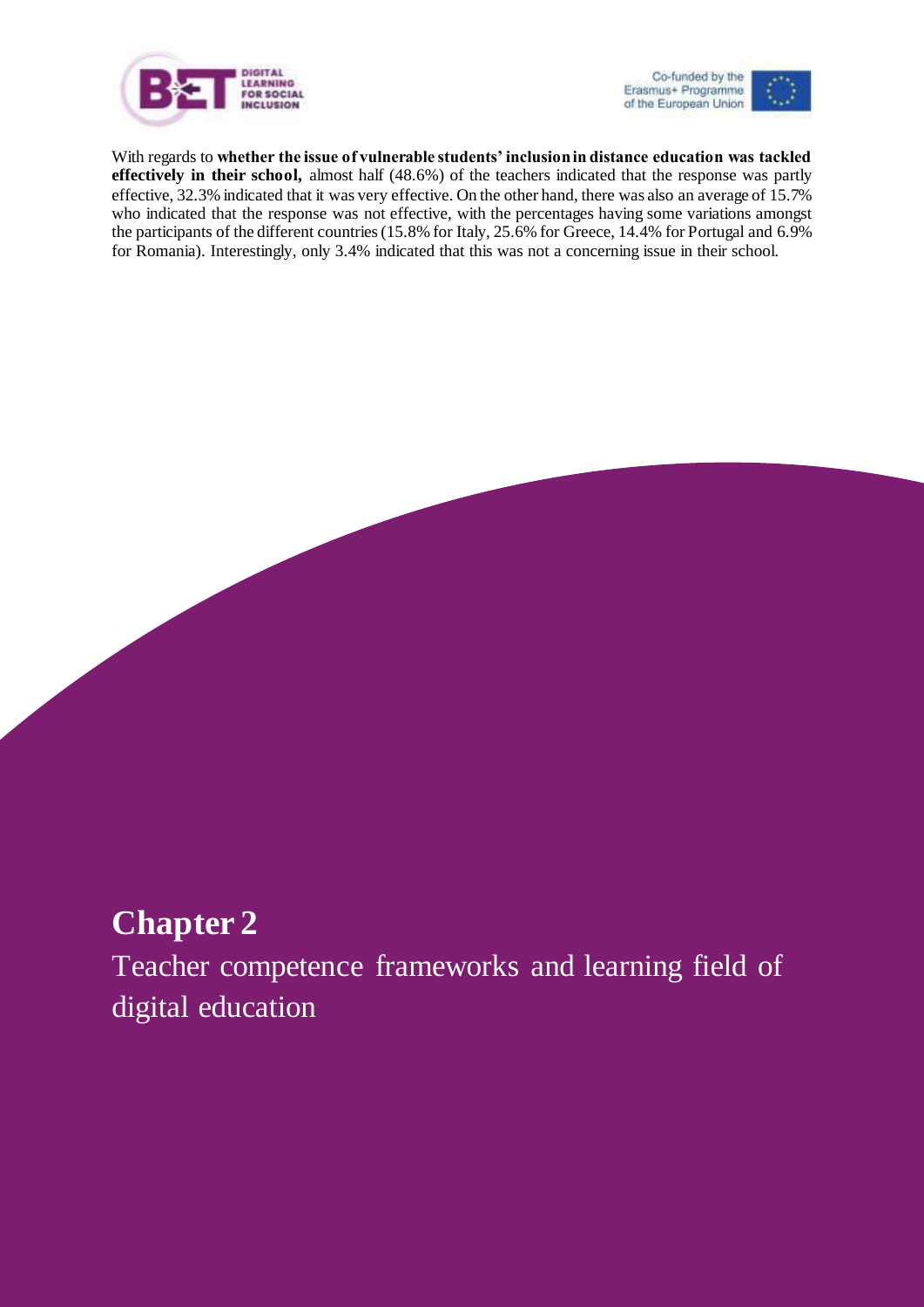

 $\overline{a}$ 



The **European Framework for the Digital Competence of Educators** (DigiCompEdu)<sup>10</sup> is a framework for the development of educators' competencies needed to seize the potential of digital technologies for enhancing and innovating education. The framework is aimed to help Member States in their efforts to promote the digital competencies of their citizens and boost innovation in education, whilst it is also offering a common frame of reference, language and logic.

The DigiCompEdu proposes 6 areas of comptencies that fall into 3 larger categories, educators' professional competencies, educators' pedagogic competencies and learner's competencies. For the needs of BET we will focus on the main DigiCompEdu category, educators' pedagogic competencies and the 4 skill areas it includes: Digital resources, Teaching and Learning, Assessment, Empowering Learners.

The following figure represents the 6 areas of the DigiCompEdu. The circle in the centre contains the areas which are of main interest for the BET project.

 $10$  Punie, Y., editor(s), Redecker, C., European Framework for the Digital Competence of Educators: DigCompEdu , EUR 28775 EN, Publications Office of the European Union, Luxembourg, 2017, ISBN 978-92- 79-73718-3 (print),978-92-79-73494-6 (pdf), doi: 10.2760/178382 (print), 10.2760/159770 (online), JRC107466. http://dx.doi.org/10.2760/178382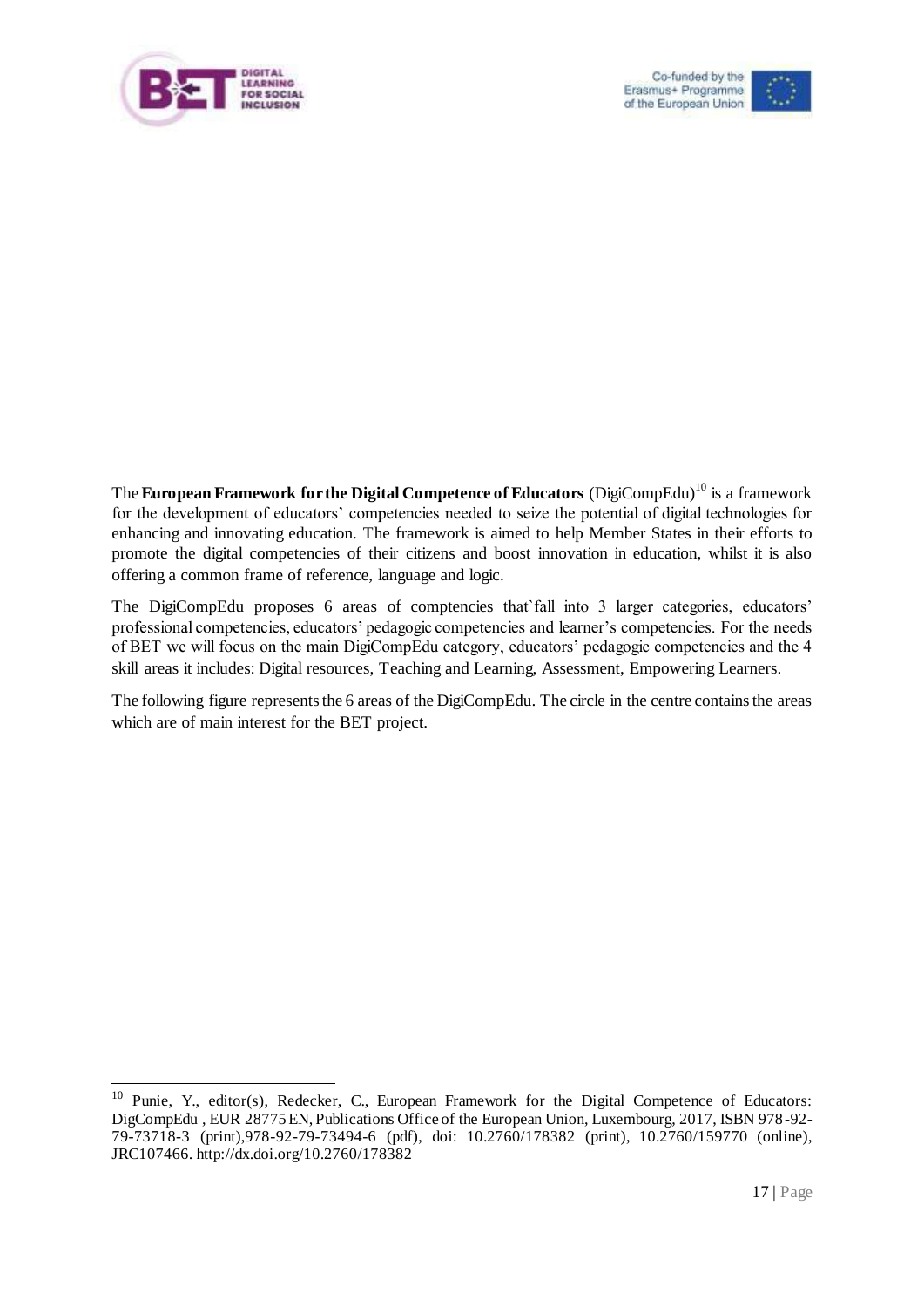

**Figure1.** The European Framework for the Digital Competence of Educators (DigiCompEdu)

#### <span id="page-17-0"></span>Important teacher competencies in digital education

When the participants in our research were asked to select **which teacher competencies they consider being the most important in the field of digital education, the most popular choice was the use of digital technologies to enhance inclusion, personalisation and learners' active engagement**, with a percentage of 48.5%. Managing and orchestrating the use of digital technologies in teaching and learning followed with a percentage of 29.8%, while the other two skill areas gathered smaller percentages. Sourcing, creating and sharing digital resources was chosen by 13.5% of respondents and using digital technologies and strategies to enhance assessment by 8.2% of respondents.

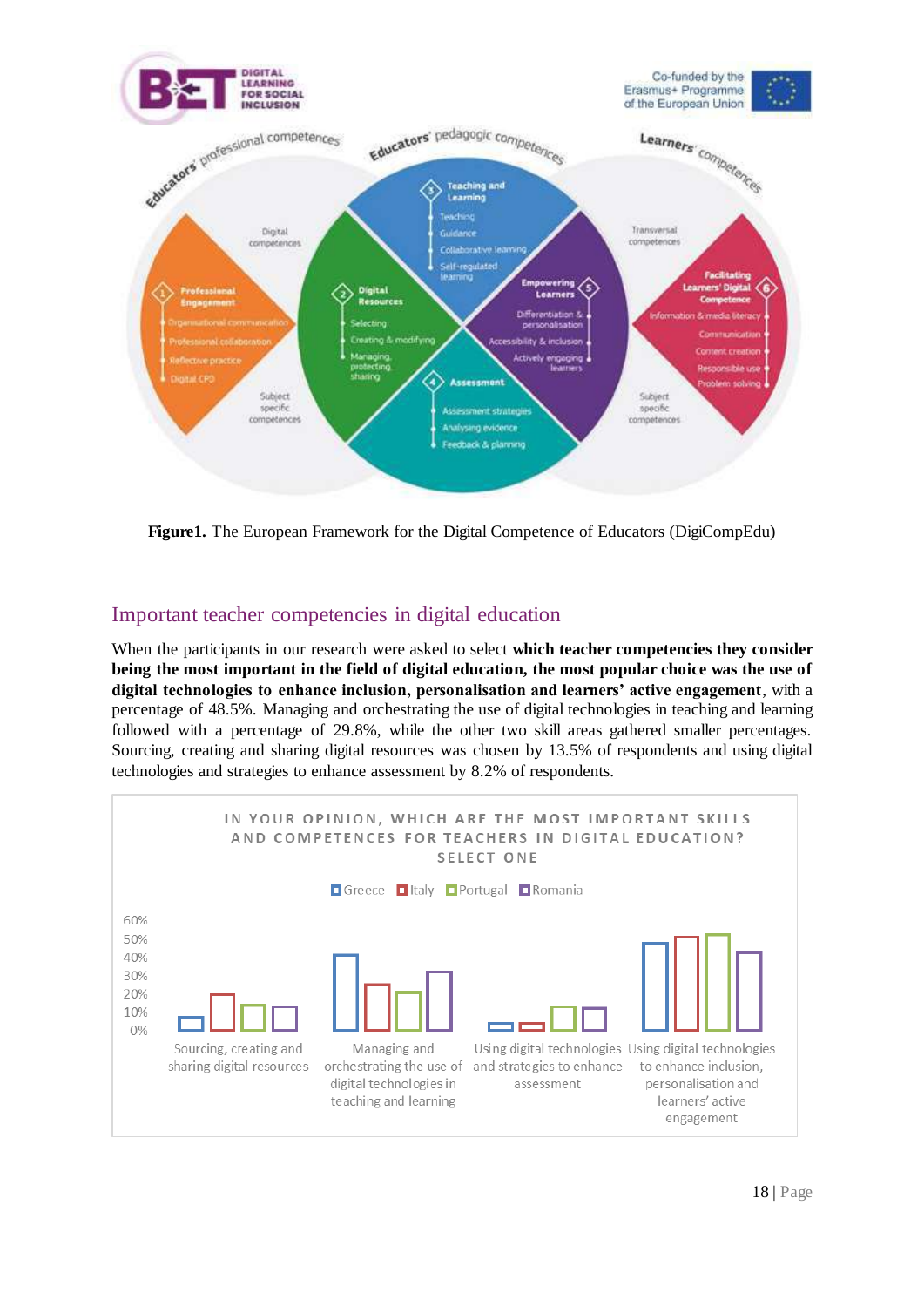



**Graph 5 –** Most important skills and competencies for teachers in digital education

When asked about specific skills in the skills areas that they had selected, **differentiation and personalisation**, defined as using digital technologies to address learners' diverse learning needs, by allowing learners to advance at different levels and speeds, and to follow individual learning pathways and objectives, was chosen as the most important skill (22.3%), followed by **accessibility and inclusion**, defined as ensuring accessibility to learning resources and activities, for all learners, including those from disadvantaged backgrounds and vulnerable students (16.8%) and **teaching**, defined as planning for and implementing digital devices and resources in the teaching process, so as to enhance the effectiveness of teaching interventions and experimenting with and develop new formats and pedagogical methods for instruction, followed with 13.6%.

#### <span id="page-18-0"></span>Teacher trainings on digital education

**The majority of the participants in the BET survey** (58.3%) **had participated in a training on the use of digital technologies in teaching and education during the last year**, while 24.8% had participated in a training on digital technologies. 28.8% indicated that they did not attend any training on these topics. Some interesting variations were observed amongst the different countries, with 76% of the participants of Greece having participated in a training on the use of digital technologies in teaching and education during the last year, compared to 47.7% of the participants in Italy, 54.5% in Portugal and 55.1% in Romania.



**Graph 6 -** Participation in digital training courses during the last year

Especially for Portugal, as comes up from the BET National Report for the country, half of the teachers have started to introduce these tools in the classrooms and overall, 90% of teachers intend to continue investing in more digital education, introducing new pedagogical methodologies that motivate students.

These trainings were provided by an Educational Institution - Ministry of Education or related authorities, agencies (45.2%), or by a private training organisation (15.7%), by an NGO (10.1%) or by other stakeholders (5.9%). Once again, some interesting differentiations among the countries were observed, as presented in the following graph, with educational institutions (Ministry of Education or related authorities, agencies) undertaking a bigger percentage in the case of Greece comparatively to the other countries (70% for Greece, 33% for Italy, 41.6% for Portugal, 36.1% for Romania). Also the role of NGOs seemed to be more enhanced for Romania, compared to the other countries (22.4% for Romania, 5% for Greece, 11% for Italy, 2% for Portugal).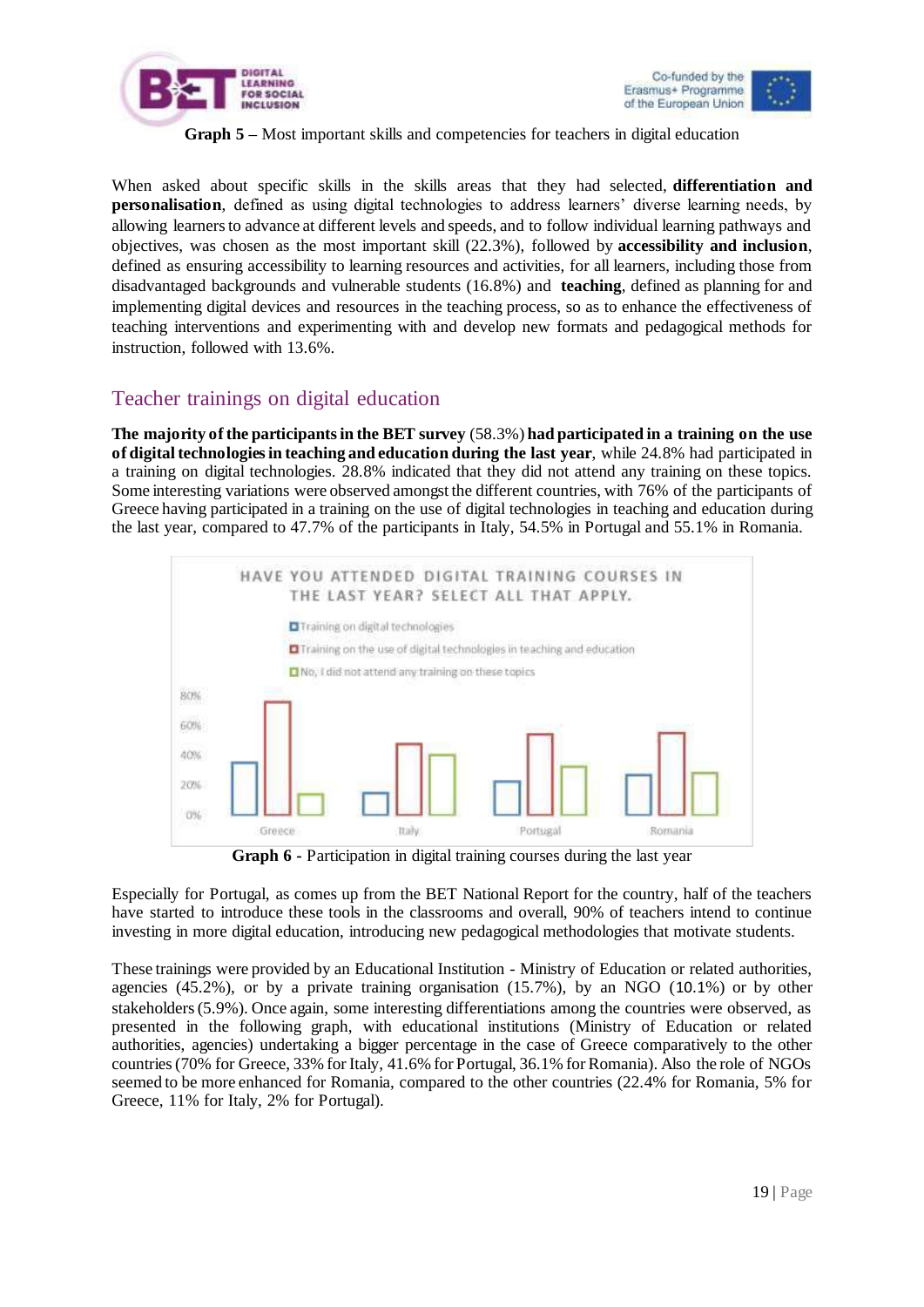



**Graph 7** - Digital training courses providers

### <span id="page-19-0"></span>Teacher preparedness for digital education

But how prepared do teachers actually feel for using digital technologies for education and teaching? **More than half of the participants in our survey** (51.5%) **agreed that they feel well prepared for using digital technologies for education and teaching**, and 22.4% even strongly agreed to this statement. 18.6% neither agreed nor disagreed, 6.5% disagreed and 1.1% strongly disagreed. Interestingly though, when confronted with the question "Most of my **colleagues** in my school are well prepared for using digital technologies for education and teaching", the agreement percentages drop. In this case, 33.3% agreed with the statement and only 5.1% strongly agreed, while 33.9% neither agreed nor disagreed. In this case **almost 1 out of 4** (23.7%) **disagreed** and almost 4.1% strongly disagreed.

While in the case of their own preparedness, no important country differences were observed, when asked about their colleagues, teachers from Romania seem to be more confident about their colleagues. The country analysis is presented in the following graph.



**Graph 8** – Teachers' colleagues' preparedness to use digital technologies for education and teaching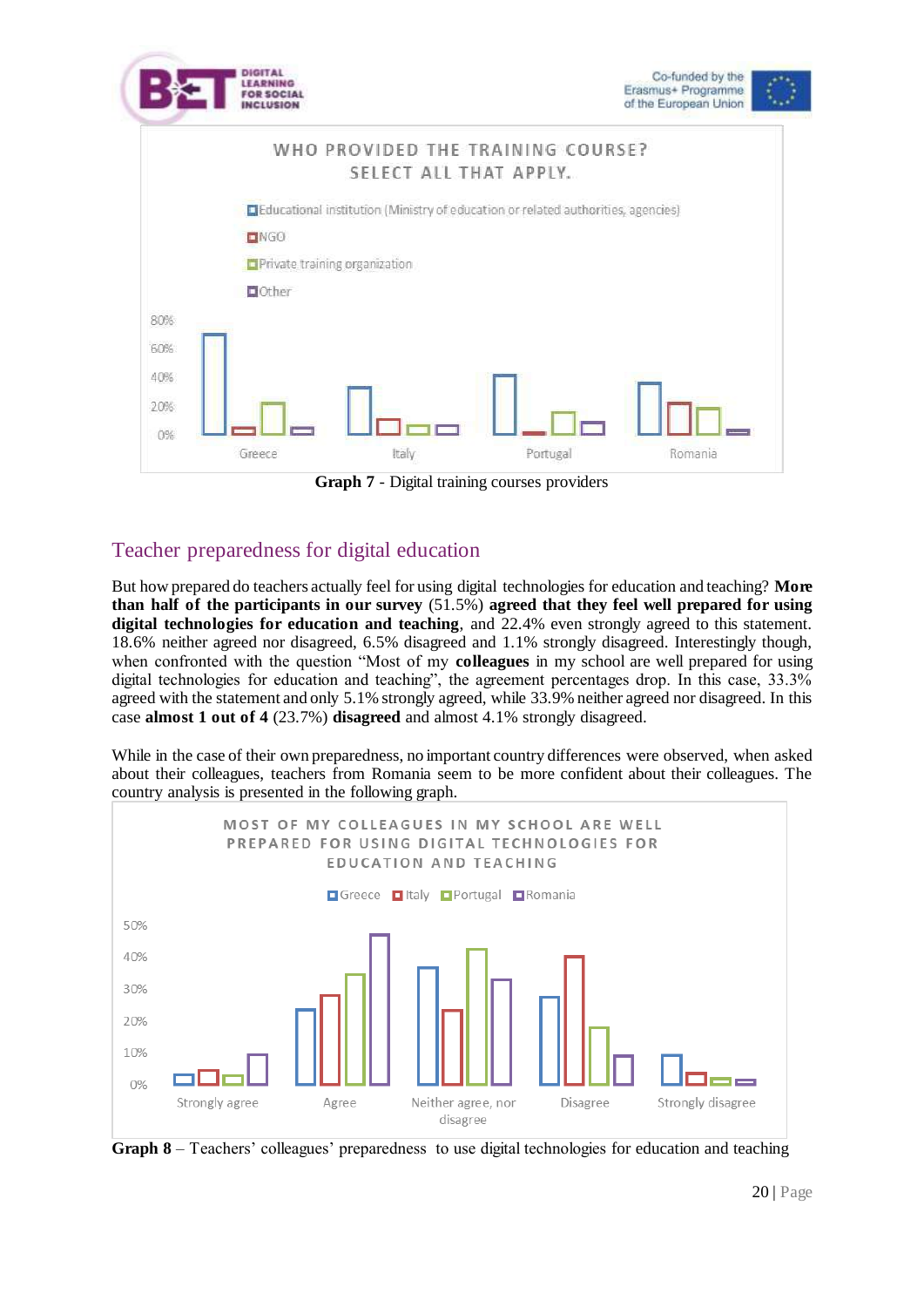# <span id="page-20-0"></span>**Chapter 3**

<span id="page-20-1"></span>Digital education approaches and practices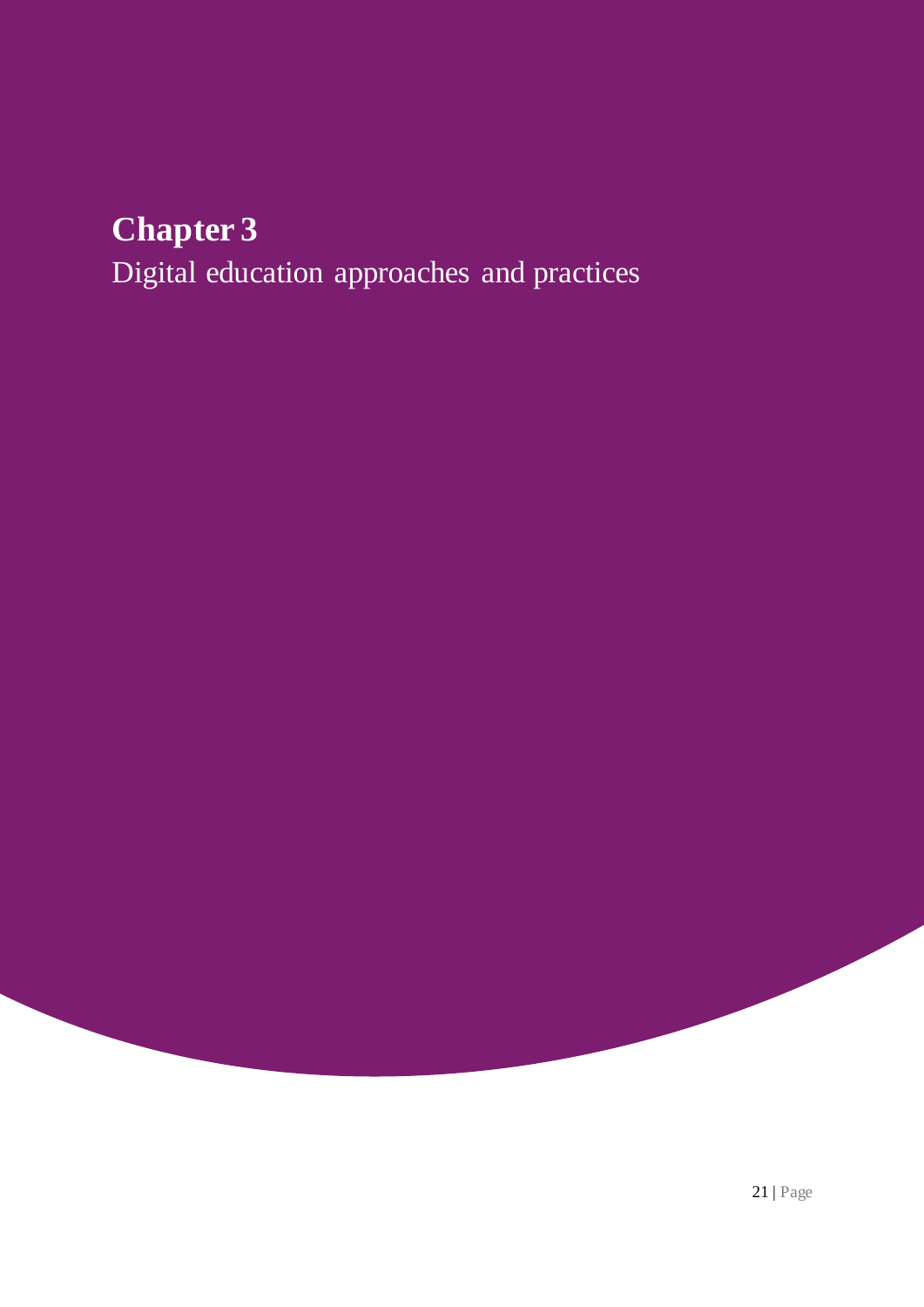



#### Use of digital tools inside the classroom

The use of digital tools seemed to be widespread among the participants in our survey, with **more than half of them** (63%) indicating that they **use digital tools inside the classroom** (such as online platforms, multimedia resources, shared repositories) **most of the time or all the time**. This percentage was even higher in the case of Romania (71.2% compared to Greece-Italy-Portugal average of 61.3%).



**Graph 9 -** Percentages of digital tools utilization in the classroom

#### <span id="page-21-0"></span>Use of digital tools outside the classroom

Comparatively, for asking students to **use digital tools for homework**, outside the classroom, these percentages were lower, with **more almost one third of them** (35.4%) indicating that they do it **most of the time or all the time**.

![](_page_21_Figure_8.jpeg)

**Graph 10 -** Percentages of digital tools utilization outside the classroom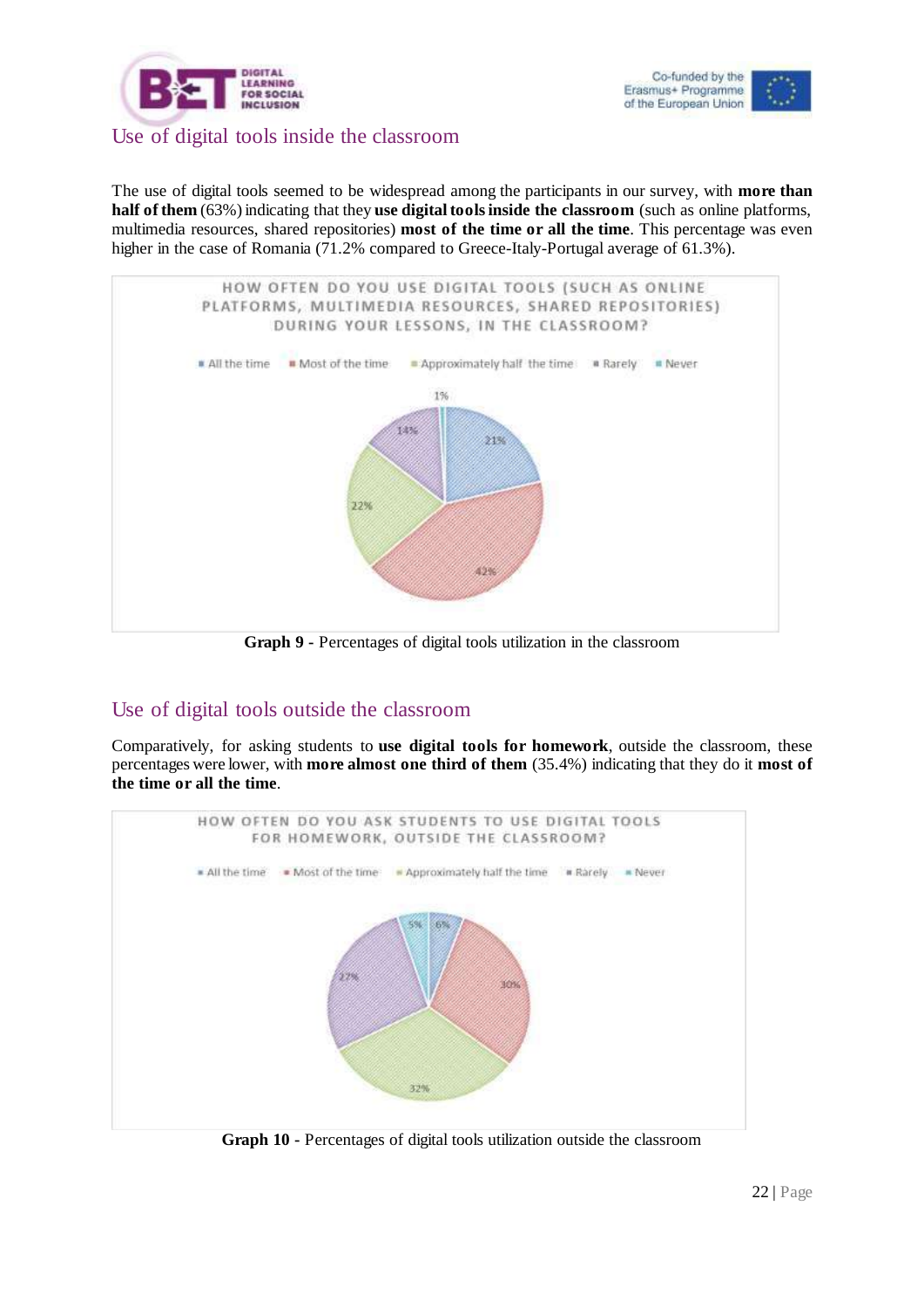![](_page_22_Picture_0.jpeg)

![](_page_22_Picture_1.jpeg)

#### <span id="page-22-0"></span>Most frequently used digital tools by teachers

When teachers from the different survey countries were specifically asked to indicate which digital tools/platforms/ channels they use the most an impressively long list was compiled.

In this list we can find platforms that are unique to each survey country, such as:

- the electronic register, Mondadori Education and Rai Scuola for Italy,
- the various platforms provided by the Greek state (like dschool.edu.gr, photodentro, etc) for Greece
- Escola virtual, #EstudoEmCasa, Inovar and Aula Digital for Portugal
- Edu.ro, Manuale Digitale, Adservio, Livresq, platforms for religion classes (such as e-religie.ro, Redreligie.ro etc) for Romania.

Other tools that were popular among the teachers were Google Suite for Italy and Romania, Google Classroom for Portugal and Cisco WebEx for Greece. Of course, the participants in our research also mention the use of other communication platforms such as Zoom, Microsoft Teams and Skype. YouTube was also popular in all project countries. E-Twinning and the platform Twinspace were mentioned in Romania, Greece and Italy. Moodle was also mentioned in Portugal and in Greece.

Finally, in this list there are also digital books, tools for creating materials (like Canva and Learning Apps in all survey countries and Microsoft Office in Portugal and in Greece), tools for creating a digital board (like Padlet in all countries and Whiteboard in Greece). And we also come across many online tools for creating quizzes and polls (like for example Kahoot in all survey countries and Mentimeter in Portugal and Romania).

#### <span id="page-22-1"></span>Most frequently used digital tools by students

Likewise, when teachers from the different were asked what are the digital tools that students use most, they mention most of the above tools that they also use.

An exception is the reference to the smartphones as a communication tool by teachers in Italy and the use of social media (Instagram, Tic Toc, Viber) that was mentioned by the teachers in Greece.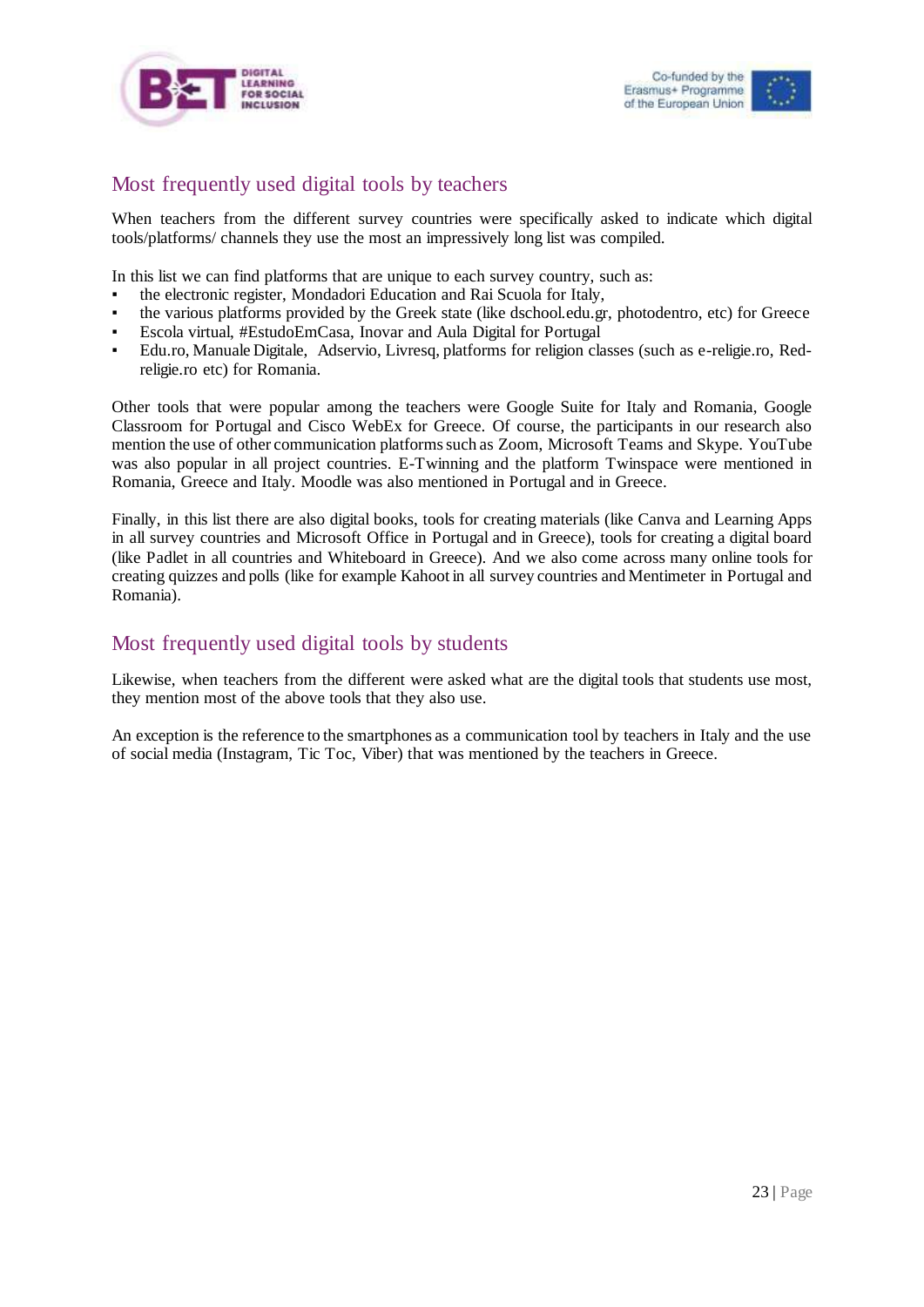# <span id="page-23-0"></span>**Chapter 4**

<span id="page-23-1"></span>Formative needs of teachers and educators and their training habits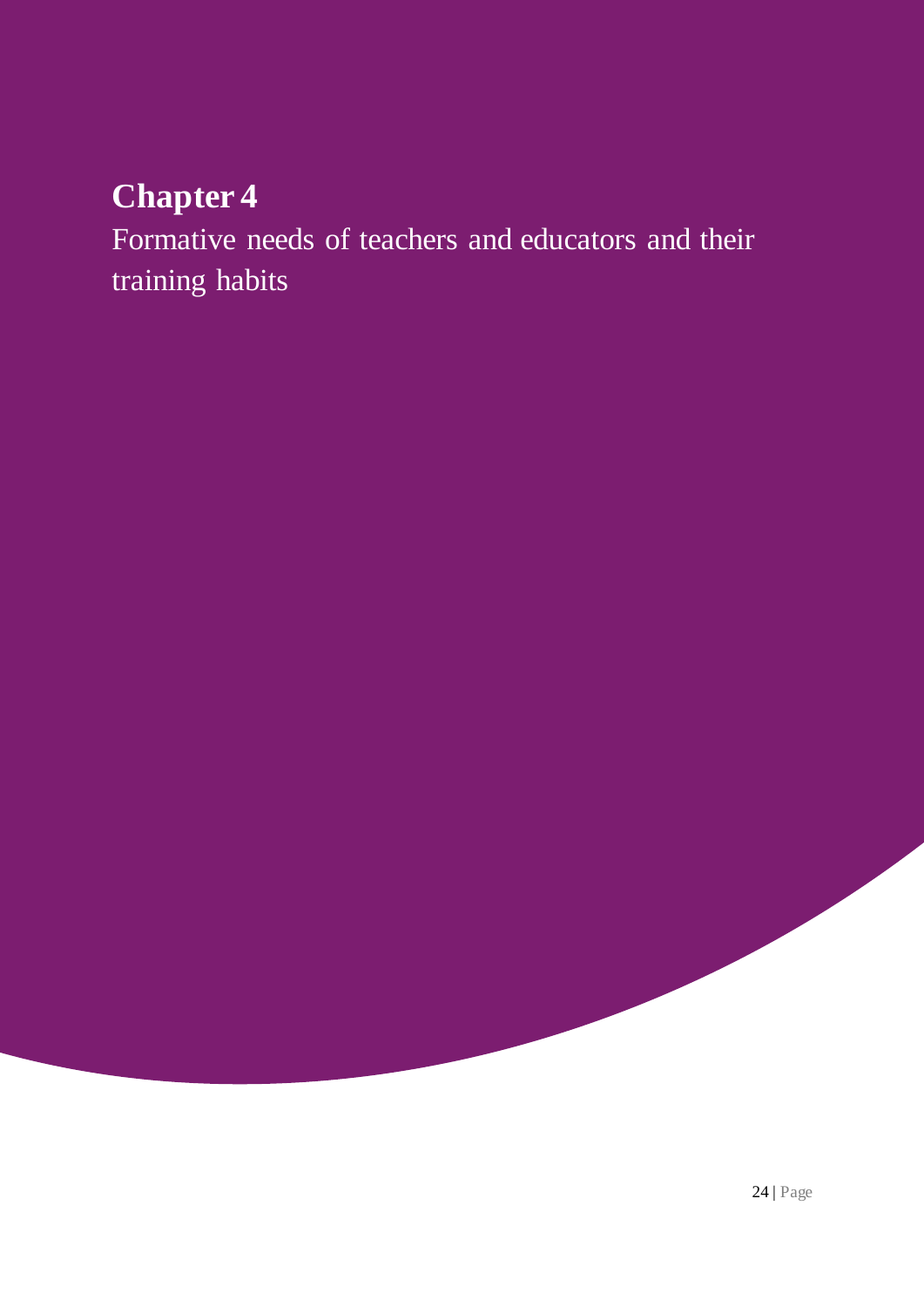![](_page_24_Picture_0.jpeg)

![](_page_24_Picture_1.jpeg)

**When asked what types of digital skills and competencies teachers would like to improve in the future, more the majority of them** (53.9%) **responded they would like to improve using digital technologies to enhance inclusion, personalisation and learners' active engagement.** Managing and orchestrating the use of digital technologies in teaching and learning followed with a percentage of 21.4%, while using digital technologies and strategies to enhance assessment was chosen by 13.6% and sourcing, creating and sharing digital resources, chosen by 11%. This trend was followed in all participating countries, except for Romania, where the responses were a bit more balanced among the 4 skill areas.

![](_page_24_Figure_3.jpeg)

**Graph 11 -** Digital skill areas teachers would like to improve

Furthermore, when asked about **specific skills** they would like to improve, within the skill areas they selected, **differentiation and personalisation** (22.1%) and **accessibility and inclusion** (19.7%) were the most popular ones. Actively engaging learners followed with an average of 12.5% and a varying popularity among the survey countries (11.5% for Greece, 21.7% for Italy, 7% for Portugal, 9.8% for Romania). Other skills that participants in specific countries seemed to be interested in were:

- self-regulated learning, defined as using digital technologies to support self-regulated learning processes with 7.3% for Greece,
- teaching with 8,5% and collaborative learning with 7.5% for Italy,
- teaching and assessment strategies, both with 8% for Portugal
- assessment strategies with 12.9%, collaborative learning with 9.3%, teaching with 8.2% and creating and modifying digital resources with 8.2% for Romania.

#### <span id="page-24-0"></span>Teacher training habits/preferences

With regards to teachers' training habits/preferences for a training course on digital education, **the biggest percentage of respondents (54.9%) stated that they would prefer a training via online platforms,** 38.5% chose a blended format and only 6.7% chose an in-presence training.

Some country differences were observed, as presented in the following graph, with training via online platforms being slightly more popular for Romania (61.9%) and Greece (60%), compared to Portugal (53%) and Italy (44.8%). Likewise, the blended format was more popular in Italy (46.7%) and Portugal (42%), compared to Greece (32.6%) and Romania (32.5%).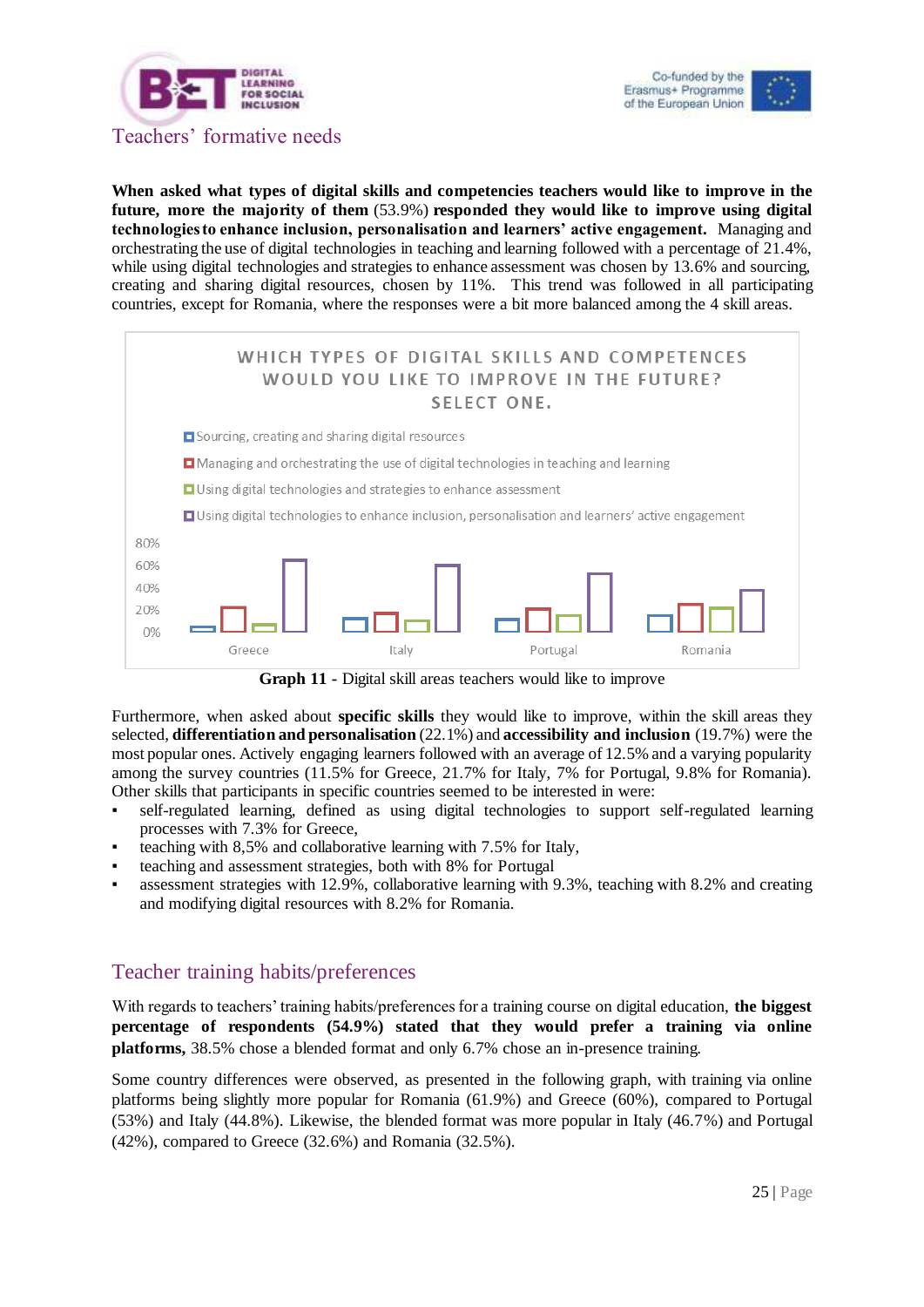![](_page_25_Picture_0.jpeg)

![](_page_25_Figure_2.jpeg)

**Graph 9 -** Training course format preferences (online - blended - in presence)

And when asked what they consider more important in a teacher training offered, most of them selected the **access to additional services, platforms or other educational materials** (71.8%). **Flexibility, selfpaced learning** (52.5%) followed on the weighted total, having a varying importance among the different countries (67% for Greece, 61% for Romania, but only 41.3% for Italy and 39.6% for Portugal). Opinions diverged in the different countries also regarding the other two options given, score in official (31% for Greece, 31.2% for Italy, 44% for Portugal, but only 9.8% for Romania) and certificate of attendance (32% for Greece, 30.2% for Romania but only 19.3 for Italy and 13.9% for Portugal).

![](_page_25_Figure_5.jpeg)

**Graph 12**- Important aspects of a teacher training offered

Finally, with regards to specific tools/resources that they would consider useful for the adaptation of the use of ICT in Inclusive and Civic Education, more than half of them (50.9%) chose a specific **training course for teachers who teach civic education**, on digital education approaches and methodologies for teaching this subject and 41.9% selected **online educational resources** on the topics. Audio visual material on the topics followed with 35.9% on the weighted total and varying popularity among the countries (48% in Greece, 35.8% in Italy, 18.8% in Portugal and 41% in Romania) and the provision of guidelines on how to conduct civic education activities with students that utilize ICT with 29.7% on the weighted total (36% in Greece, 25.7% in Italy, 29.7% in Portugal and 27.3% in Romania).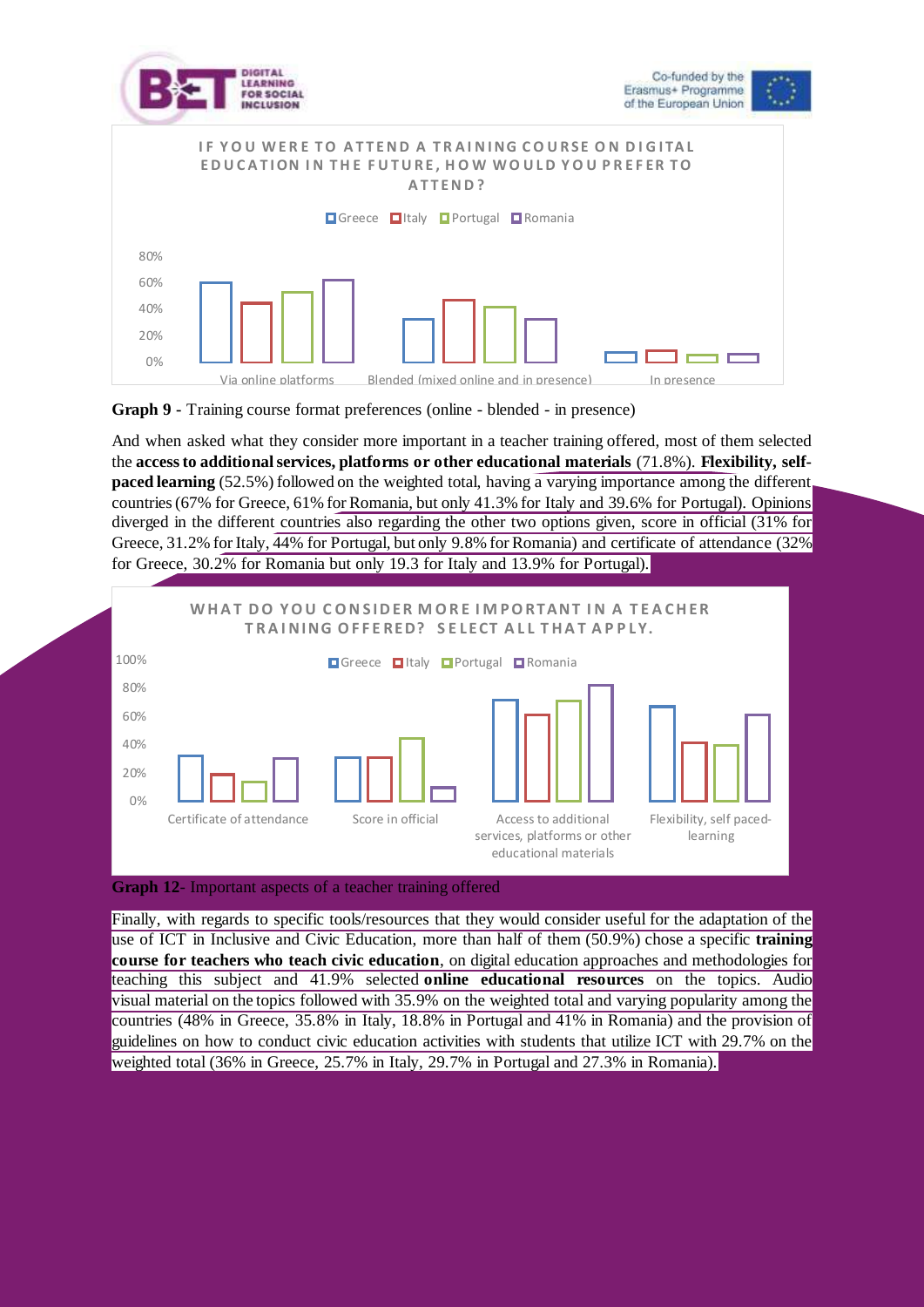<span id="page-26-0"></span>![](_page_26_Picture_0.jpeg)

![](_page_26_Picture_1.jpeg)

![](_page_26_Picture_2.jpeg)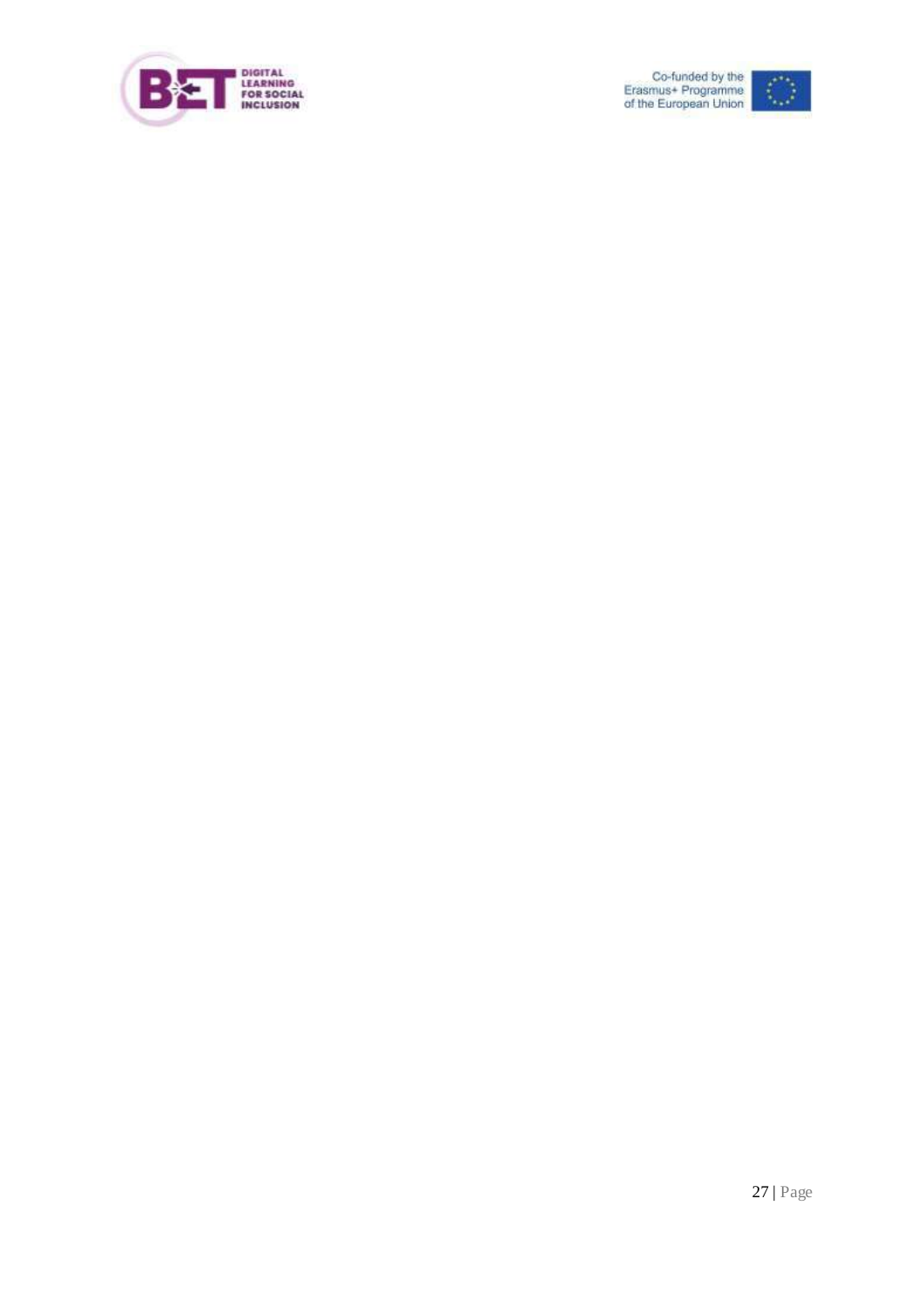![](_page_27_Picture_0.jpeg)

![](_page_27_Picture_1.jpeg)

#### <span id="page-27-0"></span>Teachers' attitudes towards the use of digital tools in education

In general, teachers participating in the survey seemed to have a positive attitude towards digital technologies in education, agreeing that **digital tools make a positive difference on learning** (87% agree or strongly agree), that they **make learning more interesting** (89% agree or strongly agree), **teaching easier** (79% agree or strongly agree), that they **provide learning opportunities outside the classroom** (90% agree or strongly agree) and **enhance learning inside the classroom** (90% agree or strongly agree), as well as agreeing that digital tools **encourage students to collaborate even when not togethe**r (78% agree or strongly agree).

#### <span id="page-27-1"></span>Challenges and risks of digital education

Nevertheless, some risks and **challenges** were identified with regards to integrating digital education inside the school. Almost half of the respondents in our survey selected the **need of suitable and up-to-date equipment** (47.9%). This percentage was bigger for respondents working in public schools (50%) compared to respondents working in private schools (22%). **Insufficient digital competences among teachers** followed in popularity being selected by approximately one third of respondents (30.8%). The percentage of respondents choosing this answer was comparatively higher among participants with less than 5 years of experience (47%) and more than 20 years of experience (34%). Next in popularity was the need of internet connection (24.3%), followed by other challenges with smaller percentages, such as less inclusion of vulnerable students with 21.3%, the existence of more distractions, the difficulty of managing time (14.2%), the difficulty to adapt materials and teaching methodology (13.4%).

Furthermore, in the case of distance education, also the challenges identified in chapter 1 should be taken into account.

![](_page_27_Figure_7.jpeg)

**Graph 13 –** Challenges/ risks to face for integrating digital education in the classroom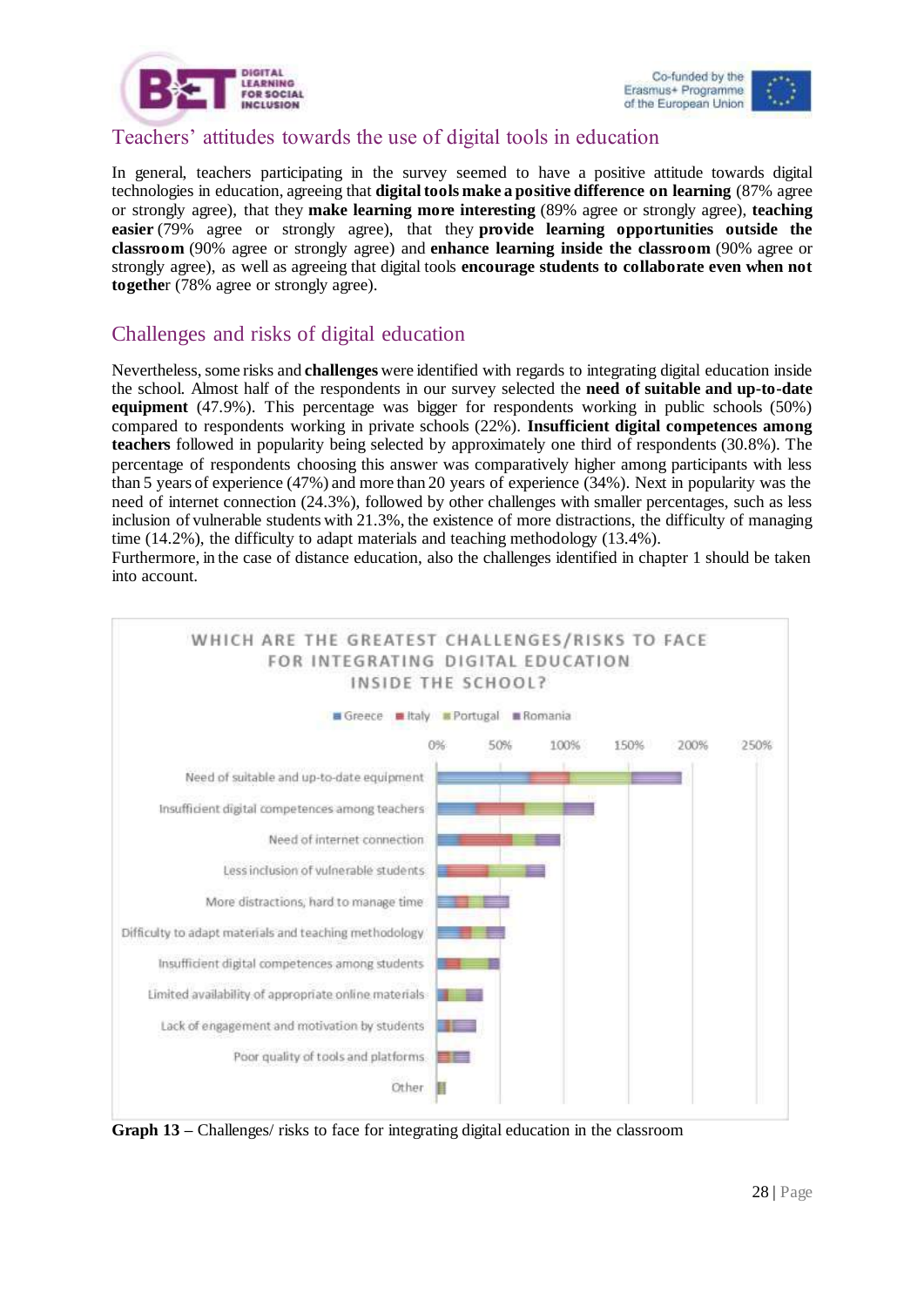![](_page_28_Picture_0.jpeg)

 $\overline{a}$ 

On average across OECD countries in 2018, there was almost one computer available at school for educational purposes for every 15-year-old student (computer-student ratio equal to 0.8) [\(Figure V.5.4\)](https://www.oecd-ilibrary.org/sites/2a420765-en/index.html?itemId=/content/component/2a420765-en#fig-V.5.4). In Austria, Iceland, Luxembourg, Macao (China), New Zealand, the United Kingdom and the United States, the computer-student ratio was 1.25 or more, while in Albania, Brazil, Greece, Kosovo, Montenegro, Morocco, Turkey and Viet Nam, there was only one computer available for every 4 students (ratio =  $0.25$ ) or less All countries participating in our search were under the OECD average.<sup>11</sup>

Access to the internet seems to be universal for all school computers in our reference countries (more than 9 out of 10 computers available to 15-year-olds for educational purposes at school were connected to the Internet).<sup>12</sup> Nevertheless, when further analysing the type of internet connection provided, according to the European Commission report "2nd Survey of Schools: ICT in Education" (2019), for primary schools 17% of students in Greece, 31% of students in Italy, 38% of students in Portugal and 52% of students in Romania, are in a school with access to the Internet via fibre optic, compared to the EU average of 32%. Same goes for lower secondary where the percentages are 30% in Italy, 51% Portugal and 54% Romania, compared to the EU average of 40%, and for upper secondary where the percentages are 34% for Greece, 47% for Italy, 57% for Romania, 57% for Portugal, compared to the EU average of 51%.<sup>13</sup>

Finally, when opening the discussion on the risks involved in digital education, we must also consider issues such as safety, privacy and well-being, as well as the increasing concerns related to the 'datafication of childhood'<sup>14</sup>.

#### <span id="page-28-0"></span>Advantages and opportunities of digital education

In the literature on ICT in education, there are many associated advantages and **opportunities** presented. Indicatively, assisting students in accessing digital information efficiently and effectively, supporting student-centred and self-directed learning, producing a creative learning environment, promoting collaborative learning in a distance-learning environment, offering more opportunities to develop critical (higher-order) thinking skills, improving teaching and learning quality, supporting teaching by facilitating access to course content<sup>15</sup> are some of them. Specifically, for the of use of digital technology for Global Citizenship Education (GCE) the advantages include: 1) possibilities for children and young people to experience global citizenship 2) a shift towards a more participatory approach 3) support for teachers' activities<sup>16</sup>.

For the purpose of the BET survey, we separately investigated opportunities/advantages of the use of digital technologies for education for two different cases, their use in the classroom and outside the classroom. In the case of using such technologies **in the classroom**, the most popular answer choices among the respondents of our survey, where that they provide **innovative and engaging ways of teaching/learning** (35.9%), **increased engagement and motivation by students** (28.9%), **innovative** 

<sup>&</sup>lt;sup>11</sup> OECD (2020), PISA 2018 Results (Volume V): Effective Policies, Successful Schools, PISA, OECD Publishing, Paris[, https://doi.org/10.1787/ca768d40-e](https://doi.org/10.1787/ca768d40-en)n.

<sup>&</sup>lt;sup>12</sup> OECD (2020), PISA 2018 Results (Volume V): Effective Policies, Successful Schools, PISA, OECD Publishing, Paris[, https://doi.org/10.1787/ca768d40-e](https://doi.org/10.1787/ca768d40-en)n.

<sup>&</sup>lt;sup>13</sup> European Commission. (2019). 2nd survey of schools: ICT in Education. Luxembourg, Publications Office of the European Union 2019 ISBN 978-92-79-99675-7 doi: 10.2759/23401

<sup>14</sup> Martínez Sainz, Gabriela & Barry, Maria. (2020). *Digital Technologies to Advance Global Citizenship Education in Schools*. 10.13140/RG.2.2.24397.05600.

<sup>15</sup> Fu, J. (2013). *Complexity of ICT in education: A critical literature review and its implications. International Journal of Education and Development using ICT, 9(1), 112-125*. Open Campus, The University of the West Indies, West Indies.

<sup>16</sup> Martínez Sainz, Gabriela & Barry, Maria. (2020). *Digital Technologies to Advance Global Citizenship Education in Schools*. 10.13140/RG.2.2.24397.05600.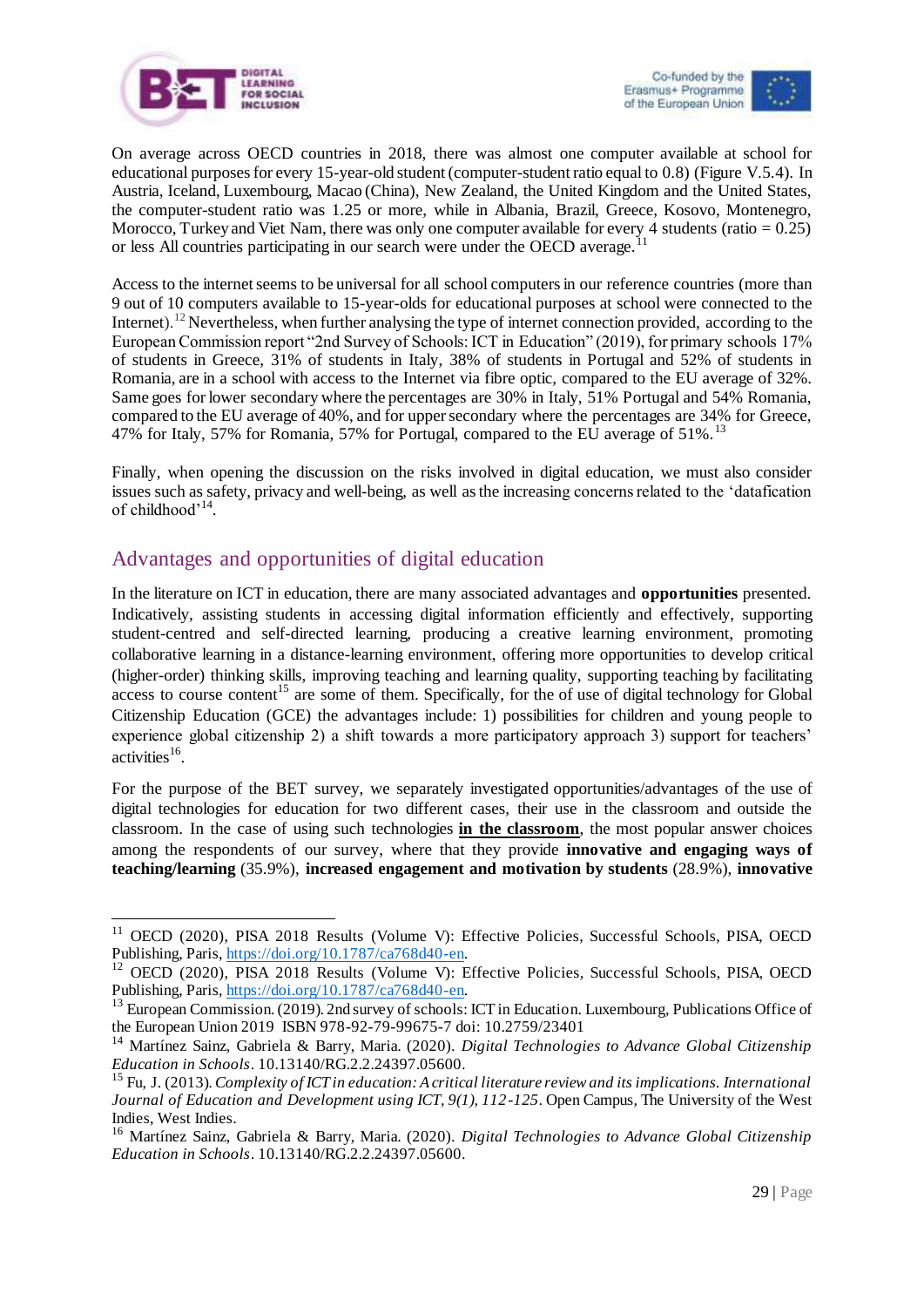![](_page_29_Picture_0.jpeg)

![](_page_29_Picture_1.jpeg)

**and engaging learning materials** (28.8%), **helping learners develop digital skills** (24.4%) and **flexibility, learning/teaching at one's own pace** (19.5%).

![](_page_29_Figure_3.jpeg)

**Graph 14 –** Opportunities/ advantages related to the use of digital technologies for education in the classroom

As to opportunities/advantages related to the use of digital technologies for education **outside the classroom** (e.g. for homework) it goes from **flexibility, learning/teaching at one's own pace** (36.8%), **increased engagement and motivation by students** (23.3%), **helping learners develop digital skills**(23%), **innovative and engaging learning materials**(19%), **new ways to assess learning and get feedback** (18.3%) and **easier communication** (15.7%).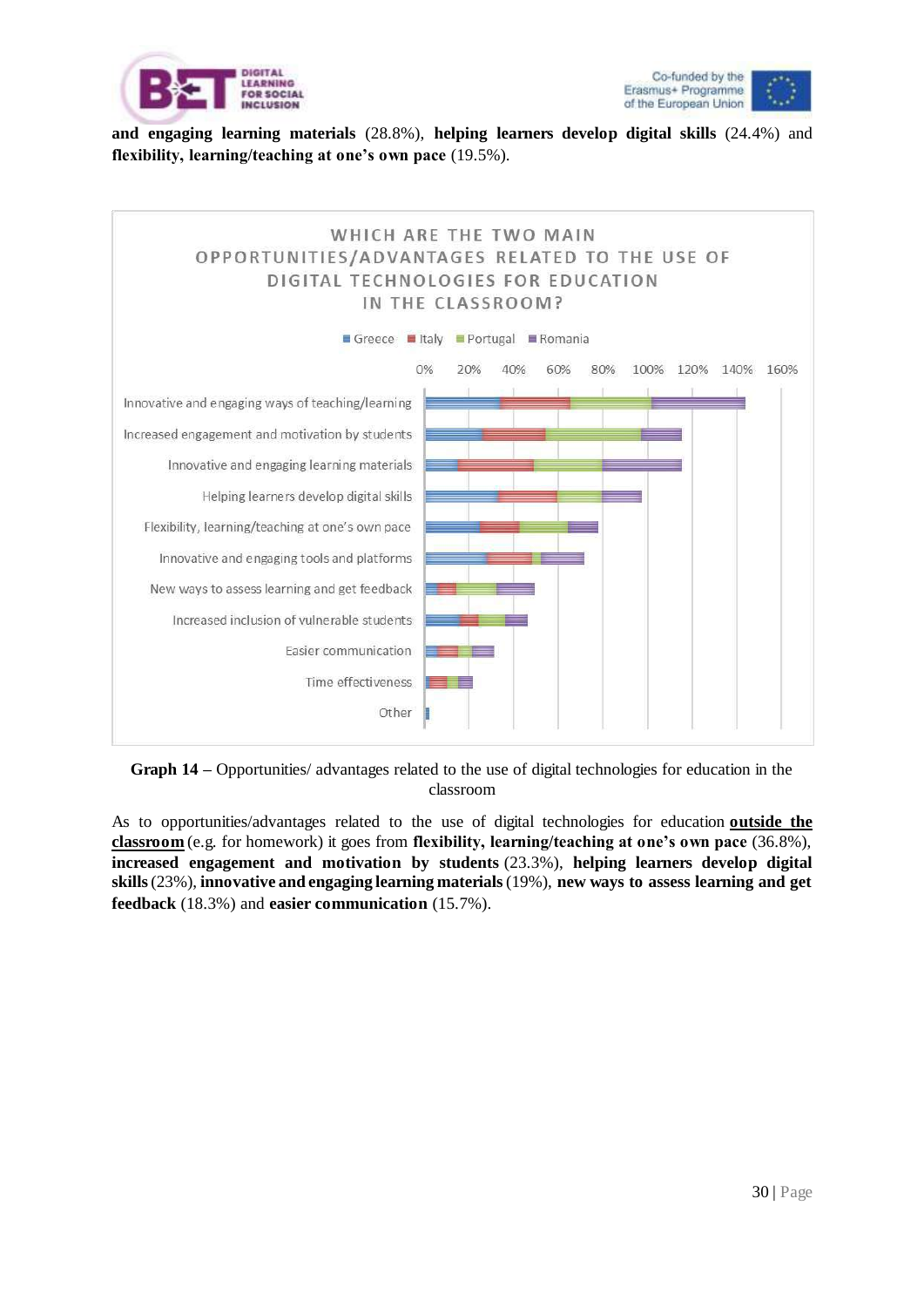![](_page_30_Picture_0.jpeg)

![](_page_30_Picture_1.jpeg)

#### WHICH ARE THE TWO MAIN OPPORTUNITIES/ADVANTAGES RELATED TO THE USE OF DIGITAL TECHNOLOGIES FOR EDUCATION OUTSIDE THE CLASSROOM (E.G. FOR HOMEWORK)?

![](_page_30_Figure_3.jpeg)

**Graph 15 -** Opportunities/ advantages related to the use of digital technologies for education outside the classroom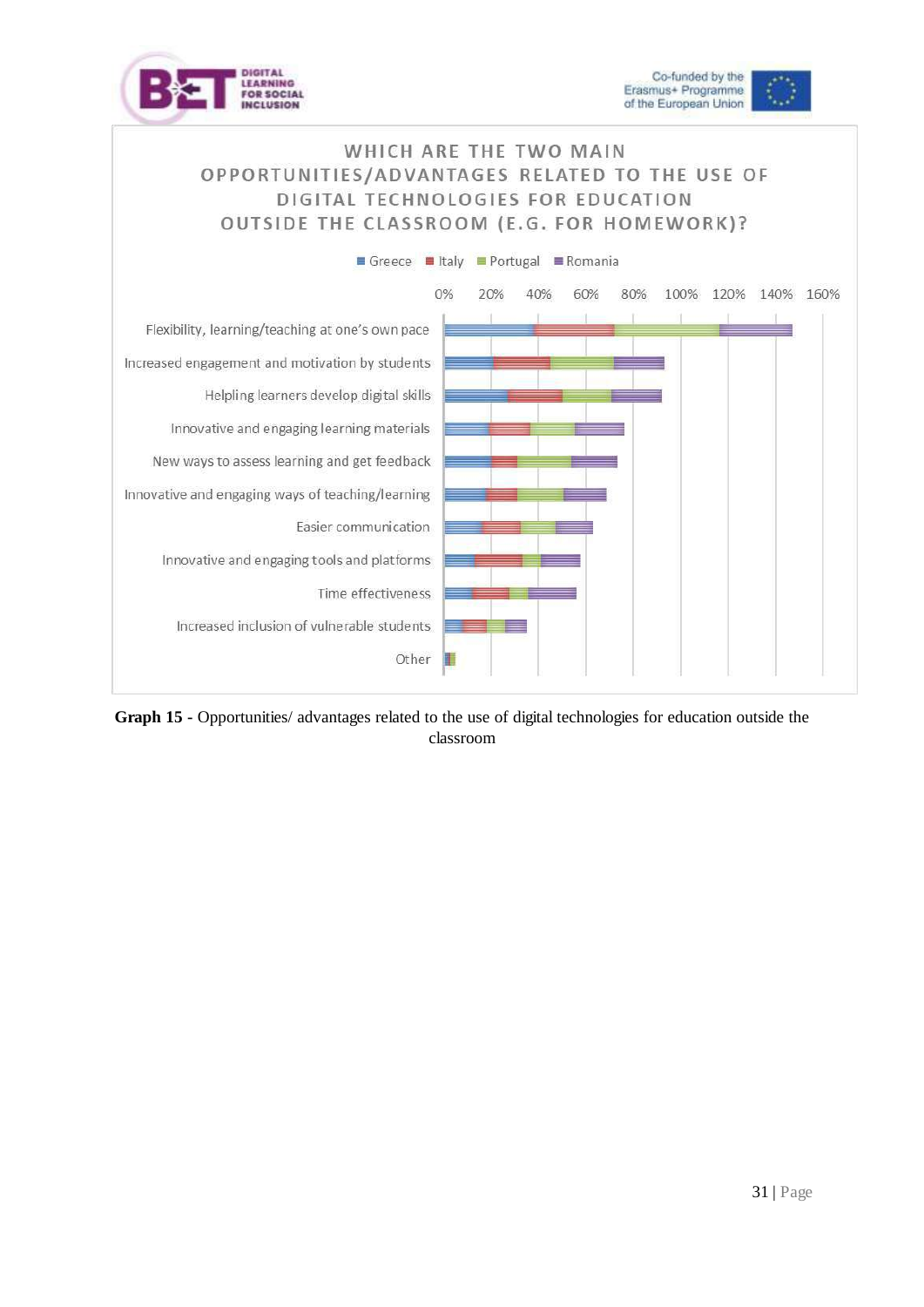## <span id="page-31-0"></span>**Chapter 6**

Development of effective digital learning environments for vulnerable students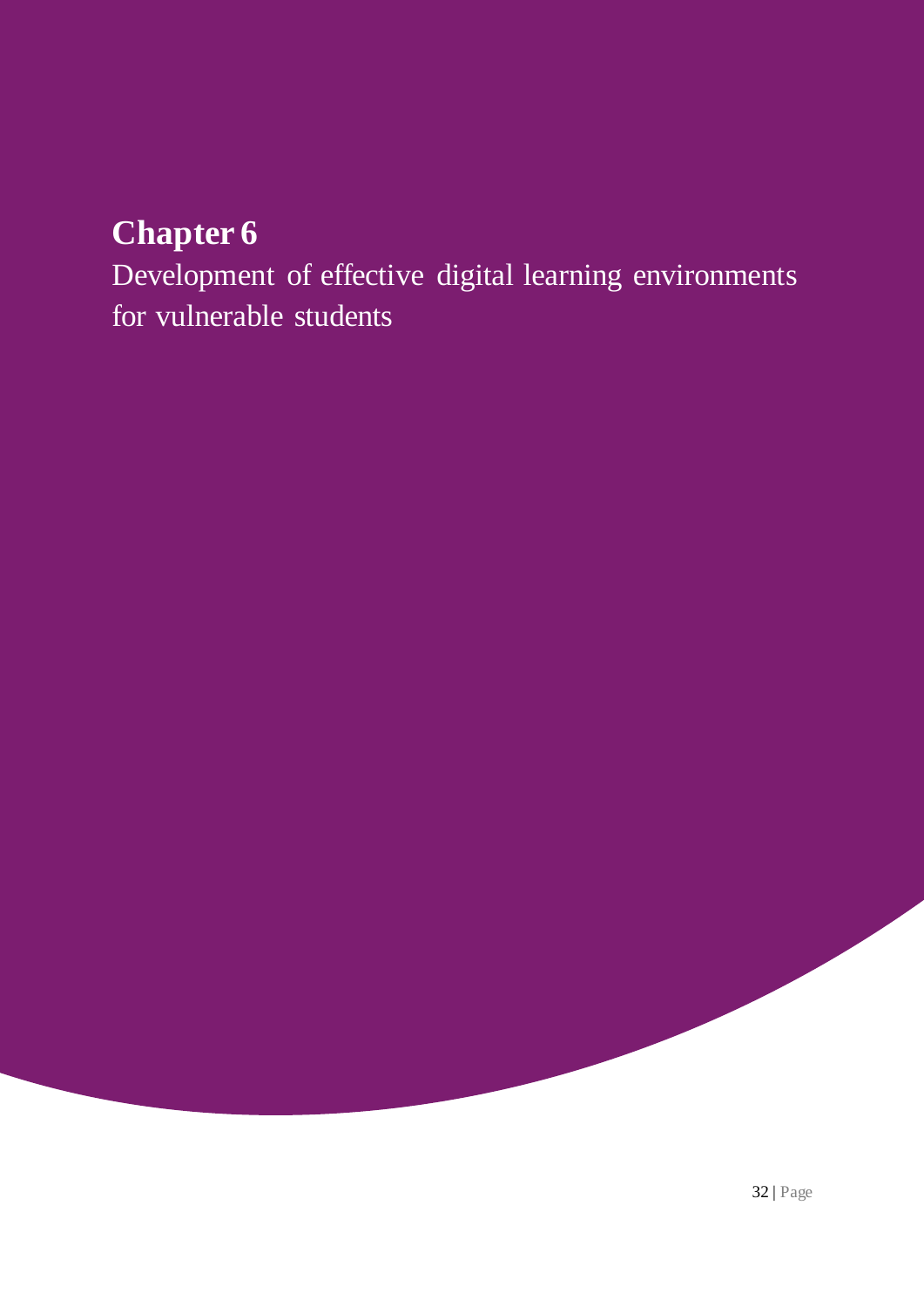![](_page_32_Picture_0.jpeg)

The importance of developing of effective digital environments for vulnerable students emerged also indirectly during the exploration of the necessary digital skills of teachers, as the related skills category "using digital technologies to enhance inclusion, personalization and learner's active engagement" proved to be the most popular.

#### <span id="page-32-0"></span>Digital education and vulnerable students' inclusion

Τhe use of ICT in education can contribute to improving accessibility and expanding educational opportunities<sup>17</sup>. When asked in the BET! Survey how digital education could help *increase* inclusion of **vulnerable students**, teachers mostly referred to the opportunity for **personalization** (differentiated teaching), to the utilization of different **types of students' intelligence** via digital education, to the creation of opportunities for more **introvert students**to participate more actively and to the possibility for students to work on their **own pace**. A special reference was also made on the opportunity created by digital education to use text and **multimedia resources** to increase the inclusion of students who don't speak the language well.

Likewise, when asked how digital education would **cause less inclusion of vulnerable students**, many teachers focused on the lack of **resources** (devices, internet, digital platforms, etc), the lack of adequate **support at home**, the lack of **digital skills** (of students and teachers). Some of them also focused on **relationship building** between student and teacher, which they believed that can be hindered by the use of digital means.

Finally, complementary to the above, specifically for distance education settings, the first chapter of this report can once again, give us specific input on the challenges that vulnerable students might face.

 $\overline{a}$ 

 $17$  Haddad, W. D. & Drexler A. (2002). "The Dynamics of Technologies in Education", in

Haddad, W. D. & Drexler A. (eds) *Technologies for education: potentials, parameters, and prospects.* Washington DC: Academy for Educational Development. UNESCO Paris, p.9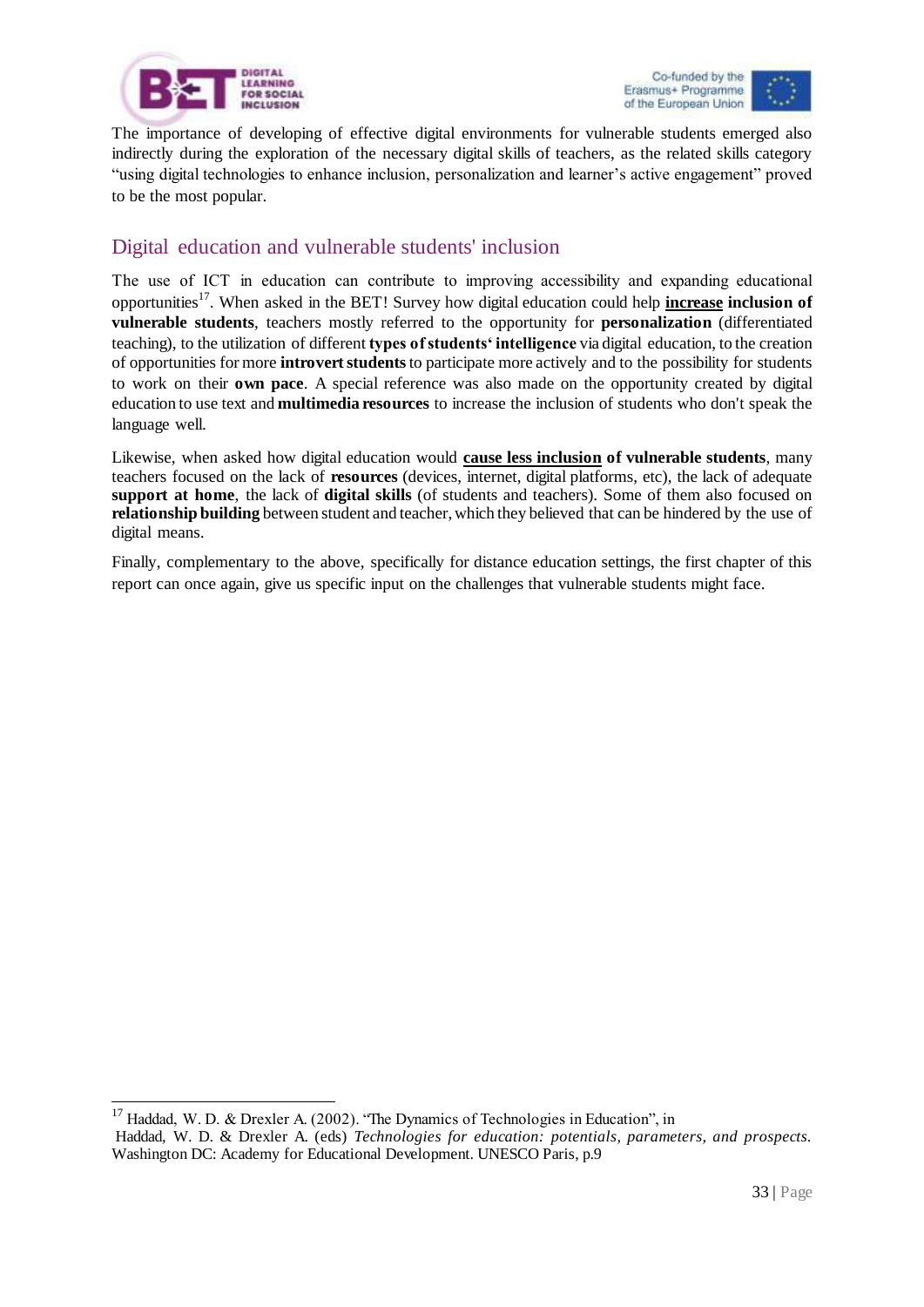# <span id="page-33-0"></span>**Chapter 7**

Examples and good practices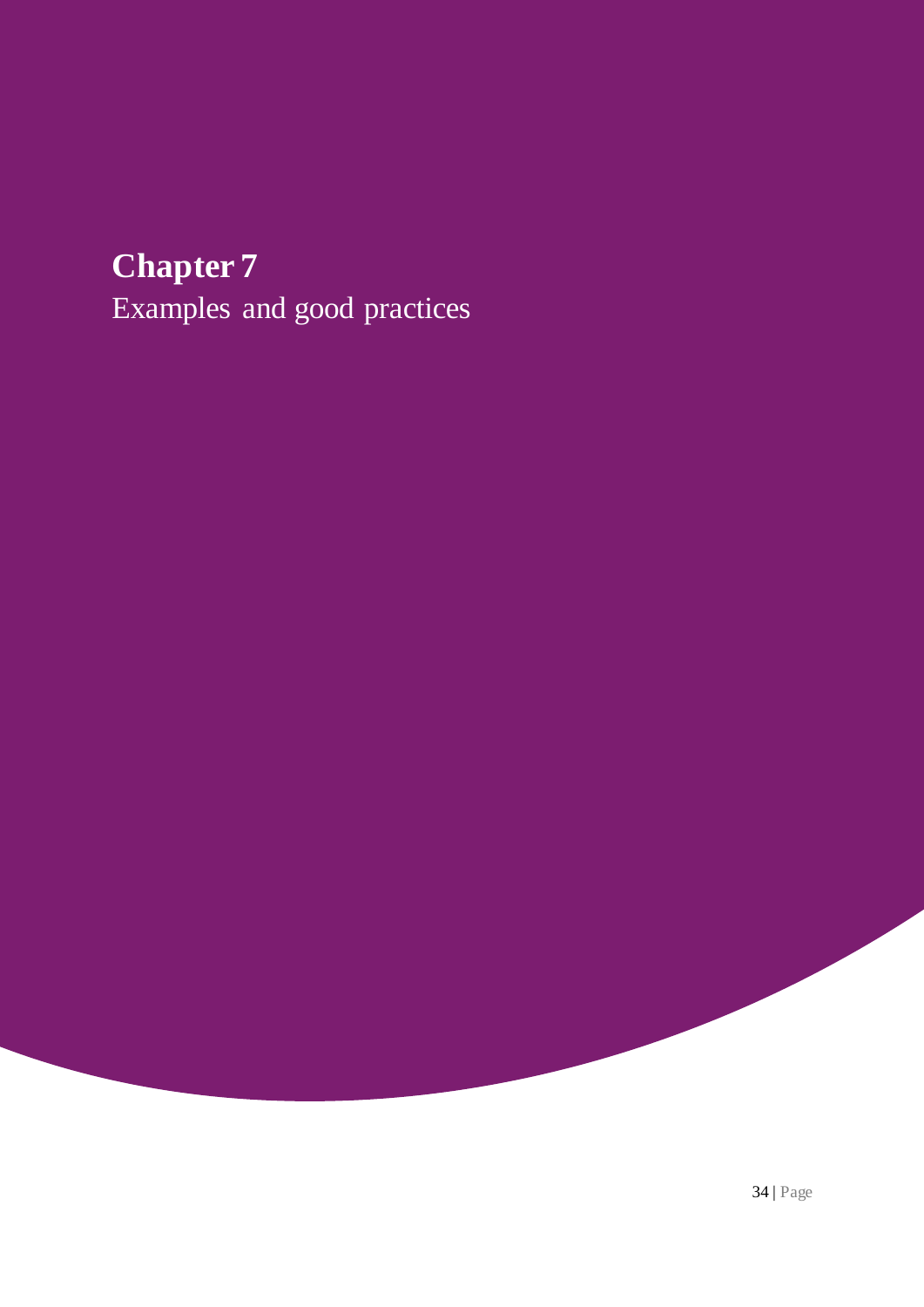![](_page_34_Picture_0.jpeg)

In the 7th chapter of this report examples and good practices of digital tools/materials and cutting-edge pedagogies for the digital environment will be presented. The good practices presented have derived either from the experience of partners, or from the desktop research, from the BET in-depth interviews or in some cases from the experience of the educators taking part in the BET online survey.

### Digital technologies in education

| Title of good practice    | At school with Minecraft                                                                                                                                                                                                                                                                                                                                                                                                                                                                                                                                                                                                                                                                                                                                                                                                                                                                                                                                                                                                                                                                                                                     |
|---------------------------|----------------------------------------------------------------------------------------------------------------------------------------------------------------------------------------------------------------------------------------------------------------------------------------------------------------------------------------------------------------------------------------------------------------------------------------------------------------------------------------------------------------------------------------------------------------------------------------------------------------------------------------------------------------------------------------------------------------------------------------------------------------------------------------------------------------------------------------------------------------------------------------------------------------------------------------------------------------------------------------------------------------------------------------------------------------------------------------------------------------------------------------------|
| Good practice category    | <b>Digital Tools</b>                                                                                                                                                                                                                                                                                                                                                                                                                                                                                                                                                                                                                                                                                                                                                                                                                                                                                                                                                                                                                                                                                                                         |
| Keywords                  | Game learning - Pedagogical technologies -<br>immersive Didactic - Collaboration -<br>problem-<br>solving                                                                                                                                                                                                                                                                                                                                                                                                                                                                                                                                                                                                                                                                                                                                                                                                                                                                                                                                                                                                                                    |
| Who was involved?         | 300 italian classes                                                                                                                                                                                                                                                                                                                                                                                                                                                                                                                                                                                                                                                                                                                                                                                                                                                                                                                                                                                                                                                                                                                          |
| Where was it implemented? | Italy                                                                                                                                                                                                                                                                                                                                                                                                                                                                                                                                                                                                                                                                                                                                                                                                                                                                                                                                                                                                                                                                                                                                        |
| Why was it implemented?   | Indire's (the National Institute for Documentation,<br>Innovation and Educational Research, Italian<br>Ministry of Education's research organisation)<br>experimentation has shown that the educational use<br>of Minecraft can enhance school learning in<br>mathematics, in STEM disciplines, but also in<br>history and civics.                                                                                                                                                                                                                                                                                                                                                                                                                                                                                                                                                                                                                                                                                                                                                                                                           |
| Description               | Minecraft is the most popular video game of all<br>times, it is a video game originally developed and<br>edited by Mojang in 2011. It is about a virtual world<br>where it is possible to do things that could have a<br>meaning also for school, not only from a ludic point<br>of view. The trial of Minecraft use at school<br>involved 300 it is reported in the publication $A$<br>scuola con Minecraft - Progettare la scuola a<br>cubetti" that illustrate the game dynamics and<br>analyze the educative potential, driving teacher in the<br>materials and contents creation in line with school<br>curricula in order to introduce this tool efficiently<br>inside the classroom. Furthermore, in the publication<br>are included several <i>best practices</i> that show how<br>Minecraft can be used in several disciplines, and<br>in an even more interesting and fruitful way, in an<br>interdisciplinary perspective that enhance<br>an<br>approach based on skills. Immersive didactic has<br>also proved as an effective support in the inclusion of<br>vulnerable students unlocking hidden potential in<br>these pupils. |
| Link                      | https://www.youtube.com/embed/I50_9tr6Cp8                                                                                                                                                                                                                                                                                                                                                                                                                                                                                                                                                                                                                                                                                                                                                                                                                                                                                                                                                                                                                                                                                                    |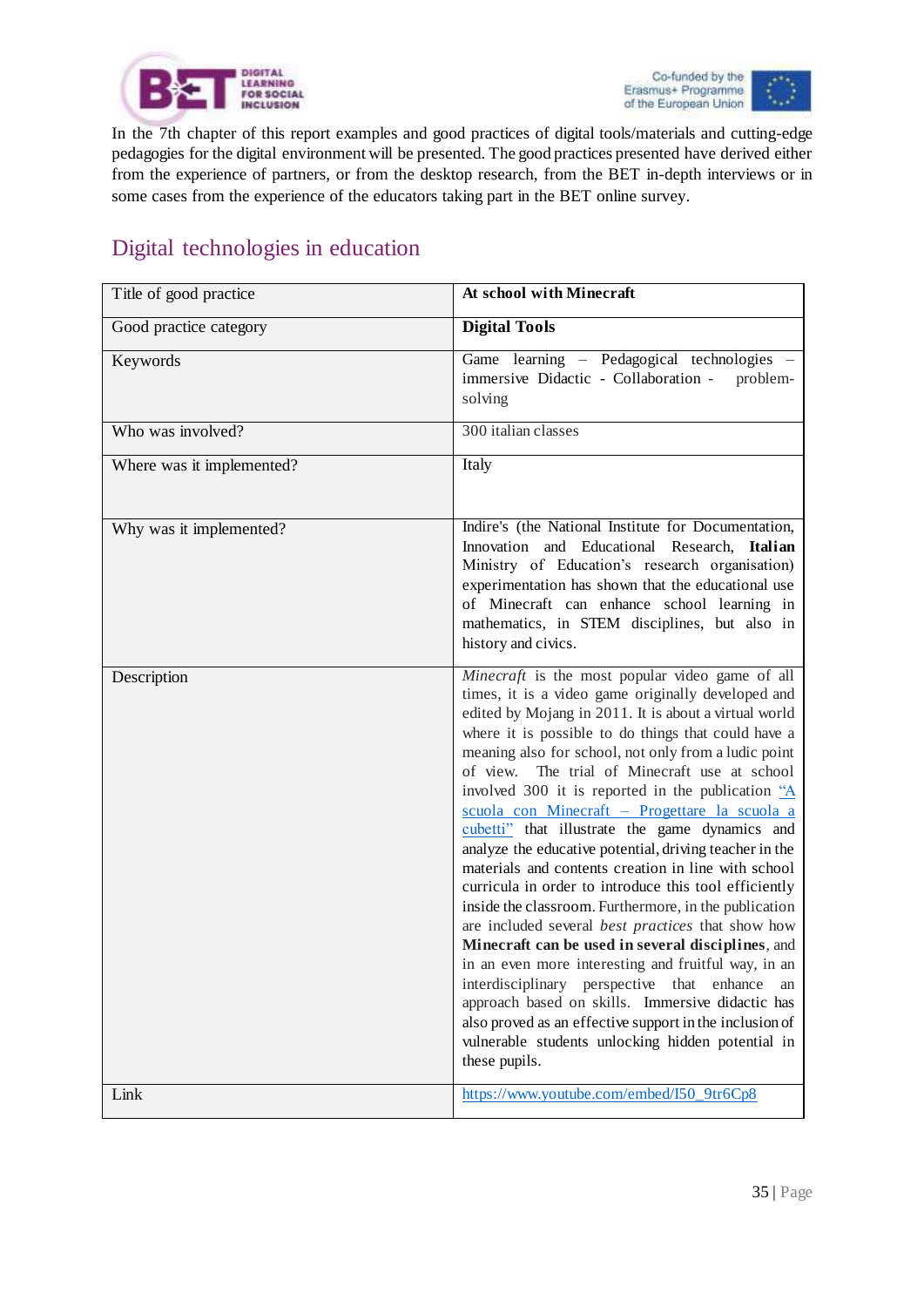![](_page_35_Picture_0.jpeg)

l

![](_page_35_Picture_2.jpeg)

| Title of good practice                                                               | Virtual Reality Videos in Education - Walk the                                                                                                                                                                                                                                                                                                                                                                                                                                                                                                                                                                                                                                                                                                            |
|--------------------------------------------------------------------------------------|-----------------------------------------------------------------------------------------------------------------------------------------------------------------------------------------------------------------------------------------------------------------------------------------------------------------------------------------------------------------------------------------------------------------------------------------------------------------------------------------------------------------------------------------------------------------------------------------------------------------------------------------------------------------------------------------------------------------------------------------------------------|
|                                                                                      | Global Walk virtual reality educational video                                                                                                                                                                                                                                                                                                                                                                                                                                                                                                                                                                                                                                                                                                             |
| Good practice category                                                               | <b>Digital Tools</b>                                                                                                                                                                                                                                                                                                                                                                                                                                                                                                                                                                                                                                                                                                                                      |
| Keywords                                                                             | VR, education, SDGs, climate change                                                                                                                                                                                                                                                                                                                                                                                                                                                                                                                                                                                                                                                                                                                       |
| Who was involved?<br>Type of target group, Implementers, Partners of<br>implementers | The VR video was created by ActionAid Hellas in<br>the framework of the Walk the Global Walk<br>project. For its creation ActionAid Hellas<br>collaborated with Noesis.                                                                                                                                                                                                                                                                                                                                                                                                                                                                                                                                                                                   |
|                                                                                      | Walk the Global Walk partners include:                                                                                                                                                                                                                                                                                                                                                                                                                                                                                                                                                                                                                                                                                                                    |
|                                                                                      | Oxfam Italia, Regione Toscana, ActionAid Hellas,<br>Municipality of Fyli, Agenda 21, AIDGLOBAL,<br>City of Mostar, Municipality of Sofia, Region of<br>Municipality of Strovolos, Cardet,<br>Istria,<br>Normandy Regional Council,<br>International<br>Institute<br>for Human<br>Rights<br>and Peace,<br>Municipality of Vila Franca De Xira, Municipality<br>Bucharest,<br>University<br>of<br>of<br>Glasgow,<br>Carmarthenshire County Council, Dolen Cymru<br>The VR is targeted to children over 11 years.                                                                                                                                                                                                                                            |
| Where was it implemented?                                                            | Online - Greece                                                                                                                                                                                                                                                                                                                                                                                                                                                                                                                                                                                                                                                                                                                                           |
| Why was it implemented?                                                              | The VR video was created as an educational<br>resource, as an awareness raising tool and as<br>prompt for action. Self-explanatory and free to use<br>this video can also become a valuable resource for<br>the sustainability of the Walk the Global Walk<br>project outputs.                                                                                                                                                                                                                                                                                                                                                                                                                                                                            |
| Description                                                                          | Already used by the UN to inspire humanitarian<br><b>empathy</b> <sup>18</sup> VR is the use of computer technology<br>to create a three dimensional simulated<br>environment. As stated by Gabo Arora, Creative<br>Director and Special Adviser to the United<br>Nations Sustainable Development Goals (SDG)<br>Action Campaign "Virtual reality is the ability to<br>really take part in a story that usually you're only a<br>passive spectator on. And it's giving you the<br>possibility to walk in another person's shoes" <sup>5</sup> .<br>In the VR video of Walk the Global Walk, that<br>combines real life elements and animations,<br>students can explore a world the SDGs have been<br>achieved. Hints of the process that has led to this |
|                                                                                      | achievement are still visible, like placards with the<br>demands of the citizens. At the end of the video,<br>the protagonist realizes that it was just a dream.                                                                                                                                                                                                                                                                                                                                                                                                                                                                                                                                                                                          |

<sup>&</sup>lt;sup>18</sup> https://news.un.org/en/story/2016/05/529752-feature-un-uses-virtual-reality-inspire-humanitarian-empathy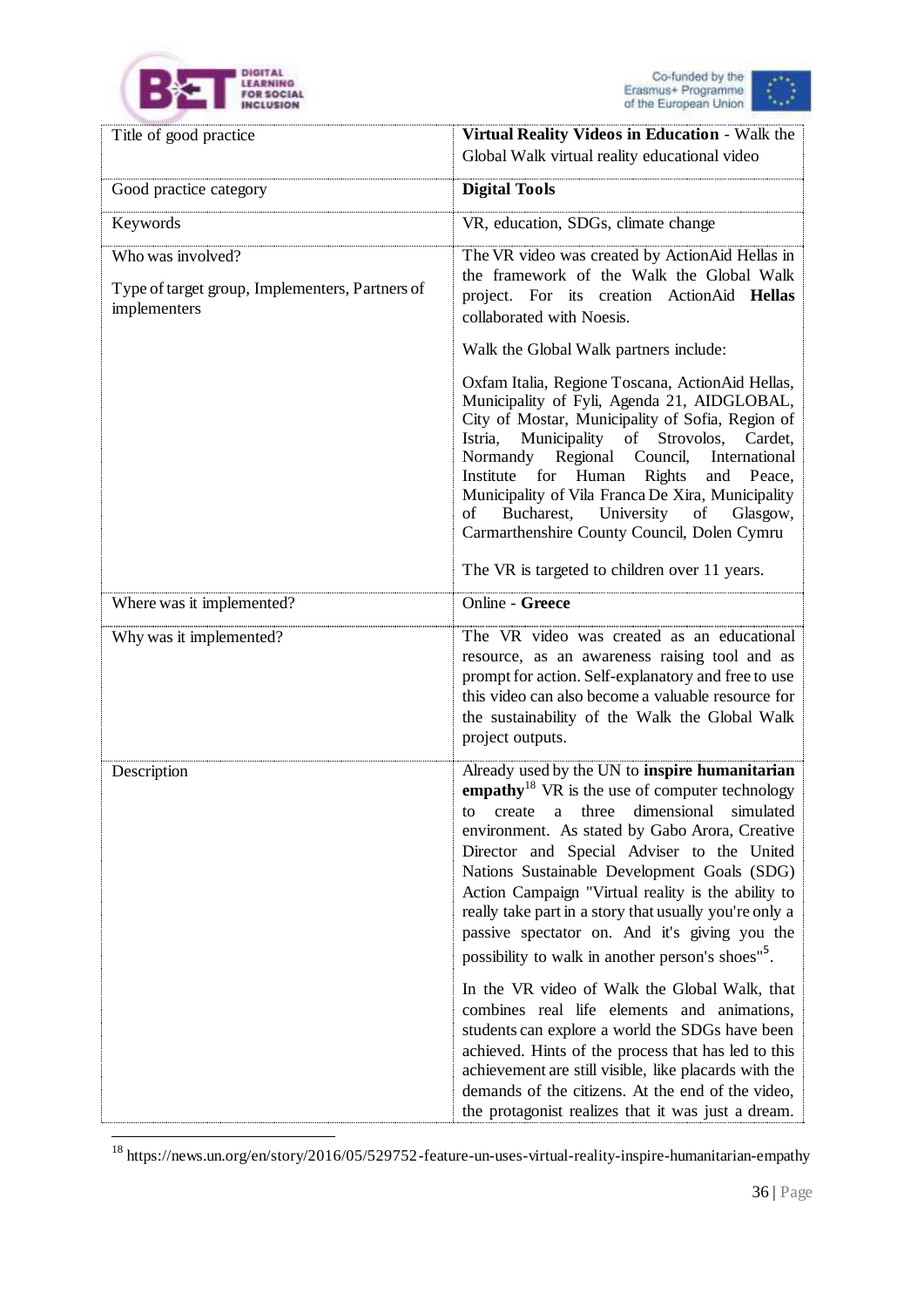| <b>DIGITAL</b><br><b>LEARNING</b>    |
|--------------------------------------|
| <b>FOR SOCIAL</b><br><b>NCLUSION</b> |

![](_page_36_Picture_2.jpeg)

But she now knows what should be done and starts spreading the message.

The use of virtual reality in education encompasses many benefits. First, it creates interest and increases **student' engagement**. It also allows for **visual learning** through the visualization of educational content, providing outstanding visualizations that aren't possible in the traditional classroom. Furthermore, it facilitates **active learning** from experiences while the experiential nature of VR supports a constructivist approach to learning. The VR video can thus be used as the initial stimulus for starting an **exploratory learning** process on the topics addressed in the video. Additionally, utilizing images and non-linguistic means of communication, VR videos can contribute to eliminating **language barriers**. These benefits can be effectively exploited to create an inclusive learning environment and to address topics related to Global Citizenship Education.

Of course, there are also some challenges in the utilization of VR in education, with the basic one being the cost included in doing so. Progress is being made though on that issue, as progressively cheaper equipment is being created. The Walk the Global Walk video is also free to use. Furthermore, the video can be used even without the existence of VR equipment.

| .1n k | https://www.youtube.com/watch?v=6EbfoNfT3C |
|-------|--------------------------------------------|
|       |                                            |
|       |                                            |

| Title of good practice | <b>Serious Games in Education</b> - Youth for Love Serious Game on<br>Gender Based Violence and Bullying |  |
|------------------------|----------------------------------------------------------------------------------------------------------|--|
| Good practice category | <b>Digital Tools</b>                                                                                     |  |
| Keywords               | Serious game, gender based violence, bullying                                                            |  |
| Who was involved?      | The serious game was created in the framework of Youth for Love<br>project.                              |  |
|                        | Youth for Love partners include:                                                                         |  |
|                        | ActionAid Hellas, ActionAid Italy, AFOL Metropolitana,                                                   |  |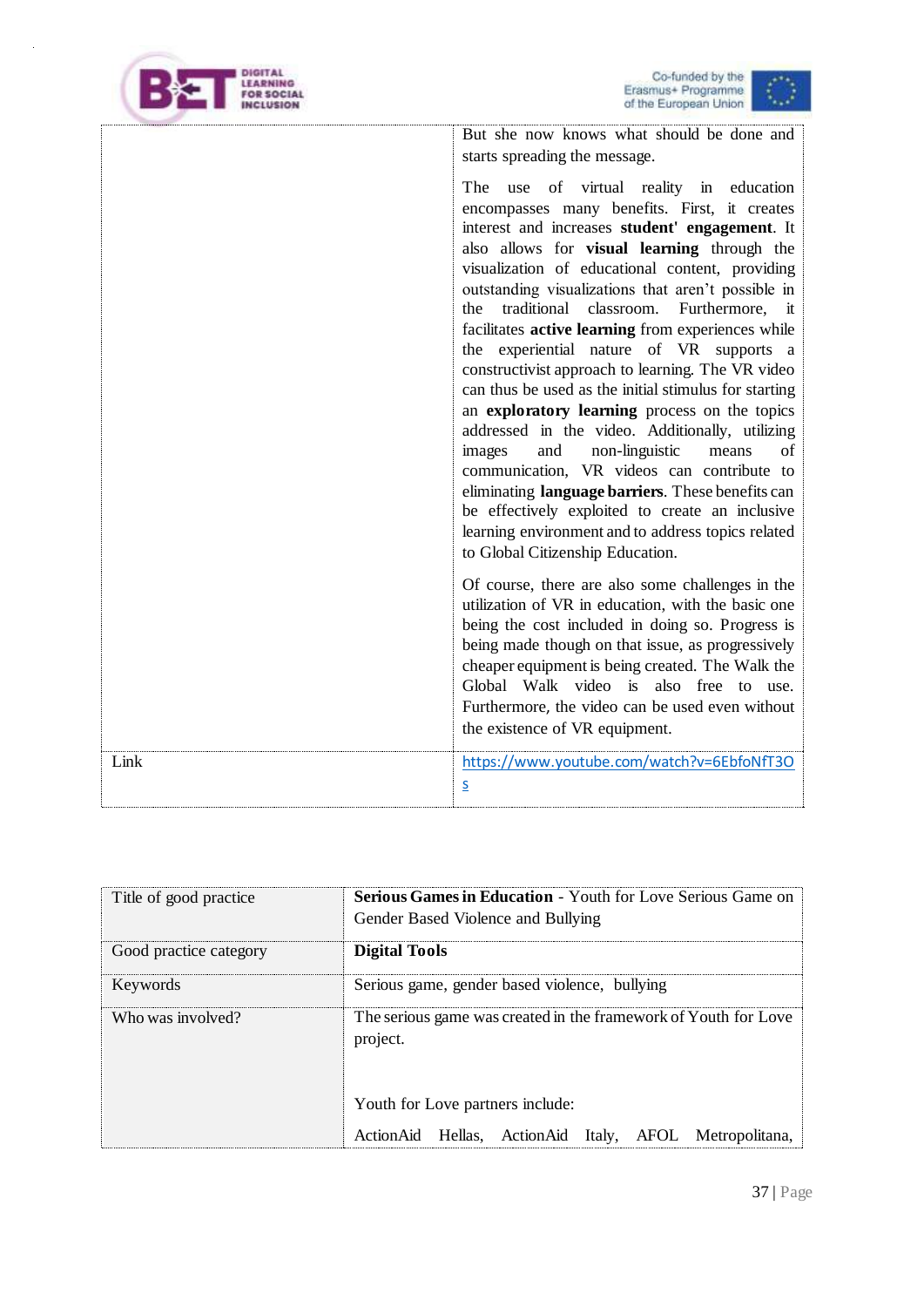![](_page_37_Picture_0.jpeg)

|                           | University College Luimburg, Centrul Parteneriat pentru Egalitate<br>The game is targeted to teenagers over 15 years.                                                                                                                                                                                                                                                                                                                                                                                        |
|---------------------------|--------------------------------------------------------------------------------------------------------------------------------------------------------------------------------------------------------------------------------------------------------------------------------------------------------------------------------------------------------------------------------------------------------------------------------------------------------------------------------------------------------------|
| Where was it implemented? | Online - Greece                                                                                                                                                                                                                                                                                                                                                                                                                                                                                              |
| Why was it implemented?   | The online game was created as a tool to raise awareness amongst<br>teenagers on issues such as gender-based violence, bullying and<br>violence in general.                                                                                                                                                                                                                                                                                                                                                  |
| Description               | Available in five languages (Greek, English, Italian, Dutch and<br>Romanian) the game is aimed at those who want to learn the power<br>of their own choices in cases of violence and intimidation and the<br>importance of making the right decisions. Players can choose a<br>character that inspires them, tour through the city and choose<br>where they want to start. From there, their story begins, as<br>depending on the choices they make, the story will unfold<br>differently for the character. |
| Link                      | https://www.youthforlove.eu/el/pregame/                                                                                                                                                                                                                                                                                                                                                                                                                                                                      |

| Title of good practice    | Video Making in Education - MigratEd<br>Participatory Videos on GCE<br>issues<br>and<br>Webdocumentary                                                              |
|---------------------------|---------------------------------------------------------------------------------------------------------------------------------------------------------------------|
| Good practice category    | <b>Digital Tools</b>                                                                                                                                                |
| Keywords                  | Participatory video, interculturality, diversity,<br>migration                                                                                                      |
| Who was involved?         | The participatory videos and web documentary<br>were created in the framework of MigratED<br>project, cofounded by the Erasmus+ Programme<br>of the European Union. |
|                           | MigratED partners include:                                                                                                                                          |
|                           | Actionaid, Karpos, GVC, Municipality of<br>Bologna, CSAPSA2, SLOGA, 4Change, COFAC,<br>και Future Worlds Center.                                                    |
| Where was it implemented? | In schools in the 5 countries of the project and<br>online                                                                                                          |
| Why was it implemented?   | To empower students and stimulate their critical<br>thinking on both the use of media and the social<br>problems of their local contexts.                           |
| Description               | The Media literacy workshops addressed to<br>youngsters in each country, and especially                                                                             |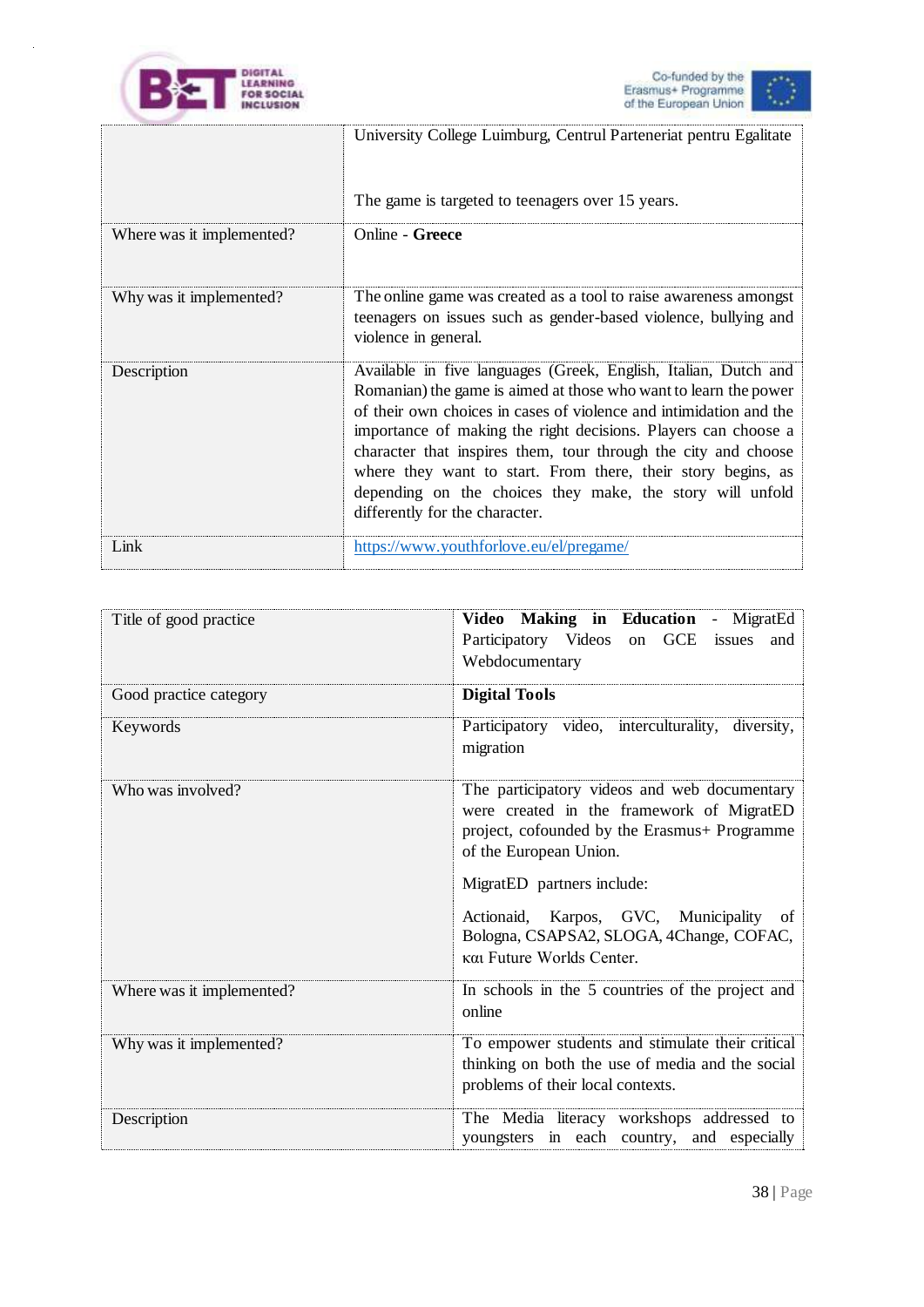![](_page_38_Picture_0.jpeg)

![](_page_38_Picture_2.jpeg)

| engaging class and groups composed by national<br>and foreign young people, in order to promote<br>intercultural dialogue. The need is to raising<br>awareness and educate about a correct use of<br>media and digital tools, starting from the<br>participants' interests and habits and deepening<br>some GCE issues. These workshops are the first<br>step for the production of participatory research<br>and video production; on the other hand, they are<br>the starting point for the organization of public<br>events in which the young participants themselves<br>are the key players of an awareness raising<br>campaign on the issues of media, human rights<br>and migration. |
|---------------------------------------------------------------------------------------------------------------------------------------------------------------------------------------------------------------------------------------------------------------------------------------------------------------------------------------------------------------------------------------------------------------------------------------------------------------------------------------------------------------------------------------------------------------------------------------------------------------------------------------------------------------------------------------------|
| Following the workshops, in each country,<br>different focus groups of young people are created                                                                                                                                                                                                                                                                                                                                                                                                                                                                                                                                                                                             |

in order to produce participatory videos on the GCE issues (interculturality, diversity, migrations, human rights...) collectively. These videos, as well as the participatory researches conducted by youngsters, were based on the real life experience of youth, and aim to create a collaborative process of production of audio-visual materials, empowering them and stimulating their critical thinking on both the use of media and the social problems of their local contexts.

Link <http://migratedvideos.eu/>

### Digital platforms/resources/trainings

| Title of good practice    | Online methodological guides for education         |
|---------------------------|----------------------------------------------------|
| Good practice category    | <b>Digital Platform/Resources</b>                  |
| Keywords                  | methodology, teacher, skills, digital, guide       |
| Who was involved?         | teachers, students from all school types, schools, |
|                           | Ministry of Education, Romania                     |
| Where was it implemented? | in schools, online                                 |
| Why was it implemented?   | To develop the skills of teachers to use and       |
|                           | develop open educational resources<br>$(RED)$ ,    |
|                           | expecting that over time this space will support   |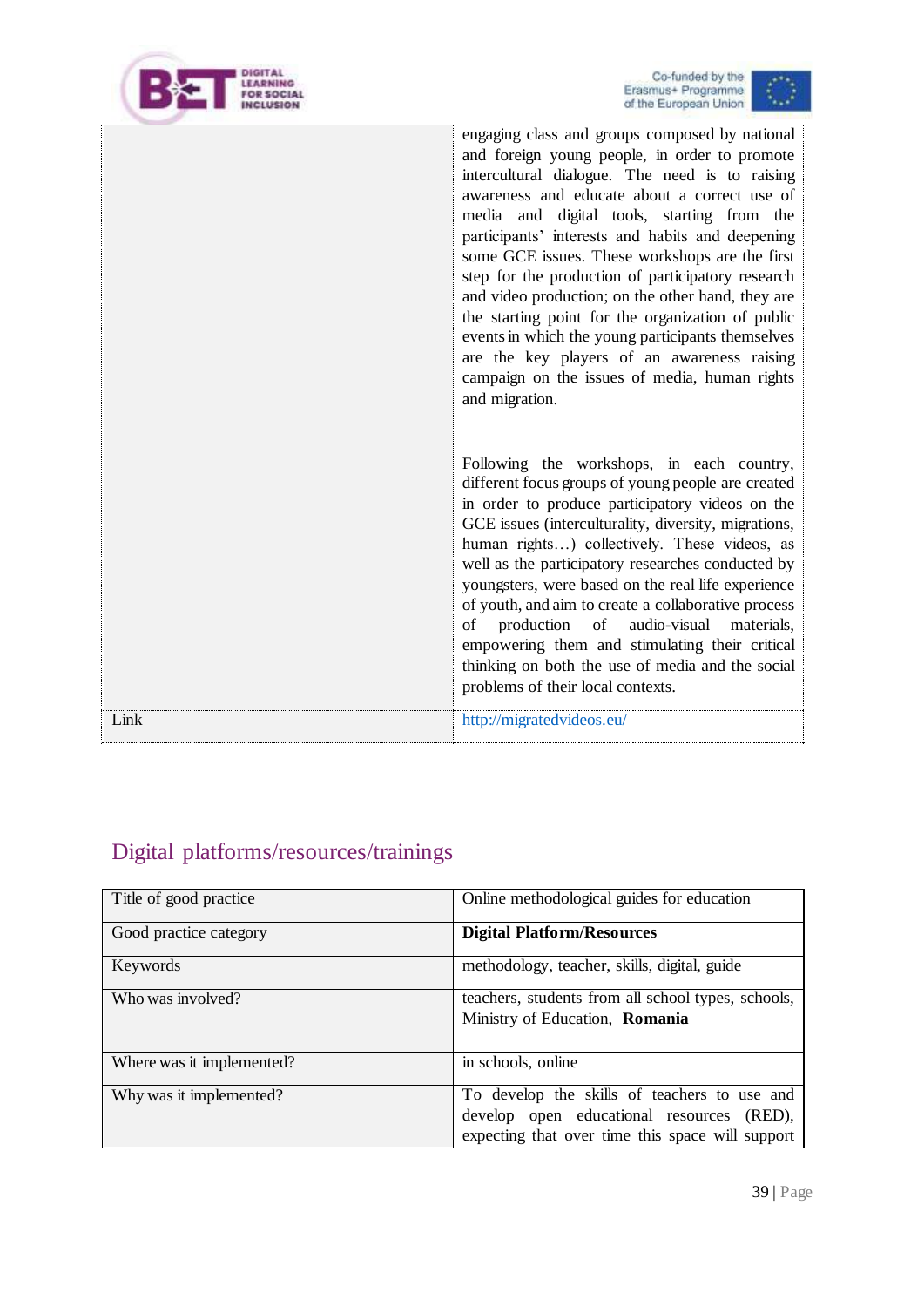![](_page_39_Picture_0.jpeg)

![](_page_39_Picture_2.jpeg)

|             | learning communities dedicated<br>to<br>open<br>educational resources.                                                                                                                                                                                                                                                                                                                                                                                              |
|-------------|---------------------------------------------------------------------------------------------------------------------------------------------------------------------------------------------------------------------------------------------------------------------------------------------------------------------------------------------------------------------------------------------------------------------------------------------------------------------|
| Description | Shortly after the suspension of school classes, this<br>space was created for all teachers eager to<br>capitalize on new technologies in learning<br>activities with students, building on the experience<br>and results obtained so far in the CRED project<br>(site and Facebook page). Subsequently, out of the<br>desire to cover as many of the teachers' needs as<br>possible, we chose to make available resources<br>from sources outside the CRED Project. |
| Link        | https://digital.educred.ro/                                                                                                                                                                                                                                                                                                                                                                                                                                         |

| Title of good practice    | The Digital Teacher                                                                                                                                                                                                                                                                                                                                                                                                                                                                                                                                                                                  |
|---------------------------|------------------------------------------------------------------------------------------------------------------------------------------------------------------------------------------------------------------------------------------------------------------------------------------------------------------------------------------------------------------------------------------------------------------------------------------------------------------------------------------------------------------------------------------------------------------------------------------------------|
| Good practice category    | <b>Digital Platform/Training</b>                                                                                                                                                                                                                                                                                                                                                                                                                                                                                                                                                                     |
| Keywords                  | oonline,<br>teaching,<br>materials,<br>transversal,<br>competences                                                                                                                                                                                                                                                                                                                                                                                                                                                                                                                                   |
| Who was involved?         | Target group: teachers. Implementers: Finnish<br>Teacher Training Center. Our team of trainers<br>specialists<br>includes<br>young<br>who<br>work<br>in<br>technology companies such as: Microsoft, Google,<br>UiPath or Orange, but who are also certified<br>trainers with practical experience in adult<br>training.                                                                                                                                                                                                                                                                              |
| Where was it implemented? | Online - Romania                                                                                                                                                                                                                                                                                                                                                                                                                                                                                                                                                                                     |
| Why was it implemented?   | To provide teachers with practical resources using<br>today's technology (tutorials, free resources,<br>online courses, books and more).                                                                                                                                                                                                                                                                                                                                                                                                                                                             |
| Description               | attend the courses in<br>Why<br>the<br>Digital<br>from<br>Teacher Amphitheater?<br>You<br>learn<br>experienced trainers who understand current<br>challenges and help you cope with change, to use<br>technology effectively. You have access to<br>courses immediately and you can learn at your<br>own pace: wherever you are, whenever you have<br>time and from any type of device: computer, tablet<br>or mobile phone. Initiate conversations at the level<br>each lesson or participate in<br>of<br>existing<br>discussions. Be part of the community! Together<br>we can do more and better. |
| Link                      | https://profesoruldigital.ro                                                                                                                                                                                                                                                                                                                                                                                                                                                                                                                                                                         |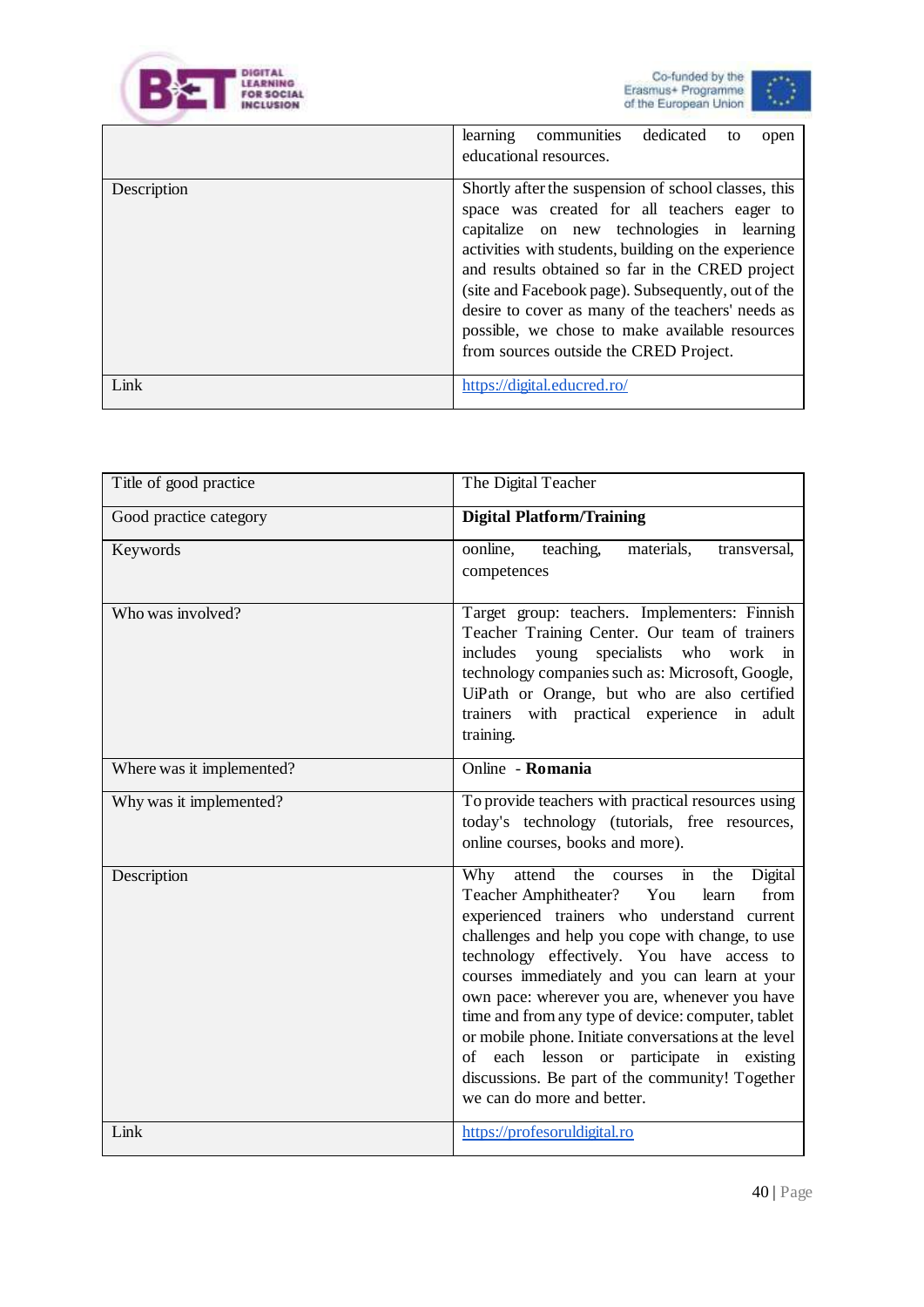![](_page_40_Picture_0.jpeg)

![](_page_40_Picture_1.jpeg)

![](_page_40_Picture_2.jpeg)

| Title of good practice                          | School Education Gateway - Europe's Online                                    |
|-------------------------------------------------|-------------------------------------------------------------------------------|
|                                                 | <b>Platform for School Education</b>                                          |
| Good practice category                          | <b>Digital Platform/ Resources/Training</b>                                   |
| Keywords                                        | Online platform, resources, training, funding                                 |
|                                                 | opportunities                                                                 |
| Who was involved?                               | The School Education Gateway is targeted to                                   |
| Type of target group, Implementers, Partners of | teachers, school leaders, researchers, teacher                                |
| implementers                                    | educators, policymakers and other professionals                               |
|                                                 | working in school education - including Early                                 |
|                                                 | Childhood Education and Care (ECEC) and                                       |
|                                                 | Vocational Education and Training (VET).                                      |
|                                                 | It is an initiative of the European Union and it is                           |
|                                                 | funded by Erasmus+, the European programme for                                |
|                                                 | Education, Training, Youth and Sport. It is steered                           |
|                                                 | the European Commission (EC)<br>by<br>and                                     |
|                                                 | implemented by its European Education and                                     |
|                                                 | Culture Executive Agency (EACEA). It is                                       |
|                                                 | operated on behalf of the European Union by                                   |
|                                                 | European Schoolnet, an international partnership                              |
|                                                 | of European Ministries of Education developing                                |
|                                                 | learning for schools, teachers and pupils across                              |
|                                                 | Europe. The School Education Gateway is linked                                |
|                                                 | to eTwinning, the community for schools in                                    |
|                                                 | Europe.                                                                       |
| Where was it implemented?                       | EU                                                                            |
| Why was it implemented?                         | The place to engage with European policy and<br>practice for school education |
| Description                                     | The School Education Gateway is an online                                     |
|                                                 | platform presented in 29 European languages.                                  |
|                                                 | It offers:                                                                    |
|                                                 | a. the opportunity to stay informed (via opinion                              |
|                                                 | pieces by experts, news articles, interviews, up-to-                          |
|                                                 | date publications, and examples of practices);                                |
|                                                 | b. the opportunity to find resources (such as                                 |
|                                                 | publications, tutorials, teaching materials, e-<br>Twinning project kits);    |
|                                                 | c. the opportunity for personal development (via                              |
|                                                 | the Teacher Academy that offers online courses,                               |
|                                                 | webinars and teaching materials);                                             |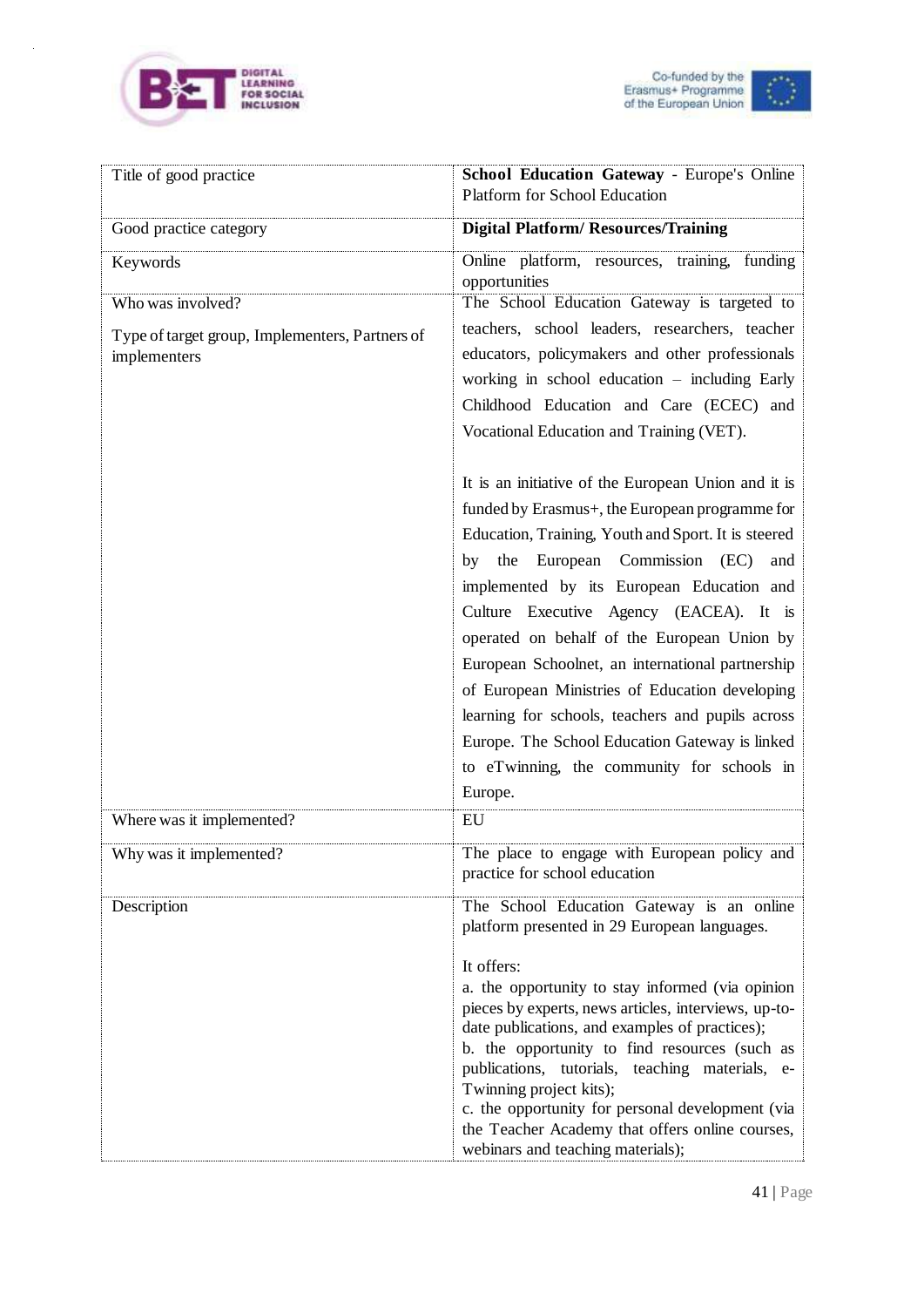![](_page_41_Picture_0.jpeg)

![](_page_41_Picture_2.jpeg)

|      | d. the opportunity to get familiar with funding       |
|------|-------------------------------------------------------|
|      | (through the Erasmus+ Opportunities, consisting       |
|      | of three practical tools - course catalogue, mobility |
|      | opportunities directory and strategic partnership     |
|      | search).                                              |
| Link | https://www.schooleducationgateway.eu/                |

### Projects/ Initiatives

| Title of good practice    | "Conectando Mundos"                                                                                                                                                                                                                                                                                                  |
|---------------------------|----------------------------------------------------------------------------------------------------------------------------------------------------------------------------------------------------------------------------------------------------------------------------------------------------------------------|
| Good practice category    | Project                                                                                                                                                                                                                                                                                                              |
| Keywords                  | Critical thinking, interactive platform, Global<br>Global<br>Citizenship,<br>Competence<br>and<br>Interculturality.                                                                                                                                                                                                  |
| Who was involved?         | Target group: Teachers and students between the<br>ages of 6 and 17.<br>Promoter: Oxfam Intermón.                                                                                                                                                                                                                    |
|                           | Partners: Oxfam Italia, Espais Telemàtics,<br>AIDGLOBAL and IPLeiria.                                                                                                                                                                                                                                                |
|                           | Funders: Erasmus+ (editions from 2019 to 2020)<br>and the partners involved.                                                                                                                                                                                                                                         |
| Where was it implemented? | Spain, Italy and Portugal.                                                                                                                                                                                                                                                                                           |
| Why was it implemented?   | To contribute to the improvement of the<br>educational quality by providing tools for the<br>work and assessment of Global Competence in<br>schools.                                                                                                                                                                 |
| Description               | "Conectando Mundos" is an<br>educational<br>proposal, implemented through a multilingual<br>interactive platform in 8 languages (Italian,<br>Spanish, Portuguese, English, French, Galician,<br>Catalan and Basque), through which the<br>different classes interact and work in cooperative<br>and organized teams. |
|                           | This project brings together activities within the<br>classroom and work in a network composed of<br>students from 6 to 17 years old from various<br>cultural, economic and social realities. Every<br>year, a concrete theme related to Global<br>Citizenship Education (GCE) is worked on.                         |
|                           | The project includes:<br>Online platform for collaborative work<br>and cultural exchange;<br>Didactic proposals for the development of<br>Global Competence with children and young                                                                                                                                  |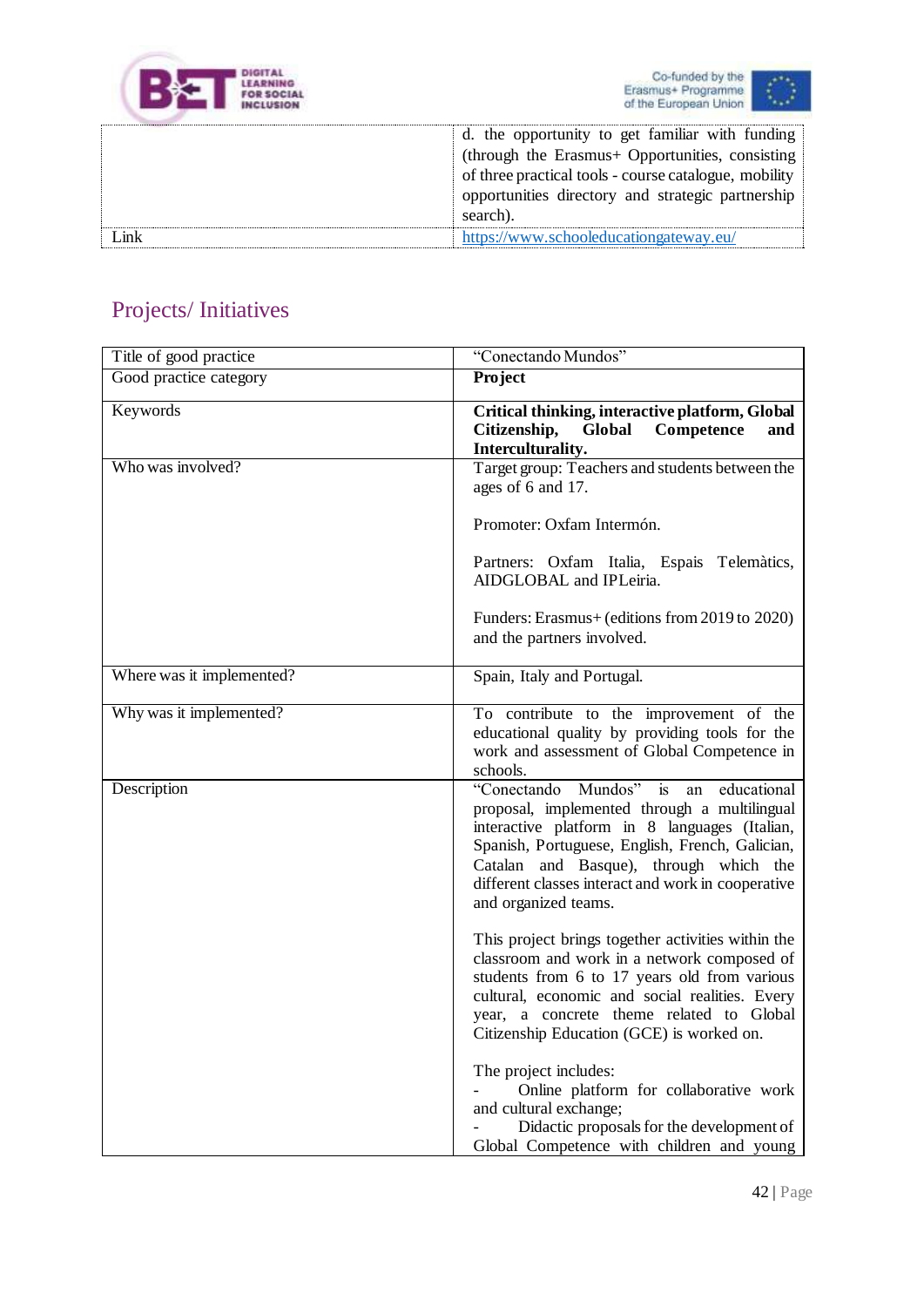![](_page_42_Picture_0.jpeg)

![](_page_42_Picture_2.jpeg)

|      | people between 6 and 17 years old;<br>Set of training materials on Global |
|------|---------------------------------------------------------------------------|
|      | Citizenship Education, for teachers.                                      |
| Link | <b>Official Link:</b>                                                     |
|      | https://www.conectandomundos.org/pt/                                      |

| Title of good practice    | Vidas Ubuntu                                                                                                                                                                                                                                                                                                                                                                                                                                                                                                                                                                                                                                                                                            |
|---------------------------|---------------------------------------------------------------------------------------------------------------------------------------------------------------------------------------------------------------------------------------------------------------------------------------------------------------------------------------------------------------------------------------------------------------------------------------------------------------------------------------------------------------------------------------------------------------------------------------------------------------------------------------------------------------------------------------------------------|
| Good practice category    | <b>Initiative</b>                                                                                                                                                                                                                                                                                                                                                                                                                                                                                                                                                                                                                                                                                       |
| Keywords                  | Self-knowledge, self-confidence,<br>resilience,<br>empathy, service, Global Citizenship and Human<br>Rights                                                                                                                                                                                                                                                                                                                                                                                                                                                                                                                                                                                             |
| Who was involved?         | Target group: Young people aged 14 to 25 from<br>Secondary and Professional Schools, Youth<br>Associations,<br>Private<br>Social<br>Solidarity<br>Children and Youth<br>Institutions,<br>Homes,<br>Educational Centers, Social Centers and from<br>the projects of Choices Program (Programa<br>Escolhas).<br>Promoter: Instituto Padre António Vieira (IPAV)                                                                                                                                                                                                                                                                                                                                           |
|                           | Funders: EEA Grants (editions from 2014 to<br>2016) and Calouste Gulbenkian Foundation.                                                                                                                                                                                                                                                                                                                                                                                                                                                                                                                                                                                                                 |
| Where was it implemented? | Portugal                                                                                                                                                                                                                                                                                                                                                                                                                                                                                                                                                                                                                                                                                                |
| Why was it implemented?   | - Promote and enhance social and cultural roots;<br>- Promote Human Rights;<br>- Promote the ability to conceive and develop a<br>project that requires conception, planning,<br>development, presentation and evaluation.                                                                                                                                                                                                                                                                                                                                                                                                                                                                              |
| Description               | "Vidas Ubuntu" is an initiative aimed to promote<br>and defend human rights by developing a<br>program for structuring and presenting, in the<br>first person, life stories through the methodology<br>of personal storytelling.<br>The presentation of the final result is made,<br>voluntarily, in digital format (digital storytelling)<br>to the group of participants and guests.<br>"Vidas Ubuntu" is inspired by the Ubuntu<br>philosophy ("I am because you are") that IPAV<br>(Institute Padre António Vieira) has developed in<br>Portugal through the Ubuntu Academy, which<br>promotes a culture of welcoming, respect,<br>mutual help, sharing, community, care, trust, and<br>generosity. |
| Link                      | <b>Official Link:</b><br>http://www.vidasubuntu.pt/pt-pt                                                                                                                                                                                                                                                                                                                                                                                                                                                                                                                                                                                                                                                |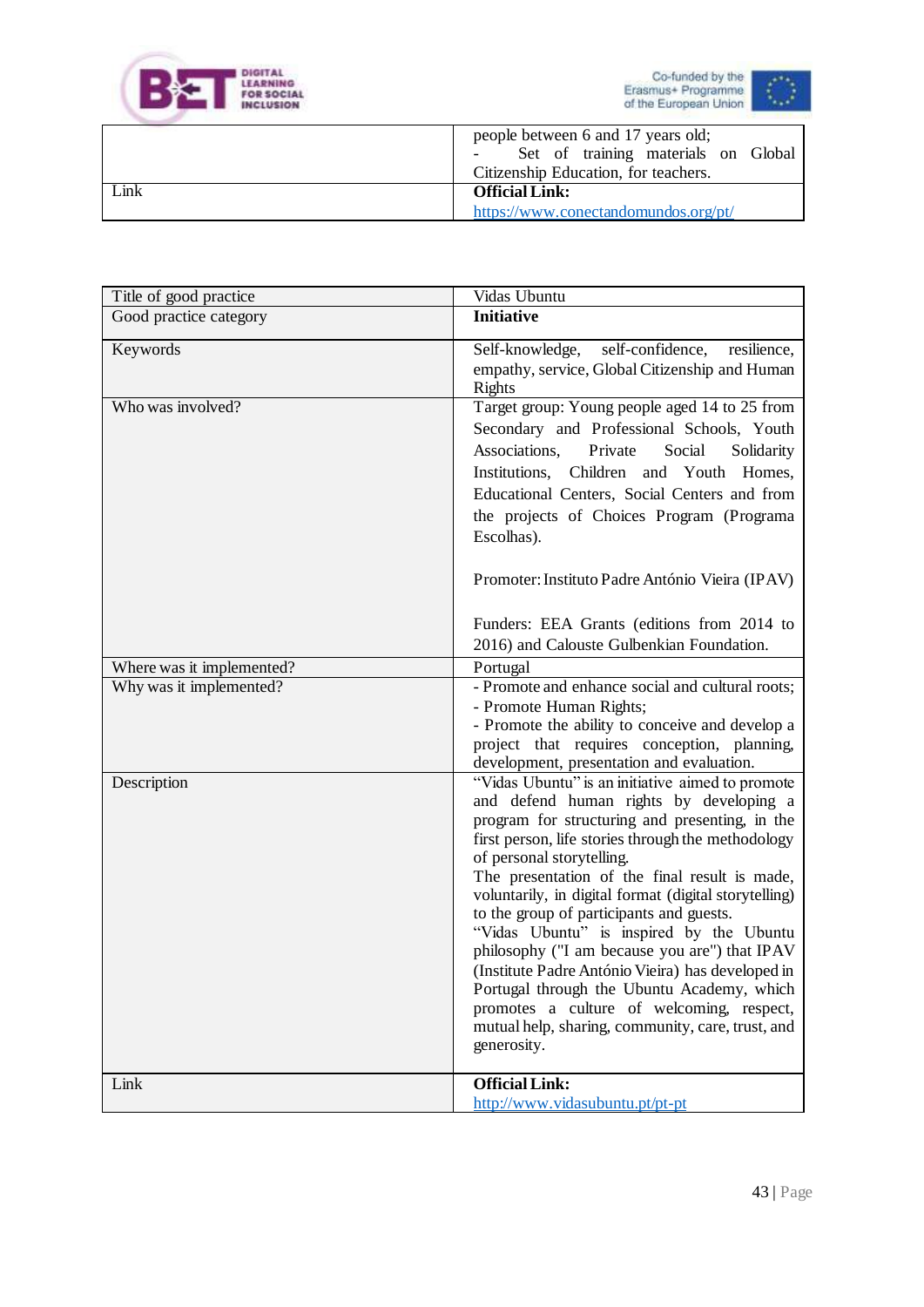![](_page_43_Picture_0.jpeg)

![](_page_43_Picture_2.jpeg)

| Title of good practice    | Library Project                                                                                                                                                                                                                                                                                                                                                                                                                                |
|---------------------------|------------------------------------------------------------------------------------------------------------------------------------------------------------------------------------------------------------------------------------------------------------------------------------------------------------------------------------------------------------------------------------------------------------------------------------------------|
| Good practice category    | Project                                                                                                                                                                                                                                                                                                                                                                                                                                        |
| Keywords                  | Library - Access to culture for all - Service learning                                                                                                                                                                                                                                                                                                                                                                                         |
| Who was involved?         | Teachers and Students of Primary and Secondary<br>school (1st level)                                                                                                                                                                                                                                                                                                                                                                           |
| Where was it implemented? | ISTITUTO COMPRENSIVO DI POPPI (Ar)<br>Tuscany Italy                                                                                                                                                                                                                                                                                                                                                                                            |
| Why was it implemented?   | This initiative is still in progress and it aims to create<br>a digital archive of books existing in a few library of<br>the Institute in order to educate pupils to coding, to<br>stimulate them to read, to create a library<br>environment open not only to the school users<br>(teachers, staff and students) but also to external user<br>and eventually thanks to this project schools entered<br>in a system of digital school library. |
| Description               | Thanks to available resources following the Covid<br>a software for books cataloguing<br>emergency,<br>already existing in the school library has been<br>acquired, useful also to share the information of<br>books loan with other libraries. In addition has been<br>acquired has been acquired a digital school library<br>which joins the traditional library with physical<br>books.                                                     |
|                           | The library (physical and digital) it therefore<br>available also for externals users.                                                                                                                                                                                                                                                                                                                                                         |
|                           | The digital cataloguing of books, in progress, is<br>carried out by teachers and pupils. Thanks to this<br>activity, teachers will learn the use of CODING and<br>skills related to the cataloguing of books will be<br>transferred to the students. At the same time this<br>activity enhances the interest in reading among<br>students, developed during their continuous work<br>with books in the library.                                |
|                           | This activity is framed in the pedagogical proposal of<br>Service Learning that fosters the use of students'<br>competences in a service useful for the entire<br>community.                                                                                                                                                                                                                                                                   |
| Link                      | https://www.poppiscuola.edu.it/index.php                                                                                                                                                                                                                                                                                                                                                                                                       |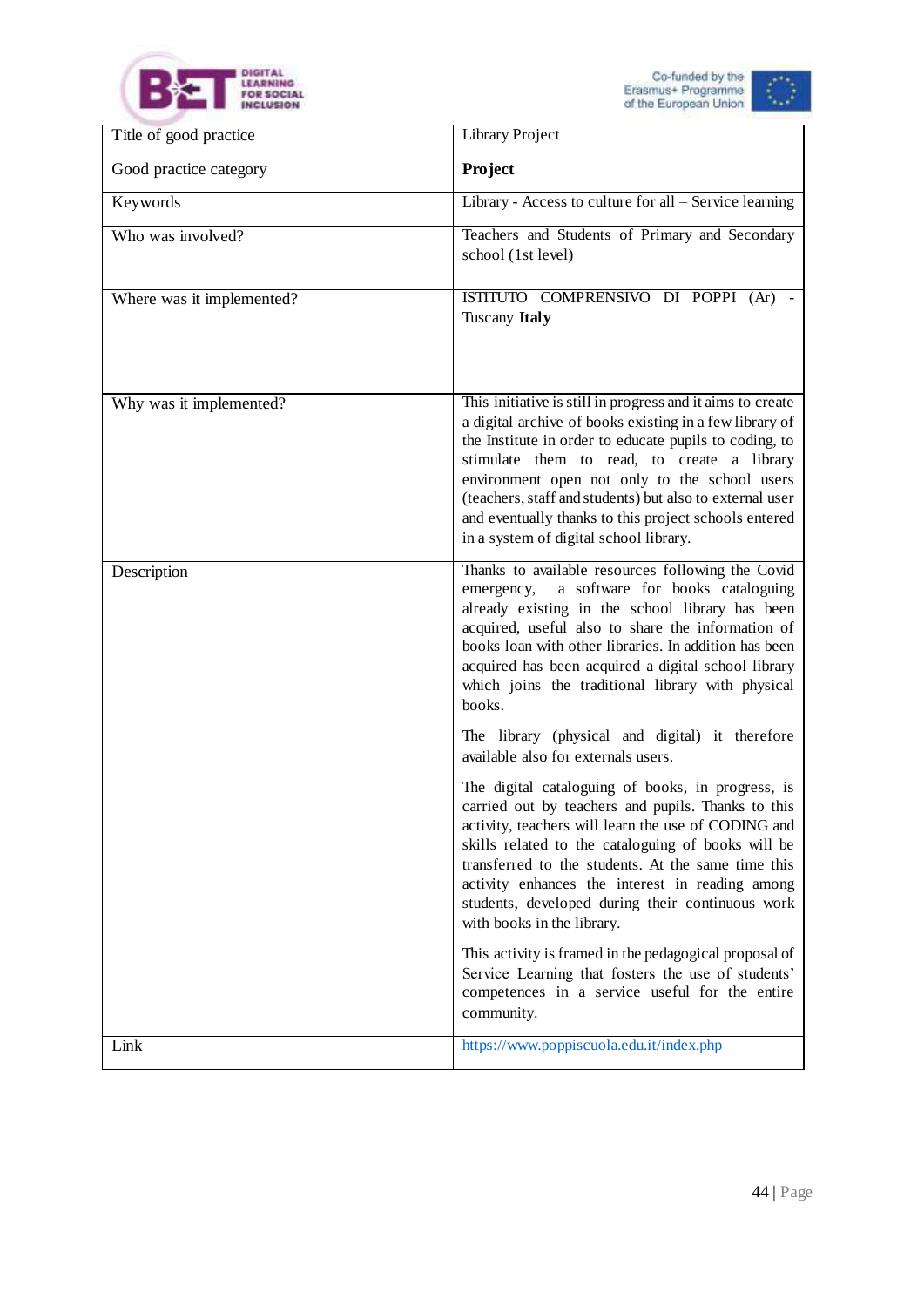![](_page_44_Picture_0.jpeg)

![](_page_44_Picture_1.jpeg)

![](_page_44_Picture_2.jpeg)

| Title of good practice                                                                  | Council of Europe's Digital Citizenship Education (DCE)<br>programme                                                                                                                                                                                                                                                                                                                                                                                                                                                                                                                                                                                                                                                                                                                                                                                                                                                                                                                                                                                                                                                 |
|-----------------------------------------------------------------------------------------|----------------------------------------------------------------------------------------------------------------------------------------------------------------------------------------------------------------------------------------------------------------------------------------------------------------------------------------------------------------------------------------------------------------------------------------------------------------------------------------------------------------------------------------------------------------------------------------------------------------------------------------------------------------------------------------------------------------------------------------------------------------------------------------------------------------------------------------------------------------------------------------------------------------------------------------------------------------------------------------------------------------------------------------------------------------------------------------------------------------------|
| Good practice category                                                                  | Programme                                                                                                                                                                                                                                                                                                                                                                                                                                                                                                                                                                                                                                                                                                                                                                                                                                                                                                                                                                                                                                                                                                            |
| Keywords                                                                                | Digital citizenship education                                                                                                                                                                                                                                                                                                                                                                                                                                                                                                                                                                                                                                                                                                                                                                                                                                                                                                                                                                                                                                                                                        |
| Who was involved?<br>Type of target group,<br>Implementers, Partners of<br>implementers | The Digital Citizenship Education (DCE) programme is targeted to<br>the educational community of Europe as well as policy makers.<br>The Project 'Digital Citizenship Education' is related to the work of<br>the Education Department which is part of the Directorate of<br>Democratic Participation within the Directorate General of<br>Democracy ("DGII") of the Council of Europe.                                                                                                                                                                                                                                                                                                                                                                                                                                                                                                                                                                                                                                                                                                                             |
| Where was it implemented?                                                               | EU                                                                                                                                                                                                                                                                                                                                                                                                                                                                                                                                                                                                                                                                                                                                                                                                                                                                                                                                                                                                                                                                                                                   |
| Why was it implemented?                                                                 | To provide young citizens with innovative opportunities to develop<br>the values, attitudes, skills, and knowledge necessary for every<br>citizen to participate fully and assume their responsibilities in<br>society.                                                                                                                                                                                                                                                                                                                                                                                                                                                                                                                                                                                                                                                                                                                                                                                                                                                                                              |
| Description                                                                             | The aim of the DCE project launched by the Council of Europe's<br>Education Policy Division is to empower children to participate<br>actively in digital society. This involves providing them with an<br>education that develops a sense of critical analysis and the effective<br>use of digital technologies while fostering a notion of citizenship<br>based on respect for human rights and democratic culture.<br>The programme defines the competences children will need to<br>master to be competent, responsible digital citizens. It also describes<br>the 10 broad domains of on- and offline activity where they are<br>used.<br>Furthermore, the Digital citizenship education handbook has been<br>developed in the framework of this project. It is intended for<br>teachers and parents, education decision makers and platform<br>providers. It offers information, tools and good practice to support<br>the development of competences to empower and protect children,<br>enabling them to live together as equals in today's culturally diverse<br>democratic societies, both on- and offline. |
| Link                                                                                    | https://www.coe.int/en/web/digital-citizenship-education/home<br>https://rm.coe.int/digital-citizenship-education-<br>handbook/168093586f                                                                                                                                                                                                                                                                                                                                                                                                                                                                                                                                                                                                                                                                                                                                                                                                                                                                                                                                                                            |

| Title of good practice | Participation in Teacher (and other Frontline<br><b>Practitioners</b> ) Networks – Radicalisation<br>Awareness Network (RAN) |
|------------------------|------------------------------------------------------------------------------------------------------------------------------|
| Good practice category | <b>Initiative/Frontline Practitioners Networks</b>                                                                           |
| Keywords               | frontline practitioners' networks, radicalization                                                                            |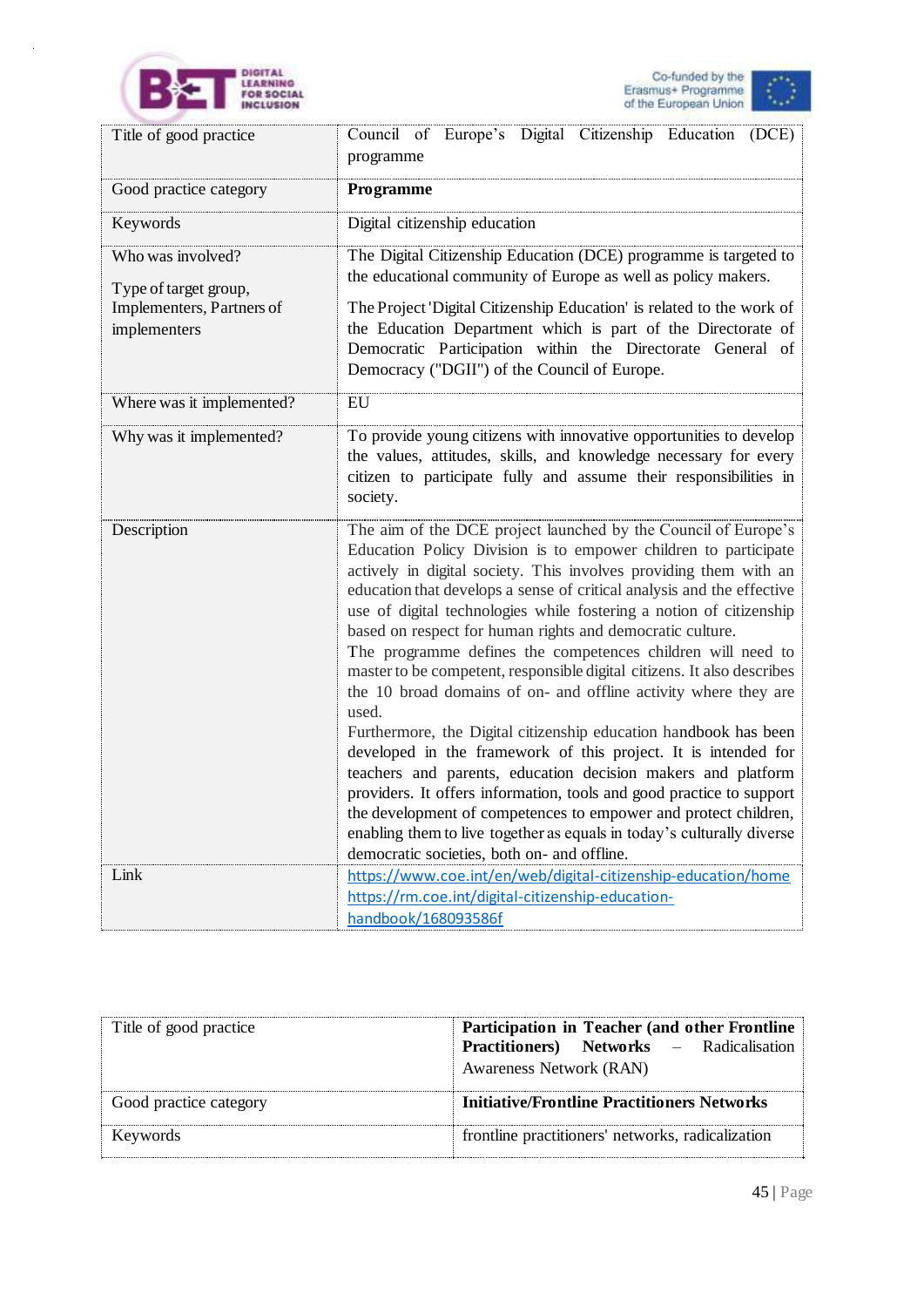![](_page_45_Picture_0.jpeg)

![](_page_45_Picture_2.jpeg)

| Who was involved?<br>Type of target group, Implementers, Partners of<br>implementers | The Radicalisation Awareness Network (RAN) is<br>set up by the European Commission as an EU-<br>wide umbrella network of frontline practitioners<br>across Europe who work daily with both those<br>vulnerable to radicalisation and those who have<br>already been radicalised.<br>The RAN is funded by the EU Commission's<br>Internal Security Fund - Police                                                                                                                                                                                                                                                                                                                                                                                 |
|--------------------------------------------------------------------------------------|-------------------------------------------------------------------------------------------------------------------------------------------------------------------------------------------------------------------------------------------------------------------------------------------------------------------------------------------------------------------------------------------------------------------------------------------------------------------------------------------------------------------------------------------------------------------------------------------------------------------------------------------------------------------------------------------------------------------------------------------------|
| Where was it implemented?                                                            | EU                                                                                                                                                                                                                                                                                                                                                                                                                                                                                                                                                                                                                                                                                                                                              |
| Why was it implemented?                                                              | The RAN's ambition is to bring actionable<br>information to the various stakeholders involved<br>in the prevention of radicalisation.                                                                                                                                                                                                                                                                                                                                                                                                                                                                                                                                                                                                           |
| Description                                                                          | The Radicalisation Awareness Network (RAN)<br>connects frontline practitioners from across<br>Europe with one another, and with academics and<br>policymakers, to exchange knowledge, first-hand<br>experiences and approaches to preventing and<br>countering violent extremism in all its forms.<br>RAN is structured around nine thematic Working<br>Groups, driven by a Steering Committee (SC)<br>chaired by the European Commission. One of<br>these working groups is the Youth and Education<br>working group (RAN Y&E), which focuses on the<br>need to better equip teachers and youth workers to<br>support them in their role in preventing<br>radicalisation and on strengthening cooperation<br>between<br>the<br>two<br>sectors. |
| Link                                                                                 | http://ec.europa.eu/ran<br>https://ec.europa.eu/home-<br>affairs/networks/radicalisation-awareness-<br>network-ran/topics-and-working-groups/youth-<br>and-education-working en                                                                                                                                                                                                                                                                                                                                                                                                                                                                                                                                                                 |
|                                                                                      |                                                                                                                                                                                                                                                                                                                                                                                                                                                                                                                                                                                                                                                                                                                                                 |
| Title of good practice                                                               | Participation in Teacher Networks - Scientix<br>community                                                                                                                                                                                                                                                                                                                                                                                                                                                                                                                                                                                                                                                                                       |
| Good practice category                                                               | <b>Project/Teacher Networks</b>                                                                                                                                                                                                                                                                                                                                                                                                                                                                                                                                                                                                                                                                                                                 |

|                                                                 | <b>COMMITMENT</b>                                                                                                                                   |
|-----------------------------------------------------------------|-----------------------------------------------------------------------------------------------------------------------------------------------------|
| Good practice category                                          | <b>Project/Teacher Networks</b>                                                                                                                     |
| Keywords                                                        | Teacher networks, STEM                                                                                                                              |
| Who was involved?                                               | Scientix was originally born at the initiative of the                                                                                               |
| Type of target group, Implementers, Partners of<br>implementers | European Commission and has, since its inception,<br>been coordinated by European Schoolnet, a<br>Brussels-based consortium of thirty ministries of |
|                                                                 | education, which is a driving factor for innovation<br>in teaching and learning and fosters pan-European                                            |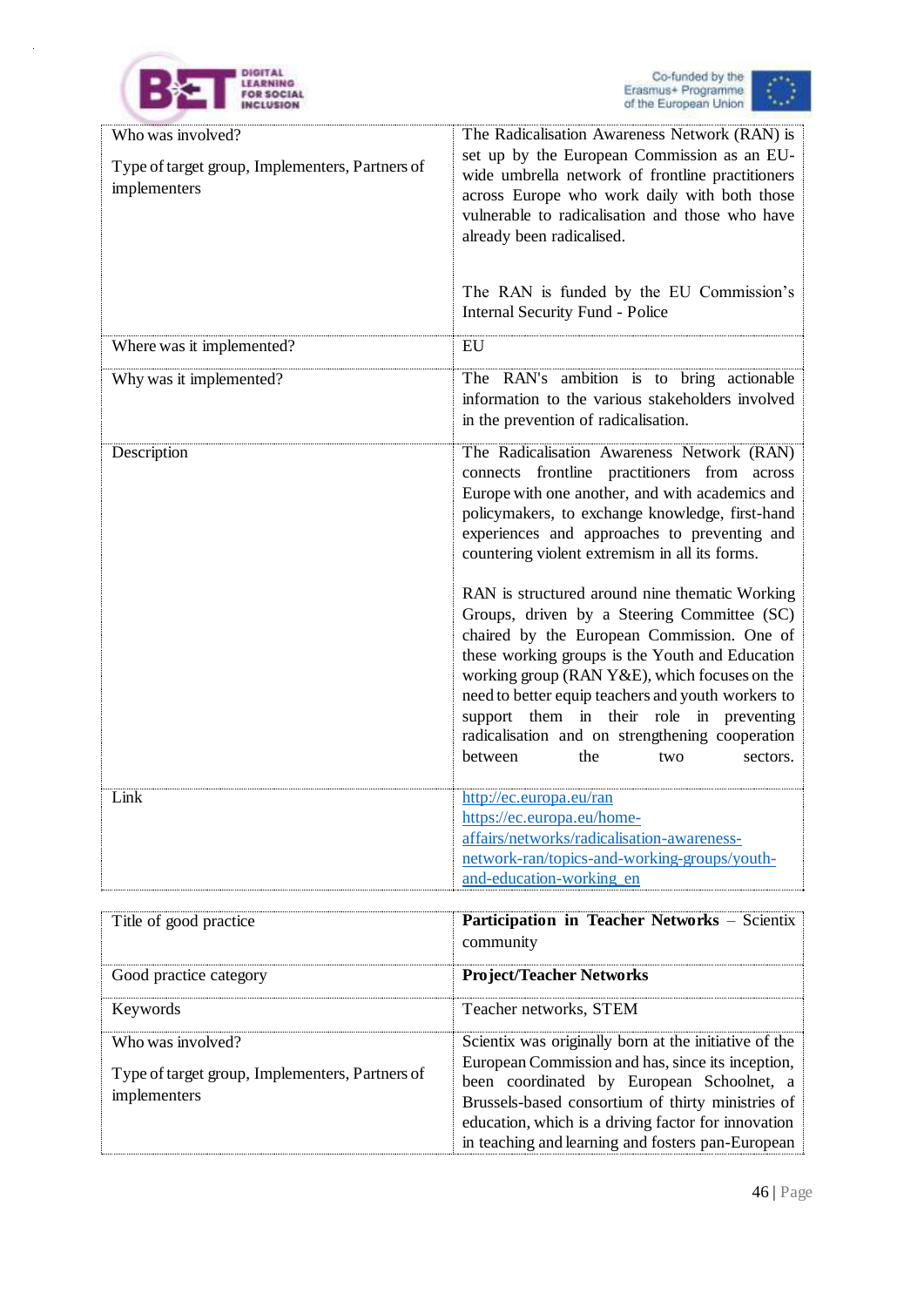![](_page_46_Picture_0.jpeg)

![](_page_46_Picture_2.jpeg)

|                           | collaboration of schools and teachers. It is targeted<br><b>STEM</b><br>teachers,<br>education researchers,<br>to |
|---------------------------|-------------------------------------------------------------------------------------------------------------------|
|                           | policymakers<br>other<br><b>STEM</b><br>and<br>education                                                          |
|                           | professionals.                                                                                                    |
|                           |                                                                                                                   |
|                           |                                                                                                                   |
|                           | Scientix 4 project has received funding from the<br>European Union's H2020 research and innovation                |
|                           | programme.                                                                                                        |
|                           |                                                                                                                   |
| Where was it implemented? | EU                                                                                                                |
| Why was it implemented?   | To<br>promote<br>and<br>Europe-wide<br>support<br>a                                                               |
|                           | collaboration among STEM teachers, education                                                                      |
|                           | researchers, policymakers and other STEM<br>education professionals.                                              |
|                           |                                                                                                                   |
| Description               | Scientix is a community for teaching and learning<br>science, technology, engineering and mathematics             |
|                           | (STEM). Scientix promotes and supports a                                                                          |
|                           | Europe-wide collaboration among STEM teachers,                                                                    |
|                           | education researchers, policymakers and other                                                                     |
|                           | STEM education professionals.                                                                                     |
|                           | Scientix offers teachers:                                                                                         |
|                           | a. inspiration (as they can browse through the                                                                    |
|                           | Scientix resources repository and find inspiration                                                                |
|                           | for your classes);<br>b patnerships (as they can get involved in                                                  |
|                           | European STEM education projects via the                                                                          |
|                           | matching tool provided);                                                                                          |
|                           | c. professional development (via online training,                                                                 |
|                           | webinars<br>or communities of practice) d.<br>Multilingual Resources and e. support (through                      |
|                           | the Scientix Ambassadors and National Contact                                                                     |
|                           | Points).                                                                                                          |
| Link                      | http://www.scientix.eu/                                                                                           |

| Title of good practice                                                               | <b>Participation in Teacher Networks - eTwinning</b>                                                           |
|--------------------------------------------------------------------------------------|----------------------------------------------------------------------------------------------------------------|
| Good practice category                                                               | <b>Initiative/ Teacher Networks</b>                                                                            |
| Keywords                                                                             | Teacher networks, ICT, innovation, learning                                                                    |
| Who was involved?<br>Type of target group, Implementers, Partners of<br>implementers | eTwinning is an initiative of the European<br>Commission targeted towards European school<br>staff.            |
|                                                                                      | eTwinning is co-funded by the Erasmus+, the<br>European programme for Education, Training,<br>Youth and Sport. |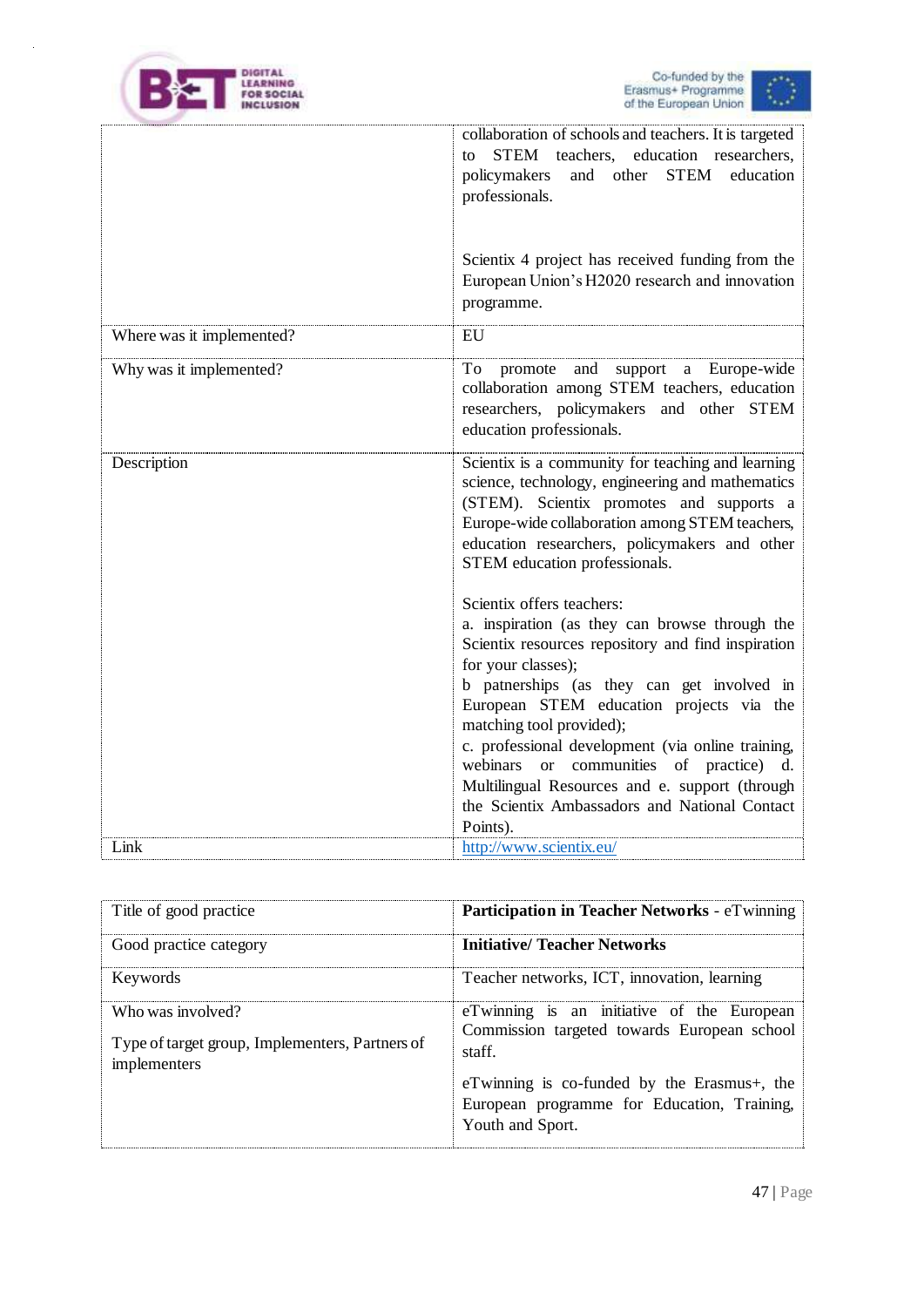![](_page_47_Picture_0.jpeg)

![](_page_47_Picture_2.jpeg)

| Where was it implemented? | EU                                                                                                                                                                                                                                                                                                                                                                                                                                                                                                                                                                                                                                                                                                                                                                                                                                                                                                                                                                                                                                                                                                                                       |
|---------------------------|------------------------------------------------------------------------------------------------------------------------------------------------------------------------------------------------------------------------------------------------------------------------------------------------------------------------------------------------------------------------------------------------------------------------------------------------------------------------------------------------------------------------------------------------------------------------------------------------------------------------------------------------------------------------------------------------------------------------------------------------------------------------------------------------------------------------------------------------------------------------------------------------------------------------------------------------------------------------------------------------------------------------------------------------------------------------------------------------------------------------------------------|
| Why was it implemented?   | eT winning aims to encourage schools in Europe to<br>develop partnerships using Information and<br>Communication Technologies while providing<br>them with appropriate infrastructure.                                                                                                                                                                                                                                                                                                                                                                                                                                                                                                                                                                                                                                                                                                                                                                                                                                                                                                                                                   |
| Description               | Between 29% of secondary level and 41% of<br>primary level students are taught by teachers that<br>have participated in an online community for ICT<br>related professional development <sup>19</sup> .<br>eTwinning is the community for schools in<br>Europe. It offers a platform for staff (teachers,<br>head teachers, librarians, etc.), working in a school<br>in one of the European countries involved, to<br>communicate, collaborate, develop projects, share<br>and, in short, feel and be part of a European<br>learning community.<br>At the time this report was written 999.113<br>teachers and 226.931 schools were part of the e-<br>Twinning community <sup>20</sup> . It offers opportunities for<br>collaboration, professional development (through<br>learning events and online seminars)<br>and<br>recognition<br>(though<br>through National<br>and<br>European Quality Labels, eTwinning Awards,<br>eTwinning Schools and the eTwinning Portfolio).<br>Furthermore, there is also Twinspace, the virtual<br>collaborative platform, that is designed to include<br>those people who are not registered in the |
|                           | eTwinning platform.                                                                                                                                                                                                                                                                                                                                                                                                                                                                                                                                                                                                                                                                                                                                                                                                                                                                                                                                                                                                                                                                                                                      |
| Link                      | https://www.etwinning.net/                                                                                                                                                                                                                                                                                                                                                                                                                                                                                                                                                                                                                                                                                                                                                                                                                                                                                                                                                                                                                                                                                                               |

l <sup>19</sup> European Commission (2019). 2nd Survey of Schools: ICT in Education. Technical Report. Available at: **<http://dx.doi.org/10.2759/035445>**

 $^{20}$  https://www.etwinning.net/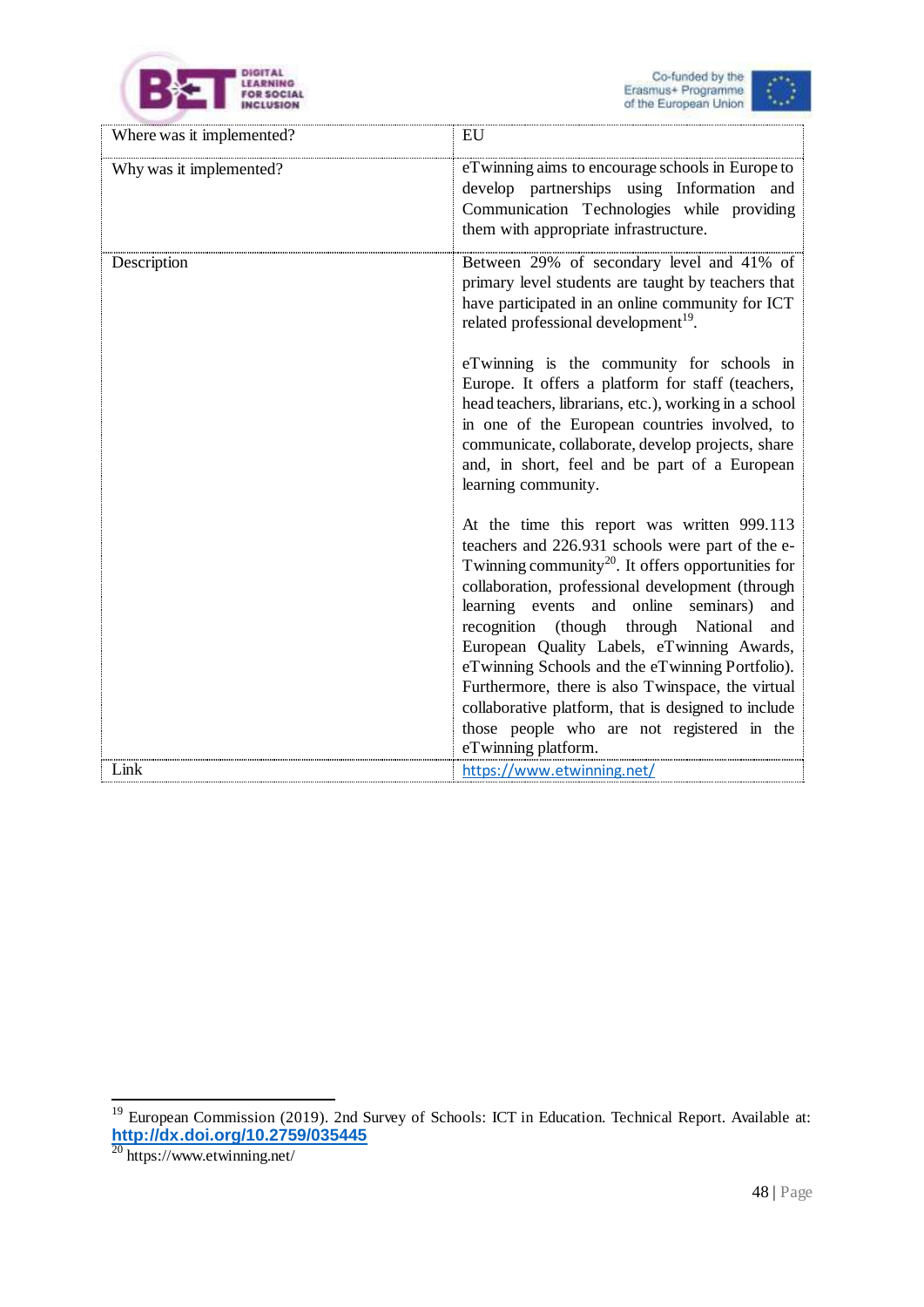![](_page_48_Picture_0.jpeg)

![](_page_48_Picture_2.jpeg)

# <span id="page-48-0"></span>**Chapter 8** National Policies in the field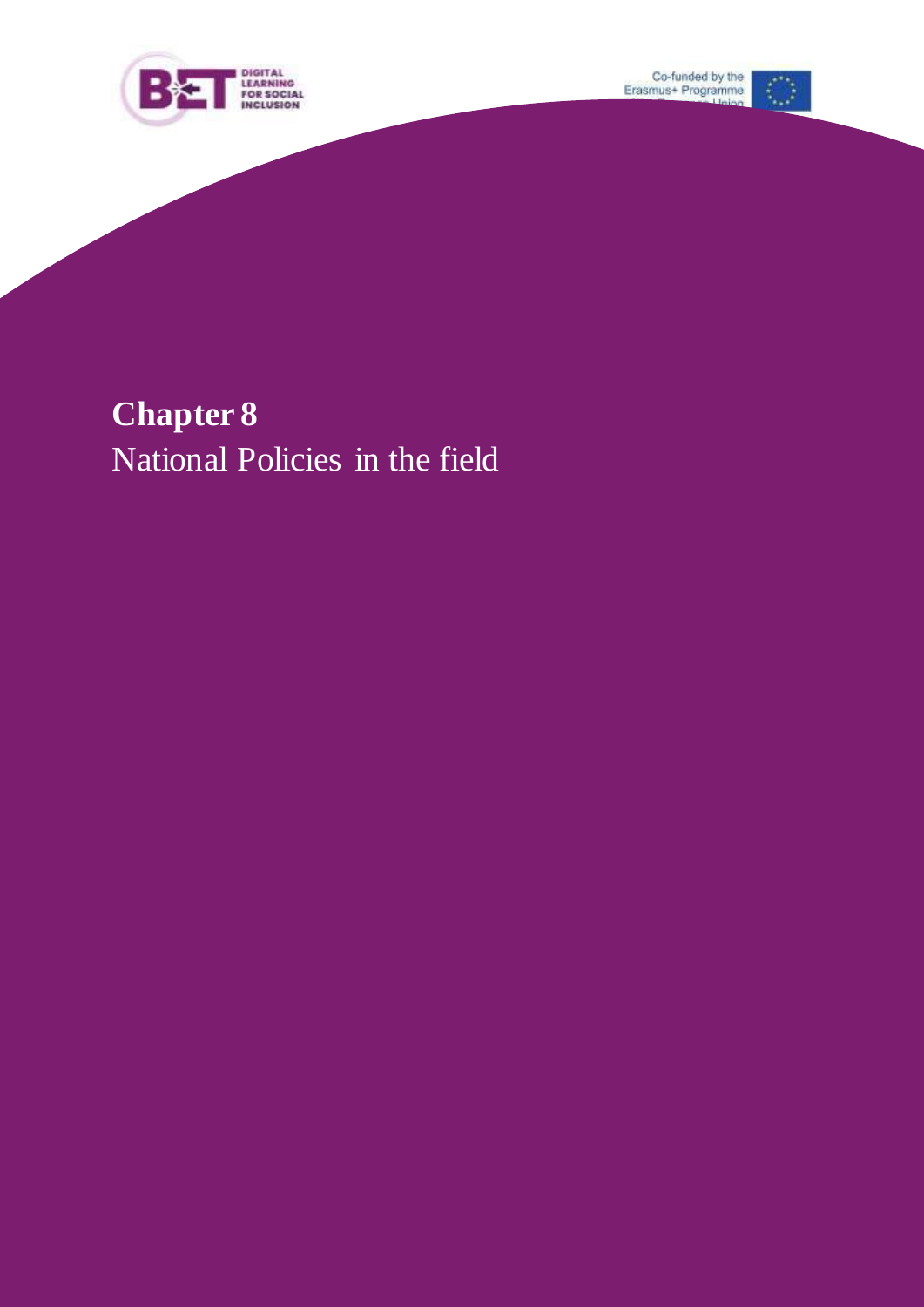![](_page_49_Picture_0.jpeg)

In this final chapter we will look into the policies for inclusive education, digital education, and civic education. The aim of this chapter is not to provide an extensive listing of the related legislative framework and the policies, but to contribute to our understanding of the operating framework, in order to help us shed more light on our research findings and draw our conclusions.

### Policies on inclusive education

According to the Article 2 of the Treaty on European Union<sup>21</sup> "the European Union is based on the common values and general principles of respect for human dignity, freedom, democracy, equality, the rule of law and respect for human rights, including the rights of persons belonging to minorities". Furthermore, in the "Declaration on promoting citizenship and the common values of freedom, tolerance and non-discrimination through education<sup>22 $\alpha$ </sup>, that was adapted by the informal meeting of EU Education Ministers in Paris on 17 March 2015, it was agreed to strengthen their actions in the field of education with a view , amongst others, to "ensuring inclusive education for all children and young people" and to "combating geographical, social and educational inequalities, as well as other factors which can lead to despair and create a fertile ground for extremism, by providing all children and young people with the necessary knowledge, skills and competences to build their own professional futures and pathways to success in society, and by encouraging measures to reduce early school leaving and to improve the social and professional integration of all young people".

In line with this, European Council has issued a recommendation on promoting common values, inclusive education, and the European dimension of teaching<sup>23</sup>, according to which the member states shall, among others: increase the sharing of the common values mentioned in Article 2 the Treaty on European Union from an early age and at all levels and types of education and training; to promote inclusive education for all learners by: "(a) including all learners in quality education from early childhood and throughout life; (b) providing the necessary support to all learners according to their particular needs, including those from disadvantaged socioeconomic backgrounds, those from a migrant background, those with special needs and the most talented learners; (c) facilitating the transition between various educational pathways and levels and enabling the provision of adequate educational and career guidance.

In the direction of achieving more inclusive educational systems, Italy, Greece and Portugal are also member countries of the European Agency for Special Needs and Inclusive Education<sup>24</sup>. The aim of this agency is to support the ministries of education of its member countries as they improve their inclusive education policy and practice and to also co-operate with transnational organisations and engage educators, experts, learners and families to ensure high-quality educational opportunities for all.

l <sup>21</sup> Consolidated version of the Treaty on European Union - TITLE I COMMON PROVISIONS - Article 2 *OJ C 236, 7.8.2012, p. 17–17* E[LI: http://data.europa.eu/eli/treaty/teu\\_2012/art\\_2/](http://data.europa.eu/eli/treaty/teu_2012/art_2/oj)oj

<sup>22</sup> [https://ec.europa.eu/assets/eac/education/news/2015/documents/citizenship-education-declaration\\_en.p](https://ec.europa.eu/assets/eac/education/news/2015/documents/citizenship-education-declaration_en.pdf)df

<sup>&</sup>lt;sup>23</sup> Council Recommendation of 22 May 2018 on promoting common values, inclusive education, and the European dimension of teaching ST/9010/2018/INIT *OJ C 195, 7.6.2018, p. 1–5* Available at: *https://eurlex.europa.eu/legal-content/EN/TXT/?uri=CELEX%3A32018H0607%2801%29*

 $^{24}$  https://www.european-agency.org/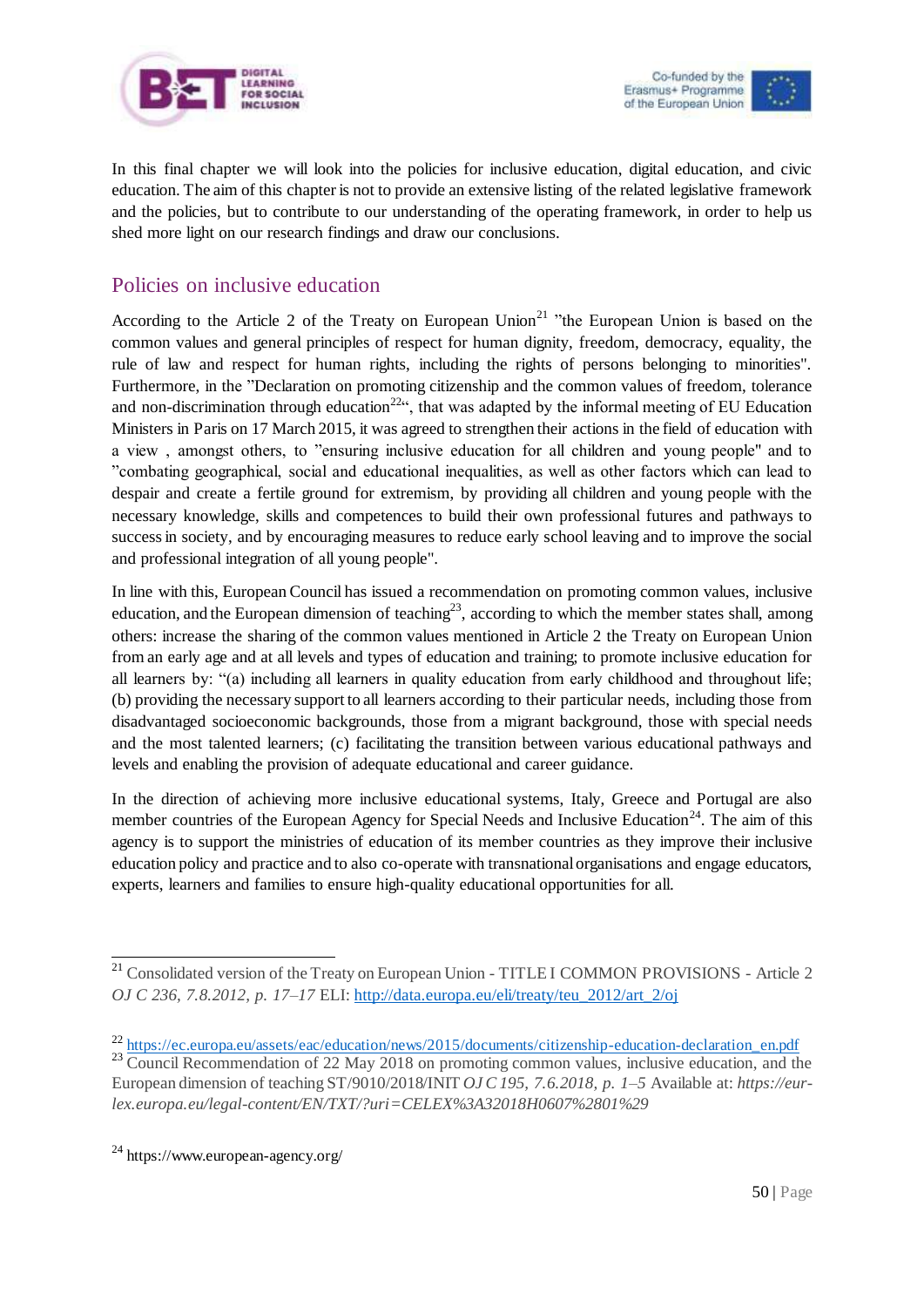![](_page_50_Picture_0.jpeg)

![](_page_50_Picture_2.jpeg)

### <span id="page-50-0"></span>Laws, policies, framework for digital education

The Digital Education Action Plan  $(2021-2027)^{25}$  is a policy initiative of the European Union to support the sustainable and effective adaptation of the education and training systems of EU Member States to the digital age.

This action plan sets out two priority areas: Fostering the development of a high-performing digital education ecosystem (including infrastructure, connectivity and digital equipment/effective digital capacity planning and development and up-to-date organisational capabilities/digitally competent and confident teachers and education and training staff/high-quality learning content, user-friendly tools and secure platforms which respect e-privacy rules and ethical standards) and enhancing digital skills and competences for the digital transformation (requiring basic digital skills and competences from an early age/digital literacy, including tackling disinformation/computing education/good knowledge and understanding of data-intensive technologies, such as artificial intelligence (AI)/advanced digital skills, which produce more digital specialists/ensuring that girls and young women are equally represented in digital studies and careers.

Complementary to the above directions, interesting insides on the design of effective digital education policies can be also found in the Digital Education Policies in Europe and Beyond: Key Design Principles for More Effective Policies<sup>26</sup> report. This report on policy models for the integration and innovative use of digital technologies in education aims to inform, guide and inspire policy-makers at all government levels in designing new policy initiatives, or in adapting or redesigning existing ones for the digital transformation of education.

### <span id="page-50-1"></span>Laws and policies related to civic education

 $\overline{a}$ 

In the "Declaration on promoting citizenship and the common values of freedom, tolerance and nondiscrimination through education<sup>27"</sup>, that was adapted by the informal meeting of EU Education Ministers in Paris on 17 March 2015, it is stated that "The primary purpose of education is not only to develop knowledge, skills, competences and attitudes and to embed fundamental values, but also to help young people - in close cooperation with parents and families - to become active, responsible, open-minded members of society".

The Reference Framework of Competences for Democratic Culture, which was developed by the Council of Europe, can be a tool towards this direction of promoting citizenship education.

<sup>&</sup>lt;sup>25</sup> https://ec.europa.eu/education/education-in-the-eu/digital-education-action-plan\_en

<sup>&</sup>lt;sup>26</sup> Redecker, C., Kampylis, P., Bacigalupo, M. and Punie, Y., editor(s), Conrads, J., Rasmussen, M., Winters, N., Geniet, A. and Langer, L., Digital Education Policies in Europe and Beyond: Key Design Principles for More Effective Policies , EUR 29000 EN, Publications Office of the European Union, Luxembourg, 2017, ISBN 978 - 92-79-77246-7, doi:10.2760/462941, JRC109311.

<sup>27</sup> [https://ec.europa.eu/assets/eac/education/news/2015/documents/citizenship-education-declaration\\_en.p](https://ec.europa.eu/assets/eac/education/news/2015/documents/citizenship-education-declaration_en.pdf)df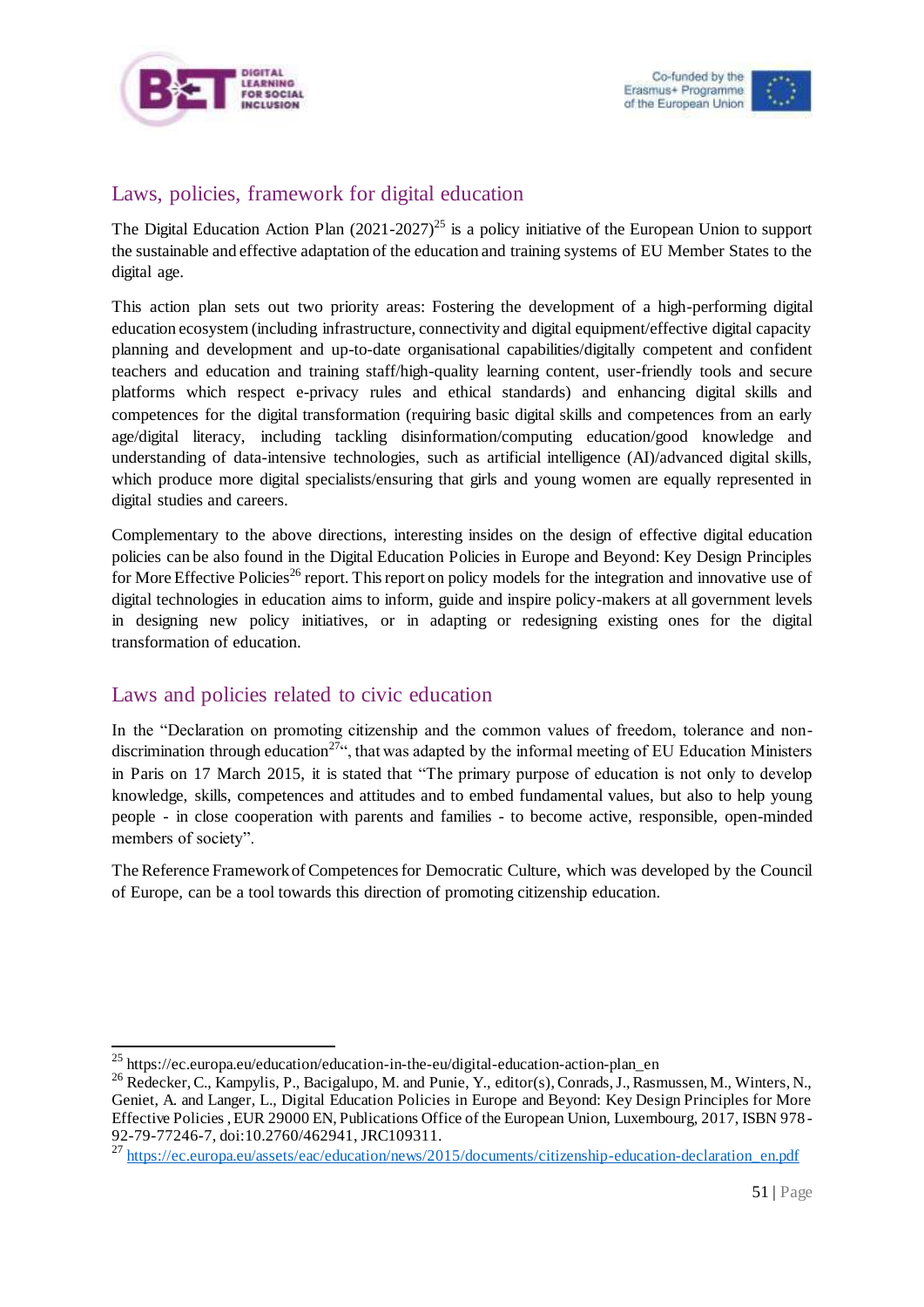# <span id="page-51-1"></span><span id="page-51-0"></span>**Conclusions**

52 | Page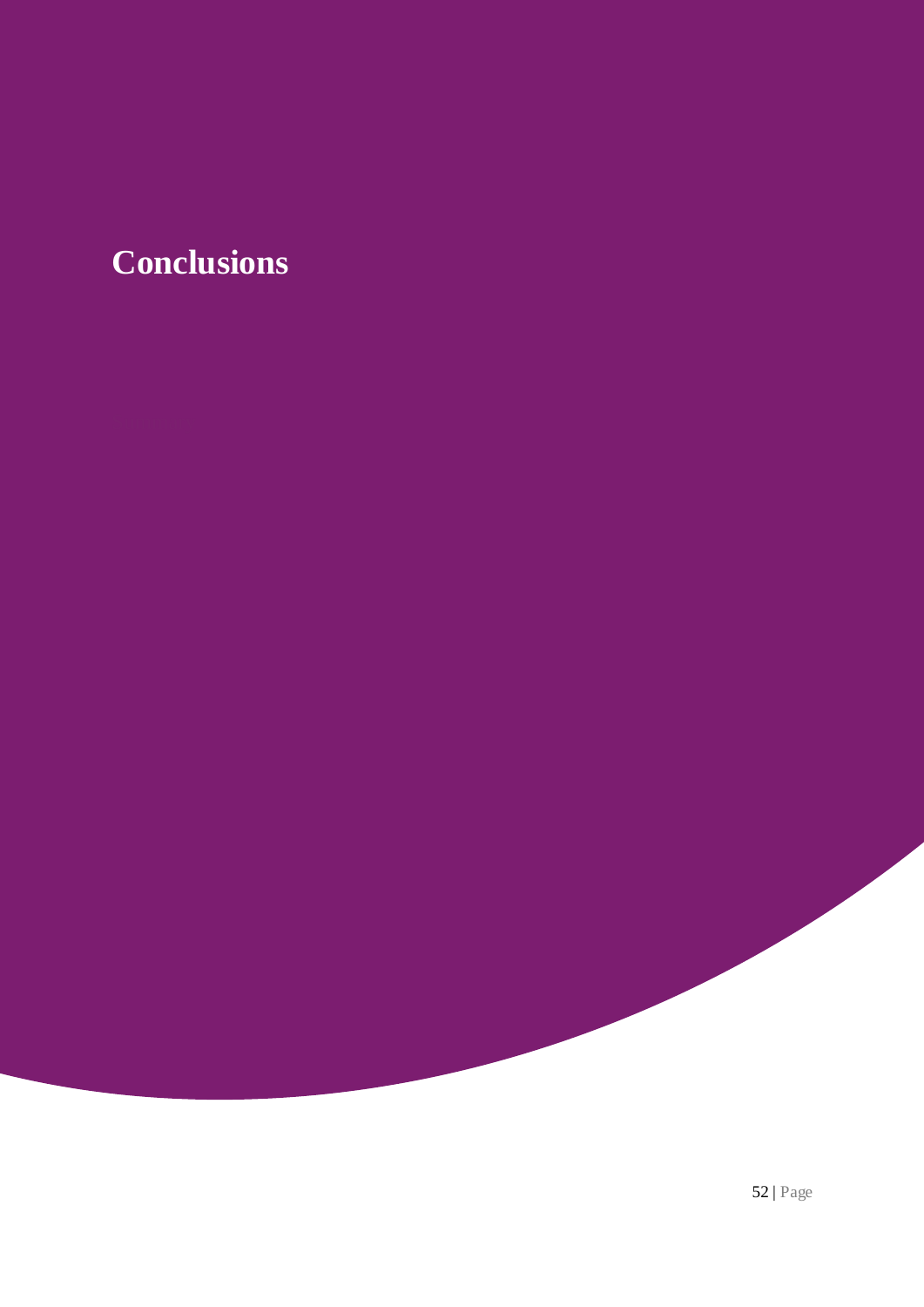![](_page_52_Picture_0.jpeg)

### Summary of the main findings

The transition to remote online teaching due to COVID-19 was not without challenges in all four countries participating in our research, with the most commonly faced ones by **teachers** being **students' motivation and engagement**, **increased workload and stress working from home** and involving students from **socially disadvantaged homes**. COVID-19 brought to light many critical issues in the education systems, not only in terms of infrastructure (connection, devices, etc.) but also in the adequacy of teachers' digital readiness and vulnerable students' digital inclusiveness. COVID-19 has also had a major impact on students, especially on the most vulnerable. For them the transition to distance learning has suffered many difficulties, as, as shown by the BET research especially in the case of **vulnerable students**, teachers identified that challenges related to resources (access to a **stable internet connection**, access **to digital tools** and **lack of an adequate place at home)** prevailed. Nevertheless, also some opportunities have emerged during this crisis, as it accelerated developments around digital education and helped teachers get acquainted with the use of digital tools in education.

Teachers in all 4 countries agreed on the **use of digital technologies to enhance inclusion, personalisation and learners' active engagement being the most important skills area** in the field of digital education. This was also the skills area that most of the participating teachers in all 4 countries would like to improve, followed by managing and orchestrating the use of digital technologies in teaching and learning. More than half of the participants in the BET survey **had participated in a training on the use of digital technologies in teaching and education during the last year.** Nevertheless, when it comes to teacher preparedness to use digital tools in education and training, the findings of our research are mixed. While the majority of the teachers participating in the BET survey feels prepared for using digital technologies for education, when asked about their colleagues' preparedness, agreement percentages drop.

With regards to training preferences, if they were to attend a training on digital education, the **majority showed a preference for an online format**, a smaller percentage preferred a blended format, while a small only percentage preferred in presence training.

In general, the use of digital tools in education both the use inside the classroom and outside was found to be widespread, with bigger percentages in the first case. Teachers also seem to have a positive attitude towards the use of digital tools in education.

**With regards to opportunities/advantages of the use of digital tools in education** It is shared opinion that the technologies could enhance the learning process in students with vulnerabilities, but the understanding of how and which technologies are more efficient and how to integrate their use in the process of personalized and individualized learning, is still missing. The study also served to highlight the importance of the use of digital technologies to enhance inclusion, personalization and learners' active engagement, but for this it is necessary to provide teachers inclusion skills, focused on students with vulnerabilities. Technology brings opportunities inside and outside the classroom, such as providing increased engagement and motivation by students as well as innovative and engaging ways of teaching/learning, and flexibility, learning/teaching at one's own pace. Furthermore, especially in the case of Romania, a decrease of the bullying phenomenon has been observed during the period of online education, while the Strategy on the Digitalization of Education is expected to bring more opportunities in the future with regards to digital education.

Education has a strong bond with inequalities and likewise digital learning is an opportunity to reduce social, geographic and economic inequalities. Digital education is a still unexplored opportunity to reduce inequalities between territories, to resolve difficulties that previously seemed insurmountable (such as the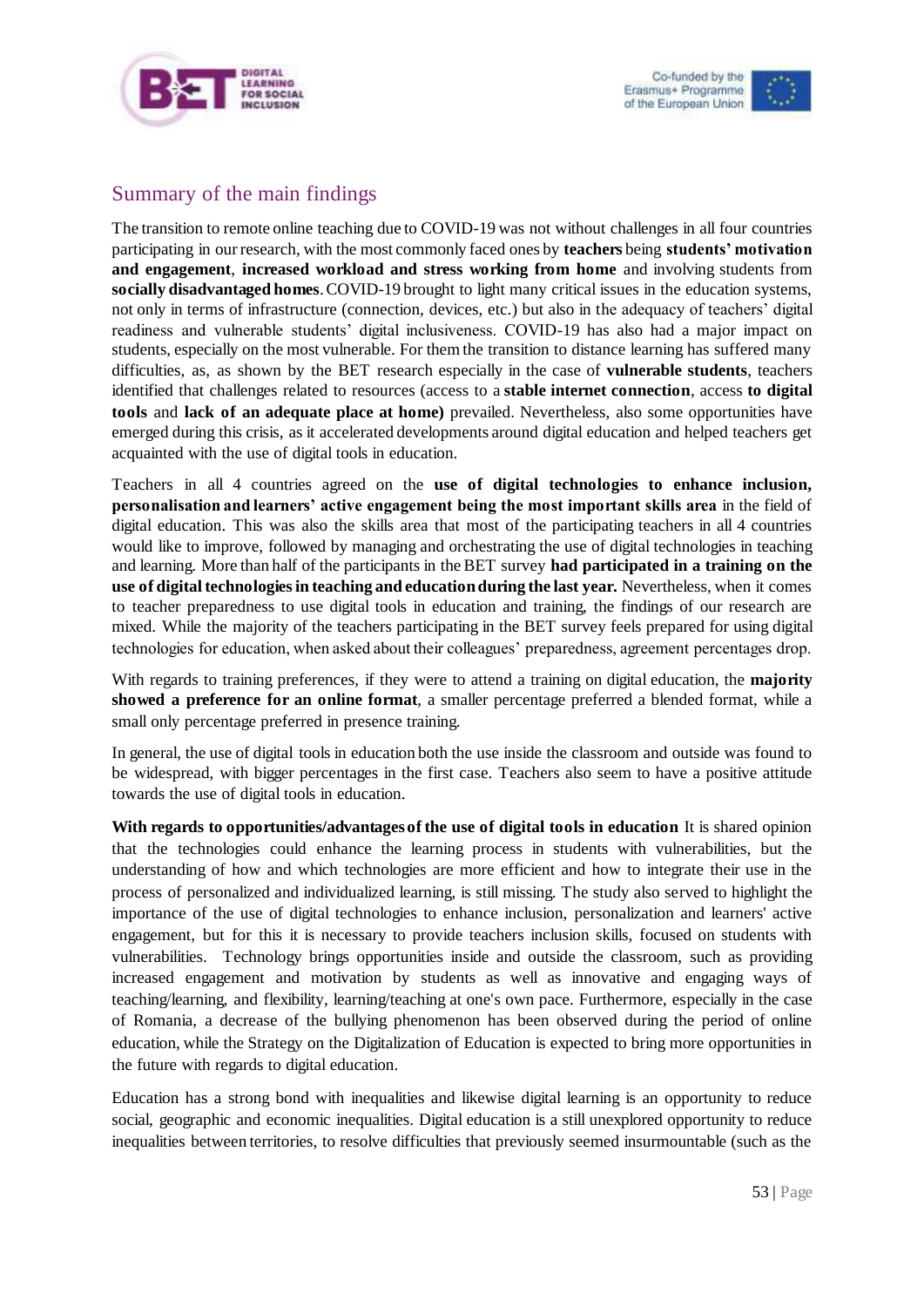![](_page_53_Picture_0.jpeg)

![](_page_53_Picture_1.jpeg)

closure of schools, etc.) On a global level, this could allow students in disadvantaged countries (with few or lacking education opportunities) access to quality education (SDG 4 targets 4.1 and 4.5) hence overcoming those barriers given by the relationship between few education opportunities and where you are born.

Despite the above opportunities of the use of digital tools in education, we must also not overlook some **challenges and risks associated with it.** The analysis carried out revealed a series of logistical, pedagogical, technical and content impediments. It is also clear that using digital learning in an inappropriate way is a risk for vulnerable students as it can increase the exclusion gap (eg. lack of devices, connectivity, family support) and therefore requires attention as well as teachers' specific training and collaboration.

#### <span id="page-53-0"></span>Recommendations

The BET research has highlighted that digital technologies in education can and should be used towards the direction of increasing inclusion. Digital education should be used to reduce inequalities in education, to promote social inclusion and to address the needs of vulnerable students. Furthermore, it should be used to adapt teaching and learning methods to each student in its individuality, and promote learner`s engagement.

Investments needed in:

a) Teacher skills in all countries

We should invest in teachers' digital competences with emphasis on skills for inclusion and personalization and skills as regards didactic planning or the transfer of competences to students in a digital environment. Also Area 4 of the DigiCompEdu Framework (Assessment) needs to be updated in light of increased digital education environments Furthermore, the existing knowledge, skills and best paradigms of teachers should be capitalized and incentives should be provided.

b) Equipment and internet for Greece and Portugal

We should not sacrifice constitutional principles such as equal access for all to education. Investment in equipment and internet connections must be made and schools should be provided with the necessary equipment to respond to the challenges of a globalized and digital society, and provide each teacher and student the access to a computer or tablet and good internet speed. Specifically for Romania it is more an issue of management of equipment distribution, while the internet the problem exists more for remote rural areas

#### Country Specific Recommendations

Except of the above horizontal recommendations for the survey countries, also some country specific recommendations have derived from our research, as following.

For **Greece** it would be recommended that efforts on digital education should be part of a national longterm strategy for education, taking into account the latest developments in the field, utilizing the experience and learnings of the covid period, and be built with the engagement of all stakeholders. Furthermore, that a holistic approach is needed on the matter and any effort should take into account the needs and peculiarities of teachers - students - parents.